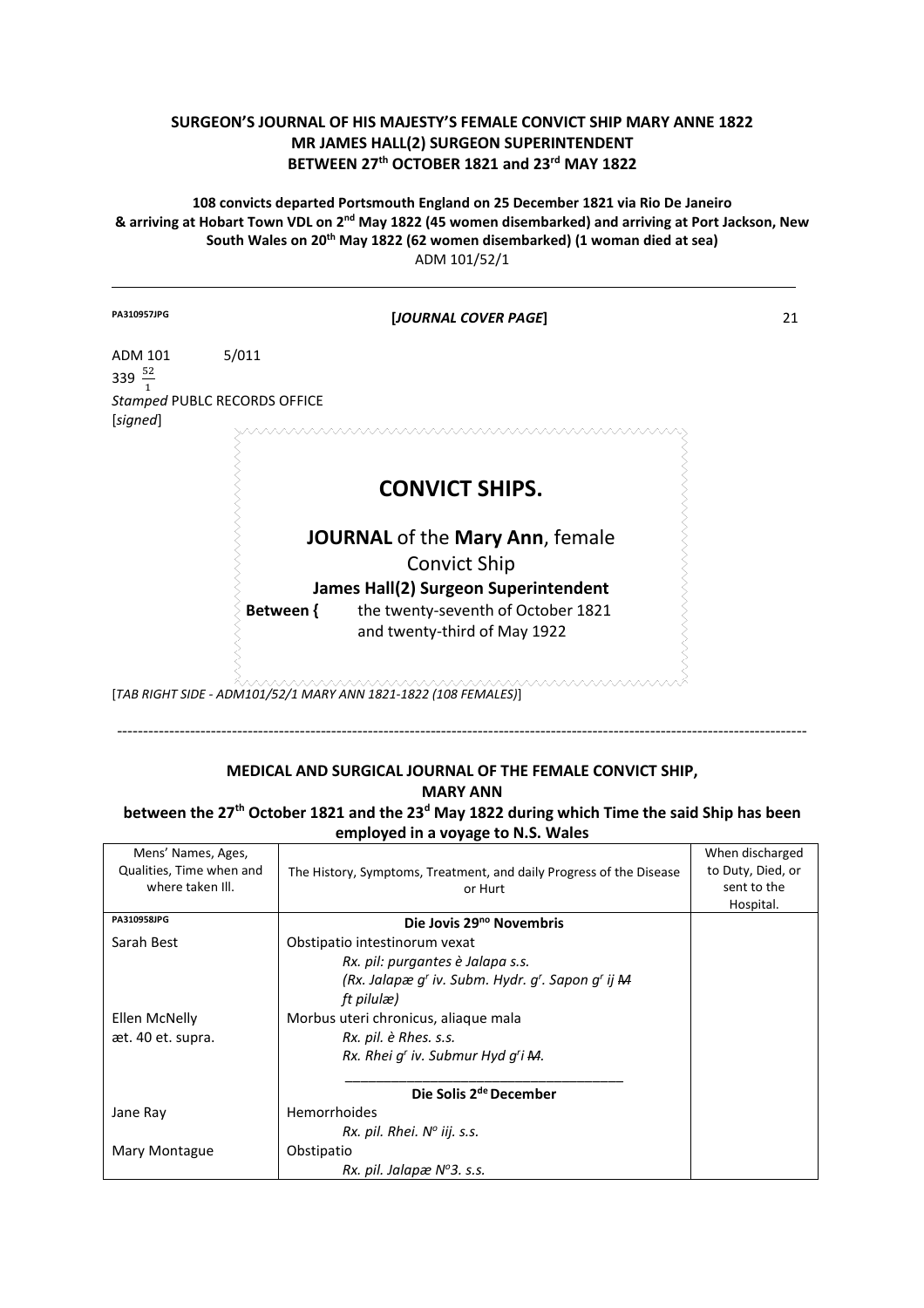| Elizabeth Boucher     | Obstipatio                                                     |
|-----------------------|----------------------------------------------------------------|
|                       | Rx. pil. Jalap $N^{\circ}$ 3. s.s.                             |
|                       |                                                                |
| Mary Champion         | idem                                                           |
|                       | Rx. pil. Jalap Nº 3.                                           |
|                       |                                                                |
|                       | Die Luna 3                                                     |
| M. Taylor             | Obstipatio                                                     |
| A. Phillips           | Rx. pil. Jalap Nº 3.                                           |
| M. Hamill             | Cruris erythema - Adhibeatur liquor, plumbi subacelatis        |
|                       | dilutum                                                        |
|                       | Rx. pil. Jalap Nº 3.                                           |
| McNelly               | Consider the chronic disease of the Uteris, she has a          |
|                       | palpitation of the heart, and an aneurismal pulsation in the   |
|                       |                                                                |
|                       | epigastrics region, pulse quick & small; no appetite. The sign |
|                       | of internal aneurism has been visible, she says, several       |
|                       | months.                                                        |
|                       | Rx. pil: Rhei Nº 3.                                            |
|                       |                                                                |
|                       | <b>Die Martis</b>                                              |
| M. Easterbrook        | Rheumatalgia                                                   |
|                       | Rx. pulv. Ipecac. comp. g' iij ter die s.                      |
| Ann Williams          | Scald of the arm                                               |
|                       | Applic <sup>n</sup> catapl. calid                              |
|                       |                                                                |
|                       | Die 12 <sup>mo</sup> Decembris                                 |
| PA310959JPG           |                                                                |
| Mary Davis            | Contusion & sprain of the tarsus & a painful tumefaction of a  |
|                       | small space of the left side 8 <sup>th</sup> rib.              |
|                       | Adhib <sup>s</sup> . Lotio frigidæ ad pedem.                   |
|                       | V.S. ad $\frac{7}{5}x$ ij. Rx. pil. purgantes Jalapæ tres s.s. |
| Mary Burtenwood       | When formerly at N.S. Wales, she had a Dysentery: a slight     |
|                       | chronic state of that disease exists.                          |
|                       | Rx. Hydrargy. Submur g' ij.                                    |
|                       | Ant. tart. g' ¼ Opii. g' fs M s.s.                             |
|                       | Cilaginis q.v. ft.pilulæ ter die s.                            |
| Mary A. Newland       | A painful enlargement of some of the lactiferous tubes of the  |
|                       |                                                                |
|                       | right mamma - menses irregular.                                |
|                       | Rx. Sulph. Sodæ ziij statim                                    |
|                       | R.x pil. Hyd. submur. g' iij h.s.                              |
|                       | fovetur mamma ter die et applicetur                            |
|                       | Cataplasma calidum                                             |
| M. Kinchley           | Contusion of the side, by a fall.                              |
|                       | V.S. ad 38.                                                    |
|                       |                                                                |
|                       | Die 14mo                                                       |
|                       | $N^{\circ}$ 1                                                  |
| Sarah Fletcher æt. 23 | A robust, country woman, complains of symptoms of pleuritis.   |
|                       | V.S ad $\frac{7}{3}x$ ij. Rx. pil. Jalap. N° 3. s.s.           |
|                       |                                                                |
| Davis                 | Rep. pil.                                                      |
| Keziah Hulley         | Exhibits symptoms of insanity; but they seem feigned.          |
|                       | Rx. pulv. Jalap. comp. 3j.s.s.                                 |
| S. Princes Child      | Febricula. Rx pulv. Rhei g' iij                                |
|                       | Submur. Hyd g' ij M. s.s.                                      |
|                       | $N^{\circ}$ 2                                                  |
| Mary Ann Smith æt 26  | This woman is very low in spirits, and relates a number of     |
|                       | ailments of a chronic nature, under which she has been         |
|                       | labouring for several years, the most prominent seem to have   |
|                       | been diseases of the abdomen viscera, & dropsy, with           |
|                       |                                                                |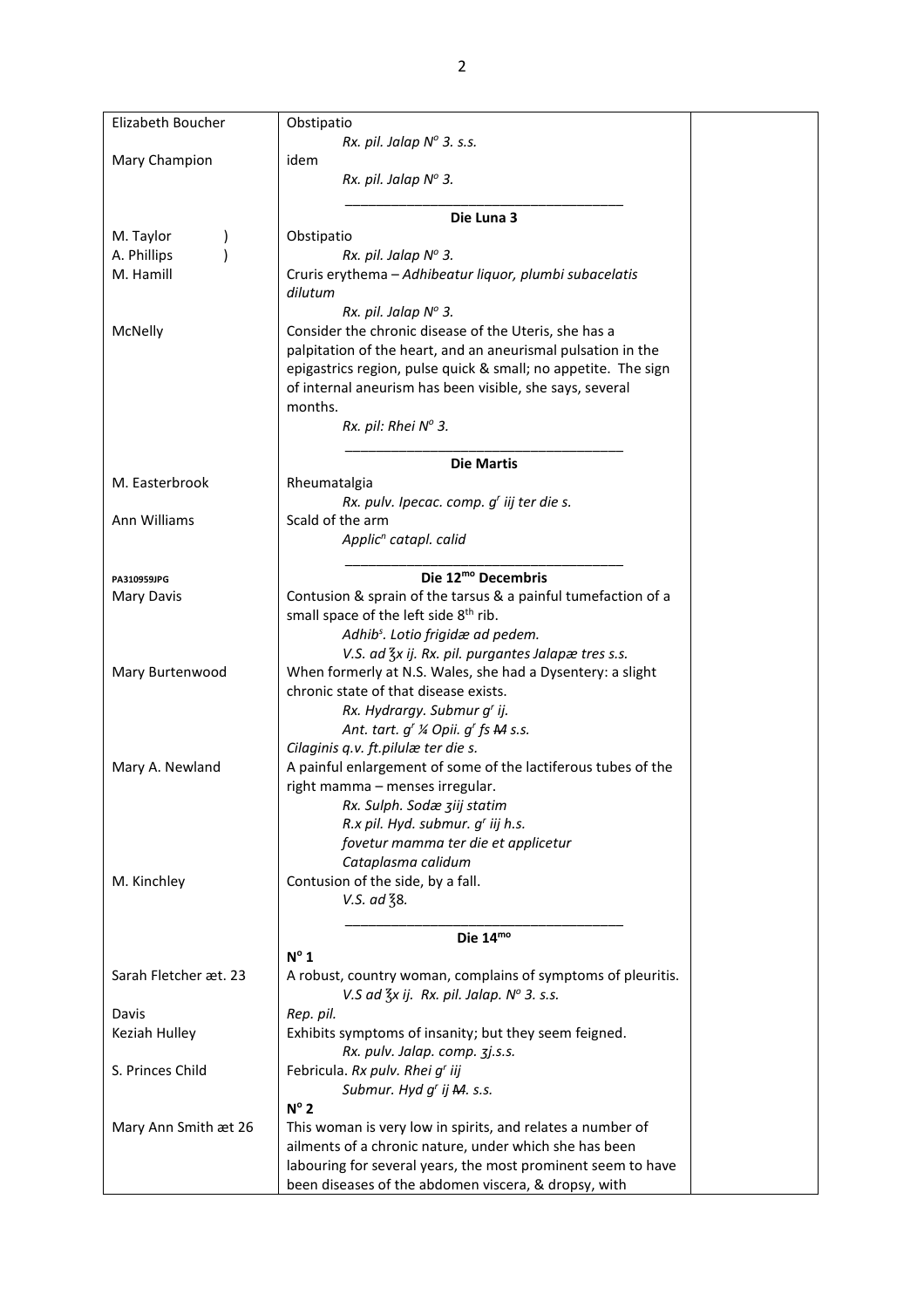|                  | amenorrhœa.                                                      |
|------------------|------------------------------------------------------------------|
|                  | During the last six years the menses has been absent: she has    |
|                  | never conceived, she asserts. She has no desire for food, has    |
|                  | a great aversion to the taking of Medicines, & is very irritable |
|                  | in her temper.                                                   |
|                  | Rx. pil. Jalap. Nº iij.                                          |
|                  |                                                                  |
| C. Flanagan      | Has slight attack of pleuritis.                                  |
|                  | V.S. ad 3x ij. Rx. pil. purgantes.                               |
|                  | Nº 3. s.s. Rx. pulv. Ipecac. Comp.                               |
|                  | $qr$ . v.h.s.s.                                                  |
| P.M.<br>Fletcher | Difficult inspiration; pleuritic symptoms augmented: pulse 98.   |
|                  | V.S. ad 3xvj. Rx. pil. purgantes.                                |
|                  | Nº 3 cras peruio mane. s.                                        |
|                  | Rx. pulv. Ipecac. comp. g'.v.h.s.s.                              |
|                  |                                                                  |
|                  | Die $15mo$                                                       |
| Fletcher         | Blood not cupped; the symptoms continue, with acute pain         |
|                  | under the left mamma; pulse weak- bowels open.                   |
|                  | Imponator Empl è Lyttæ parti dolente.                            |
|                  | Rx. pulv. Antim: g'r iij. ter die s.                             |
| J. Jarvis æt 40  | Amenorrhœa et urino retention                                    |
|                  | Rx. pulv. Jalap. Comp. 3ij.s.s.                                  |
| Newland          | Rep. remedia externa, et haustus purgantem                       |
| E. Cattle        | Obstipatio                                                       |
|                  |                                                                  |
|                  | Rx. pil. purgantes. Nº iij.s.                                    |
| Smith            | Rx. Sulph. Magnes. zij. pulv. Rhei                               |
|                  | $g'$ x. Aq. Menth. pip $\frac{7}{5}$ ifs. Mf haust. s.s.         |
| Flanagan         | Rx. Sulph. Sodæ. ziij. s.s.<br>Better                            |
|                  |                                                                  |
|                  | Die 16 $\mathrm{^{mo}}$                                          |
| Davis            | Rx. Sulph. Sodæ ziij. s.s.                                       |
| Mary Loyd æt 21  | Has an attack of pleuritis.                                      |
|                  | V.S. ad Zxv Rx. Sodæ Sulph. ziv. s.s.                            |
| Smith            | Complains of great pain in the vertex; pulse regular; but rather |
|                  | quick.                                                           |
|                  | $V.S.$ ad $\frac{7}{3}xx$                                        |
|                  | Rx. pil. Antim $-qr$ v. ter die s.                               |
| Flanagan         | Has an augmentation of the pleuritic symptoms.                   |
|                  | V.S. ad $\frac{7}{5}x$ ij. Rx. Sulph. Sodæ.                      |
|                  | ziij. s.s. Empl. Lyttæ pectori imponendum.                       |
| Fletcher         | No change for the better, pulse 118 soft; bowels open. no        |
|                  | cough.                                                           |
| PA310960JPG      | V.S. ad 3xvj. Rep pulv. Antim                                    |
| M. Brooks æt 20  | Has rising symptoms of pleuritis                                 |
|                  | V.S.ad $\frac{2}{5}$ xx - Rx Sulph. Sodæ zij.s.s.                |
|                  | Rx. pulv. Antimon: g' iij ter die s.                             |
| C. Brian         | Has a slight Catarrh.                                            |
|                  |                                                                  |
|                  | Rx. Haust. purgans. s.s.                                         |
|                  | Rx. pil. Antim. g' iij ter die s.                                |
| P.M.<br>Fletcher | General symptoms diminished; acute pain is felt under the left   |
|                  | mamma, laterally.                                                |
|                  | Imponator Empl. Lyttæ. lateri.                                   |
|                  | Rx. Tinct. Opii g <sup>tt</sup> x. Liq: Antim tart.              |
|                  | 3fs. Mist: Salinæ communis 3ifs M ft. haust. s.s.                |
|                  | $\frac{7}{3}$ ifs M f <sup>t</sup> . haust. s.s.                 |
| <b>Brooks</b>    | Better- Imponator Empl. Lyttæ. lateri.                           |
| Loyd             | Better, pain is felt in the side, & confined bowels.             |
|                  |                                                                  |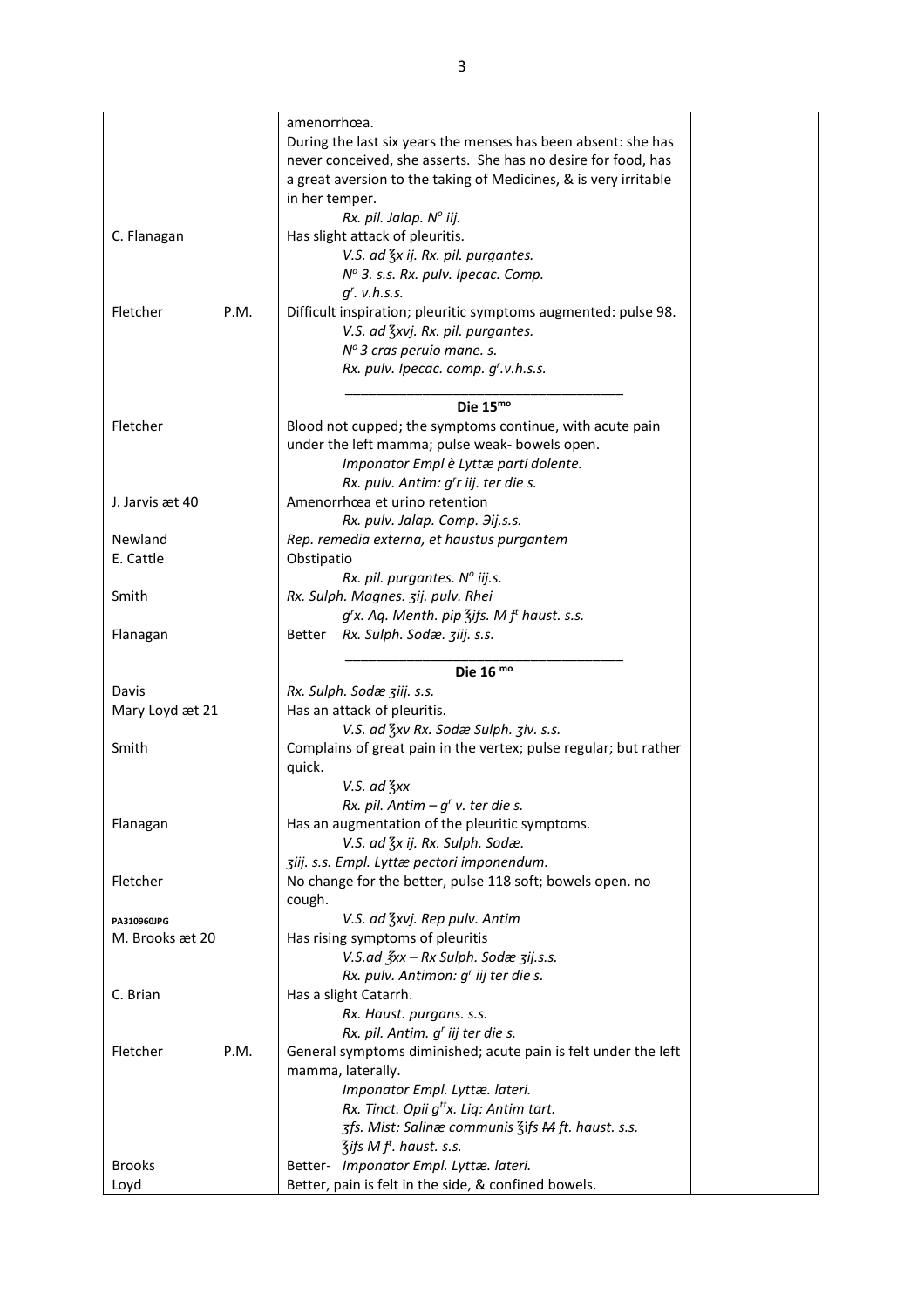|                         | Imponator Empl. Lyttæ. lateri                                    |
|-------------------------|------------------------------------------------------------------|
|                         |                                                                  |
|                         | Rx. Ext. Colocynth C. g' x ij Submur                             |
|                         | Hyd. $g'$ iij $Mf'$ pil iij. s.s.                                |
| Mrs Ray's Child æt 2    | Has a diarrhœa from irritability of the intestines.              |
|                         | Rx. Mist. Cretæ. Zij. Tinct. Opii                                |
|                         | $q^{tt}$ x. Capiat cochl. minima duobus p.r.n                    |
| Mrs McLeod's Child      | Has an Ophthalmia                                                |
| æt 6                    | Rx. pulv. Rhei. g'x Hyd. Submur                                  |
|                         | g' ij M s.s. Ututor per occulis liquor plumbi dilutum            |
|                         |                                                                  |
|                         | Die $17mo$                                                       |
| Fletcher                |                                                                  |
|                         | Passed a bad night; pulse 104 soft & small, respiration          |
|                         | oppressed; head-ach, thirst, no cough; skin dry.                 |
|                         | Rx. Mist: Salinæ. 3ij. 4 <sup>ta</sup> q.h.s.                    |
|                         | Rx. pil. Mercur. g' ij ter die                                   |
| <b>Brooks</b>           | <b>Better</b>                                                    |
|                         | Rx. Mist. Saline, ter die s.                                     |
| Loyd                    | Better considerably, but a pain is now felt in the left side.    |
|                         | Rx. Sulph. Sodæ ziij s.s.                                        |
|                         | Empl. Lyttæ lateri affect imp $m$                                |
| McLeod's Child          | Empl. Lyttæ temporibus imp <sup>m</sup>                          |
|                         | Rx. pulv. Jalap g'x s.s.                                         |
|                         |                                                                  |
| Smith                   | Much heaviness in the occiputi & flatulency of the abdomen,      |
|                         | bowels confined; appetite defective.                             |
|                         | Rx. Sulph. Magnes. ziij. Jalap. Hifs.                            |
|                         | Aq. M. P. Ziij M s.s.                                            |
| A.Griffith's Child æt 1 | Ophthalmia, bowels open.                                         |
|                         | Empl. Lyttæ pone aures                                           |
|                         | applicetur liquor plumbi. dil.                                   |
|                         |                                                                  |
|                         | Die 18mo                                                         |
| Fletcher                | Her general state is better; expectoration has commenced:        |
|                         | pulse 96 small, soft: pain is felt under the sternum, and in the |
| [stamped PUBLIC RECORDS |                                                                  |
| <b>OFFICE</b>           | forehead, respiration less oppressed.                            |
|                         | Empl. Lyttæ. sterno applicandum                                  |
|                         | Rep. aliaque                                                     |
| P.M.                    | Rx. pulv. Ipecac. Comp. g' v. h.s.s.                             |
| Loyd                    | Better. Rep. Mist, et pilula h.s.                                |
| <b>Brooks</b>           | Dry, feverish state of the surface, coryza, head-ach, Thirst -   |
|                         | oppressed respiration.                                           |
|                         | Rx. Mist. Salin. Zij ter die.                                    |
| Smith                   | A tumid state of the abdomen from a collection of fluid.         |
|                         | Rx. Mist. Salin. Zij Tinct. Digit.                               |
|                         |                                                                  |
|                         | $q^{tt}$ xx. Sp. Ath. nitr. $\frac{1}{3}$ fs M. s.s.             |
|                         |                                                                  |
|                         | Die 19mo                                                         |
| Fletcher                | Rep.Mist.Salin. cum.Sulph                                        |
|                         | Magnes. Hj. ter die. vel quater                                  |
| <b>Brooks</b>           | Habeat haustum ut Supra 4 indie.                                 |
| Loyd                    | Habeat ut Supra.                                                 |
| Smith                   | She passes but a small quantity of urine, the bowels are open    |
|                         | and the abdomen is less swoln: pulse weak.                       |
|                         | Rx. Supertart: potass. 3ij in aqua cyaths sumendus               |
|                         |                                                                  |
|                         |                                                                  |
|                         | Die 20mo                                                         |
| Fletcher                | Acute pain under the left mamma; head-ach, thirst, pulse 96      |
|                         | soft, small. Slight expectoration                                |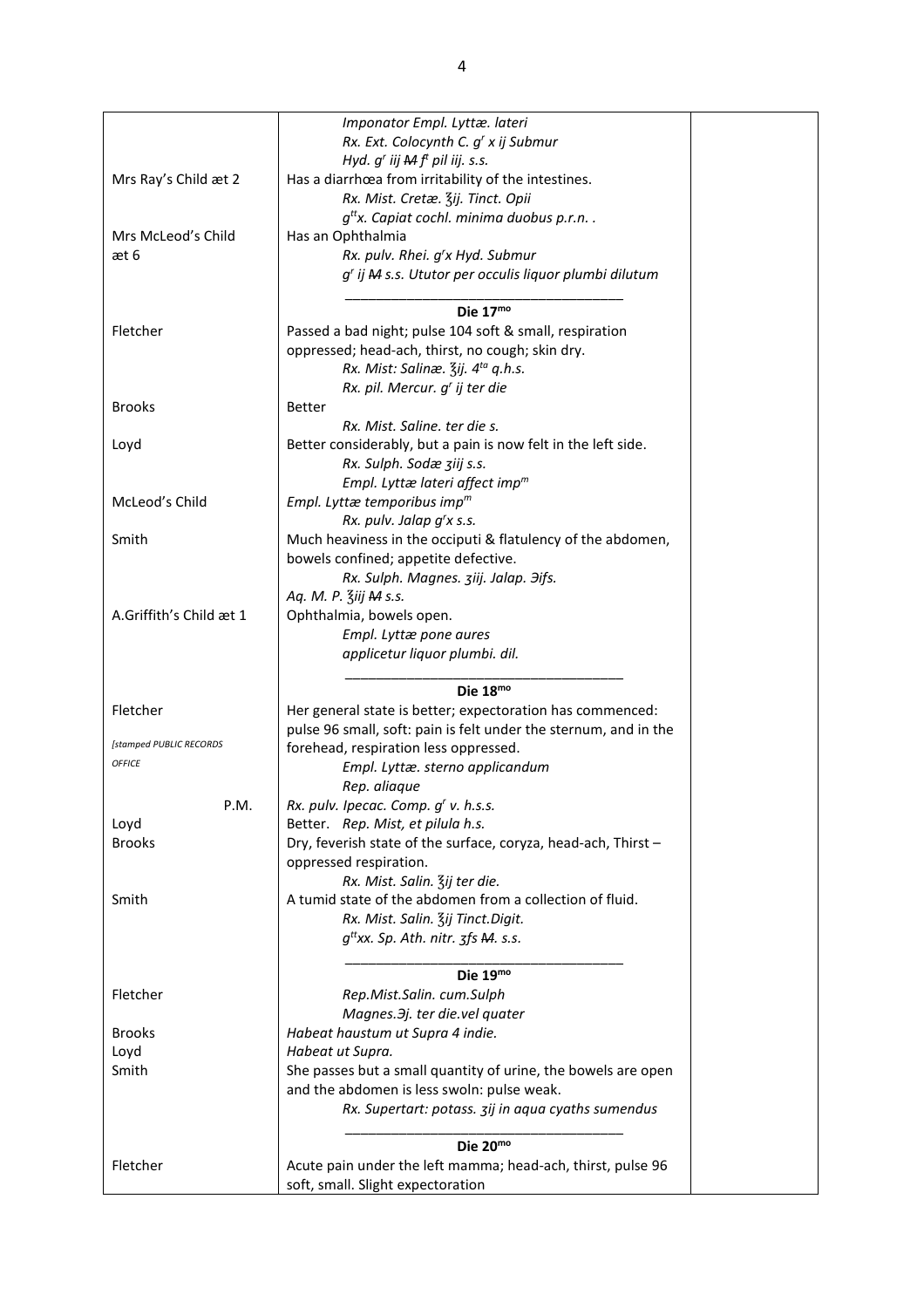|                          |      | Rx. pulv. Rhei. g'xij Submur. Hyd. g'ij Saponis q. s.                        |  |
|--------------------------|------|------------------------------------------------------------------------------|--|
|                          |      | cum aqua ut facit pil. tres. s.s. Rep. Mist.                                 |  |
| Brooks )                 |      | Empl. Lyttæ. parti. dolente impon <sup>m</sup> .                             |  |
| Loyd                     |      | Rep <sup>r</sup> Medic.                                                      |  |
| Smith                    |      | Bowels torpid - belly tumid, no appetite.                                    |  |
|                          |      | Rx. pil. Jalapæ. tres. s.s.                                                  |  |
| Fenton                   |      | Catarrh. Rx. pil. Submur. Hyd. g'ij                                          |  |
|                          |      | cum. Mist: Salina h.s.s.                                                     |  |
| Smith                    | P.M. | Heaviness in the vertex.                                                     |  |
|                          |      | Empl. Lyttæ ad Nuchæ applic <sup>n</sup> .                                   |  |
|                          |      |                                                                              |  |
| PA310961JPG<br>Gravesend |      | Die 21mo                                                                     |  |
| Fletcher                 |      |                                                                              |  |
|                          |      | Pulse weak & quick: no cough; respiration easy.<br>Rep. Mist ter die         |  |
|                          |      |                                                                              |  |
| Loyd                     |      | No complaints, but uneasiness in the head from the motion of                 |  |
|                          |      | the Ship.                                                                    |  |
|                          |      | Rep. Mist.                                                                   |  |
| <b>Brooks</b>            |      | Rep.                                                                         |  |
| Loyd                     | P.M. | Owing to the having imprudently passed some time in the                      |  |
|                          |      | open air, she has an acute pain under the sternum, with                      |  |
|                          |      | dyspnœa - pulse 120, small & firm.                                           |  |
|                          |      | V.S. ad 3xvj.                                                                |  |
|                          |      | Empl. Lyttæ sterno applicand.                                                |  |
| Fletcher                 |      | Habeat in haustus mistura.                                                   |  |
|                          |      | Tinct: Opii g <sup>tt</sup> xv hora somni.                                   |  |
|                          |      |                                                                              |  |
|                          |      | Die 22 <sup>do</sup>                                                         |  |
| Fletcher                 |      | Easy.                                                                        |  |
|                          |      | Rep. Mist.                                                                   |  |
| Brooks )                 |      | Rep. Mistura<br>Easy.                                                        |  |
| Loyd                     |      | п                                                                            |  |
| Fletcher                 | P.M. | Acute pain in inspiration in the right side; head-ach, thirst,               |  |
|                          |      | bowels open, pulse 120, fuller than usual; very slight cough.                |  |
|                          |      | V.S. ad Zxvj. ease was given by the bloodletting;                            |  |
|                          |      | syncope came on, the blood was only a little cupped: the                     |  |
|                          |      | crassamentium was firm.                                                      |  |
|                          |      | Rx. Tinct Opii. g <sup>tt</sup> xx. Sp <sup>t</sup> Aether Nit.              |  |
|                          |      | 3fs. Liq. Antim. tart. g <sup>tt</sup> xx Mist Salin. 3ifs <del>M</del> fiat |  |
|                          |      | haustus. s.s.                                                                |  |
|                          |      |                                                                              |  |
|                          |      | Die 23tio                                                                    |  |
| Fletcher                 |      | Better. Very little pain: pulse 104 small, soft.                             |  |
|                          |      | Rep. pilulæ è Rhabarbaro statim                                              |  |
|                          |      | Rep. Mistura.                                                                |  |
| Smith                    |      | Very capricious and obstinate in her temper - sometimes she                  |  |
|                          |      | will not tell her complaints, at other times will not take                   |  |
|                          |      | Medicines: has an uncertain appetite - has now nausea &                      |  |
|                          |      | head-ach: pulse regular - belly not swoln, tongue furred.                    |  |
|                          |      | Habeat Emeticum s.s.                                                         |  |
|                          |      | Rx. Inf. Anthemid Zij ter die s.                                             |  |
|                          |      | Head-ach; pains in the chest; pulse regular                                  |  |
| Loyd                     |      | Rx. pil. purg. iij s.s.                                                      |  |
|                          |      | Rx. Mistura                                                                  |  |
|                          |      |                                                                              |  |
|                          |      | Die 24to                                                                     |  |
| Fletcher                 |      | Rep. Mistura                                                                 |  |
|                          |      | Rep. Mist.                                                                   |  |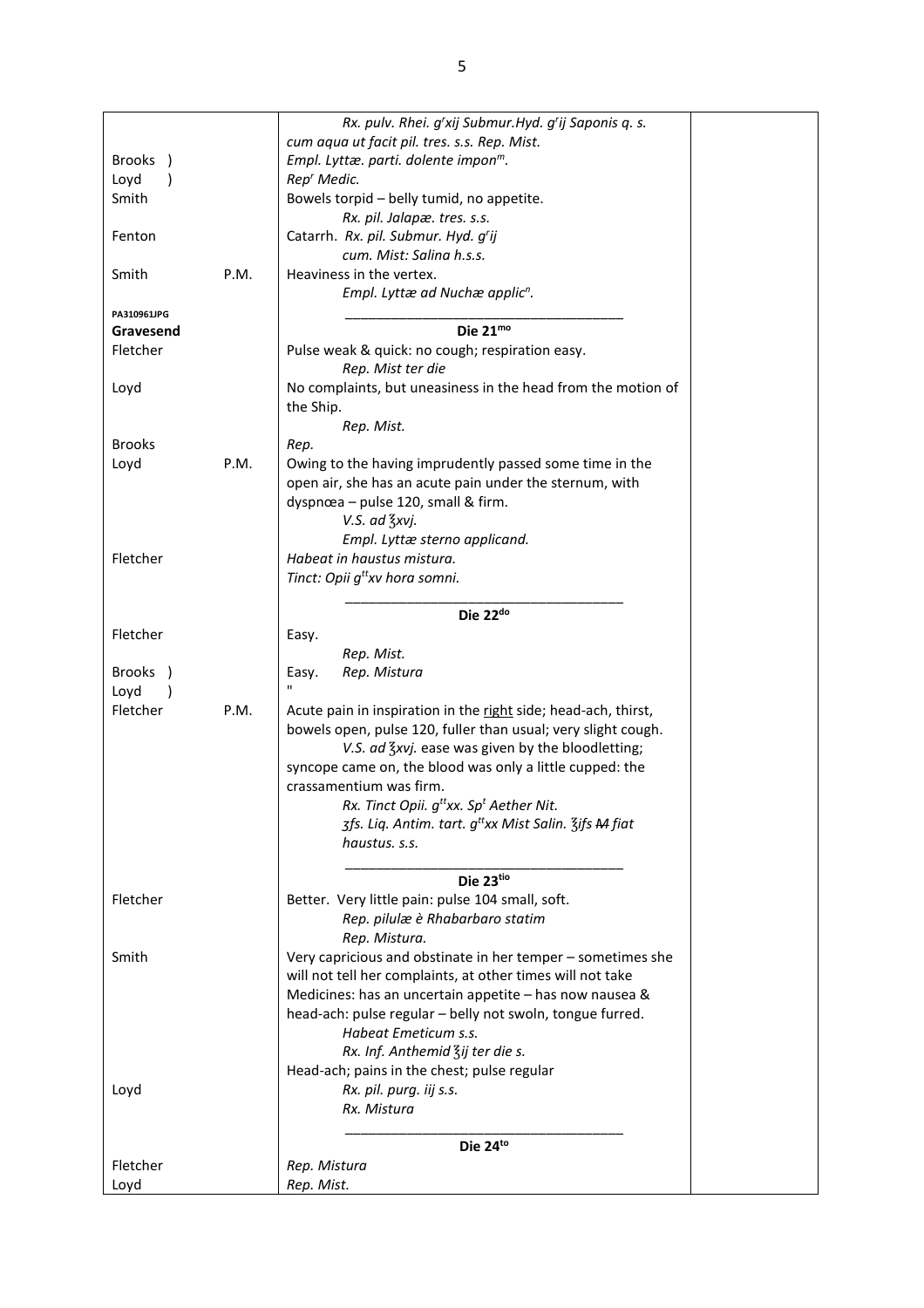| McLeod                   | Ulcus in pedem. Applic. Catapl.                                                                    |
|--------------------------|----------------------------------------------------------------------------------------------------|
|                          |                                                                                                    |
| None                     | <b>Die 25</b>                                                                                      |
| Fletcher                 | Rep. Mist                                                                                          |
|                          | Die 27mo                                                                                           |
| <b>Margaret Roads</b>    | Note. All complaints are absorbed by sea sickness, which                                           |
|                          | prevails to a large extent over the prisoners.                                                     |
| Fletcher                 | The only complaint is dizziness in the head, & debility: bowels                                    |
|                          | torpid.                                                                                            |
|                          | Rep. pil Rhei.                                                                                     |
|                          | bowels torpid - appetite variable, dull pain on pressing the                                       |
| P.M.                     | Liver, and constant uneasiness in the forehead; tongue moist                                       |
|                          | & white, pulse 90 soft; motions are dark.                                                          |
|                          | Empl. Lyttæ. hypochondris imp $m$                                                                  |
|                          | Rx. Submur. Hydr. g'ij Opii                                                                        |
|                          | $q^r$ % Ant. tart. $q^r$ % Mucilag. q.s.                                                           |
|                          | fiat pil. Mercurialis. h.s.s.                                                                      |
|                          |                                                                                                    |
|                          | <b>Die 28</b>                                                                                      |
| Fletcher                 | Less uneasiness in the hypochondrium.<br>Rep. pil. bis. die                                        |
| Keziah Hulley æt 50      | A severe contusion of the great toe, by an accidental blow.                                        |
|                          | Applic: Cataplasma cum Aceto.                                                                      |
|                          |                                                                                                    |
|                          | Die $29^{no}$                                                                                      |
| Fletcher                 | Gums sore - much uneasiness about the course of the colon,                                         |
|                          | recurring at intervals: no pain in the hypochondrium, debility                                     |
|                          | - appetite but little - nausea, pulse 94 soft; skin cool; tongue                                   |
|                          | brown.                                                                                             |
|                          | Rx. Inf: sennæ. Ziij. pulv. Rhei Эј                                                                |
|                          | Sulph. Magnes. 3j. Ol. Menth. pip. g <sup>tt</sup> j. Hef <sup>t</sup> haust. s.s.                 |
|                          | Rep. pil. h.s. hora post                                                                           |
| PA310962JPG              |                                                                                                    |
| near Madeira<br>Fletcher | Die Luna 14 Januarii 1822<br>Since the 30 <sup>th</sup> of December she has been convalescent, and |
|                          | daily on deck; but still much debilitated. She now complains                                       |
|                          | of a nausea, uneasiness in the forehead & defective appetite.                                      |
|                          | Rx. pulv. Ipecac $\partial j$ . s.s.                                                               |
| C. Wilson                | Has much nausea; tongue furred.                                                                    |
|                          | Hab <sup>t</sup> Emeticum s.                                                                       |
| Smith                    | Dull in her countenance, melancholy in her manner, &                                               |
|                          | irascible, pulse regular, but weak - appetite very weak, &                                         |
|                          | bowels torpid.                                                                                     |
|                          | Rep. Inf. Anthemid cum. acid. N. Oil                                                               |
|                          | $g^{tt}$ x. ter die s.                                                                             |
| Mrs Lake<br>f.w.         | She has suffered violently from sea sickness; and fears for the                                    |
|                          | safety of the Ship have very much saddened her mind: her                                           |
|                          | debility is very great. Wine, cordial & fresh diet are given her.                                  |
|                          | Rx. Inf. Quassia. Zij. acid                                                                        |
|                          | Nit. dilute. $g^{tt}x$ <b>M</b> ter die s.                                                         |
|                          | Die $15mo$                                                                                         |
| Sharman                  | Has head-ach, lassitude uneasiness in the stomach, with                                            |
|                          | various other symptoms; the consequences of a change of                                            |
|                          | climate operating on the various systems in the body.                                              |
|                          | V.S. ad $\frac{7}{3}x$ vj                                                                          |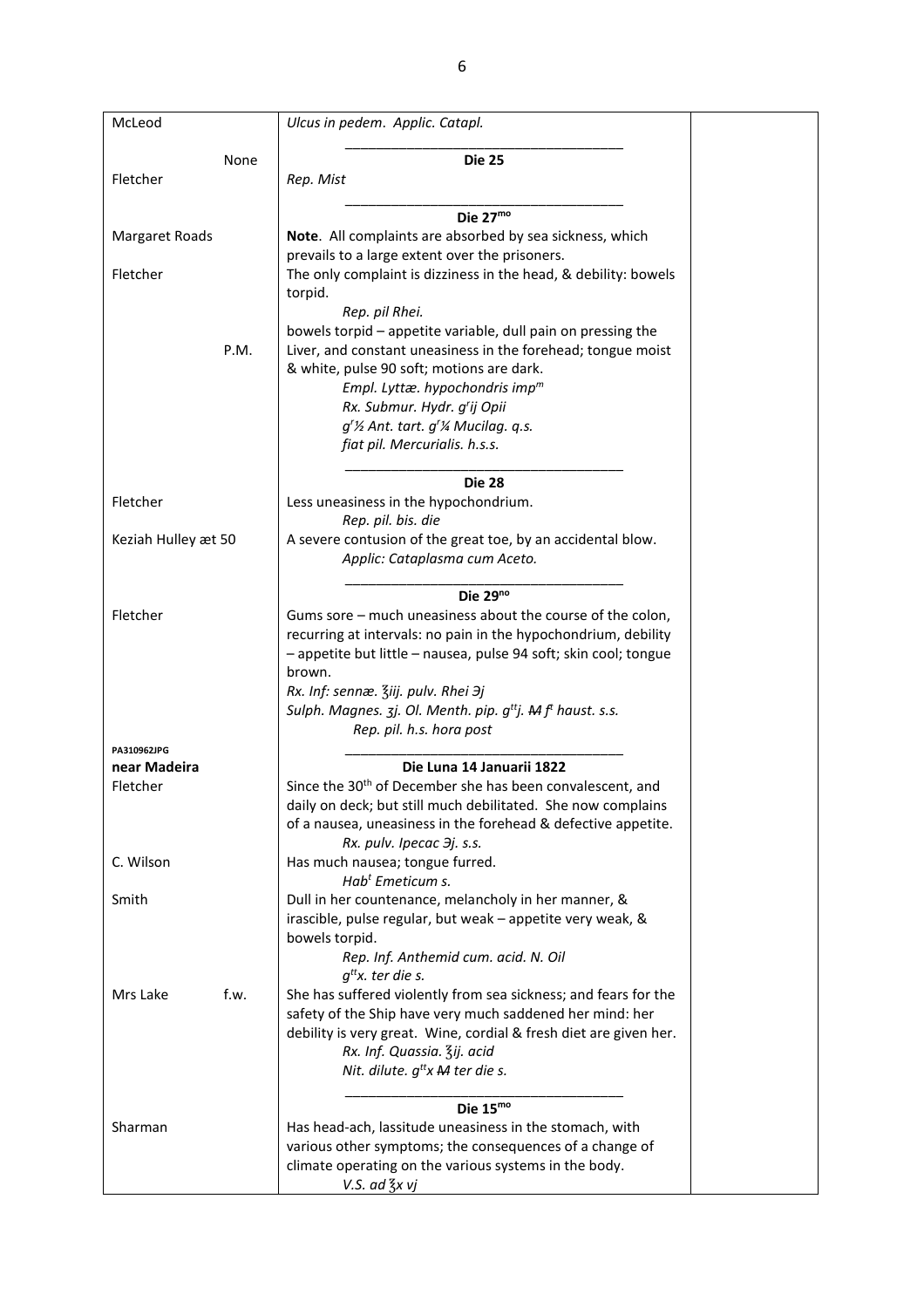|                | Rx. Inf. Sennæ Zijj Sulph. Sodæ ziv                                 |
|----------------|---------------------------------------------------------------------|
|                | Ol. M. P. $g^{tt}$ j M fiat haustus s.s.                            |
| Easterbrook    | Queritus ut supra.                                                  |
|                | Habeat eadem remedia                                                |
| Davis          | Much pain in the tumour of the left side; head-ach, & dyspnea       |
|                | V.S. ad 3xviij.                                                     |
|                | Rx. Haustus è Senna st. s.                                          |
| Fletcher       | Seems only to have a debility of the stomach, & system at           |
|                | large.                                                              |
|                | Rx. Inf. Quassiæ cum. Acid. Nit.                                    |
|                | Oil. $q^{tt}x$ ter die. s.                                          |
| Walton æt 18   | When in Gaol, Smith gave her a severe blow in the right iliac       |
|                | region, causing a pain which she often feels rather severe, this    |
|                | happened 2 or 3 months ago: her menses have since then              |
|                | been irregular, & did not appear lately, as they ought to have.     |
|                | She now has Epistaxis, pulse regular.                               |
|                | V.S. ad 3xxiv                                                       |
|                | Rx. pil. Jalap. iv. s.s.                                            |
| Smith<br>P.M.  | Great depression of mind, irritability of the stomach,              |
|                | especially excited by any medicines, pulse small, weak, skin        |
|                | cool; tongue clear & moist, bowels torpid; she sleeps               |
|                | naturally:                                                          |
|                | Imponator Empl. Lyttæ. parv.                                        |
|                | ad Epigastrium.                                                     |
| Fletcher       | Has some pain in the forehead.                                      |
|                | Rep. pil. Rhei. Nº iij. s.s.                                        |
|                |                                                                     |
|                | Die $16^{mo}$                                                       |
| Smith          | More lively in spirits than usual, her diet is nutritive and varied |
|                | by her wish: diluted wine is given her now & then.                  |
| Campbell æt 30 | Head-ach, pain in the epigastrium, loss of appetite, &              |
|                | strength.                                                           |
|                | V.S. ad Zxij. Rx. Haust. è Senna. s.s.                              |
| Webster æt 24  | Has much pain in the head, apparent debility, loss of appetite      |
|                | &c.                                                                 |
|                | V.S. ad 3xx. Rx. pil. Jalap. iij s.s.                               |
| Gray æt 19     | Head-ach &c as above.                                               |
|                | Habeat remedia ut supra.                                            |
| Pendard        | Much nausea with frequent pain in the head, tongue furred.          |
|                | Rx. pulv. Ipecac. 3j.Ant. tart. g'ij                                |
|                | M pro emetic statim sumendæ.                                        |
| Fletcher       | Some nausea; dull pain in the right hypochondrium, &                |
|                | forehead.                                                           |
|                | Habeat haustus è Senna.                                             |
| 6 P.M.         | Increased pain in the hypochondrium, bowels open; pulse 80,         |
|                | soft, tongue moist, skin cool, appetite moderate. Empl. Lyttæ.      |
|                | hypochondriæ Imponendum.                                            |
|                |                                                                     |
|                | Rx. pil. Hydrargyri g'x pulv. Rhei                                  |
|                | g'vj $Mf$ <sup>t</sup> . Pil. iij statim sum <sup>æ</sup> .         |
| Fenton æt 30   | Subject to inflammation of the bowels & urinary calculi, with       |
|                | constipation, complains of tenderness of the umbilical region,      |
|                | & distension of the belly; nausea, & vomiting, thirst, pulse        |
|                | regular, skin cool; menses are present.                             |
|                | Rx. Ol Ricini. $\frac{7}{3}$ j in Aq. M. P. s.                      |
| 9 P.M.         | Increased tenderness & swelling of the belly; acute pricking        |
|                | pain over the internal surface of the belly, & twisting of the      |
|                | bowels; occasionally slight rigors are felt in the back.            |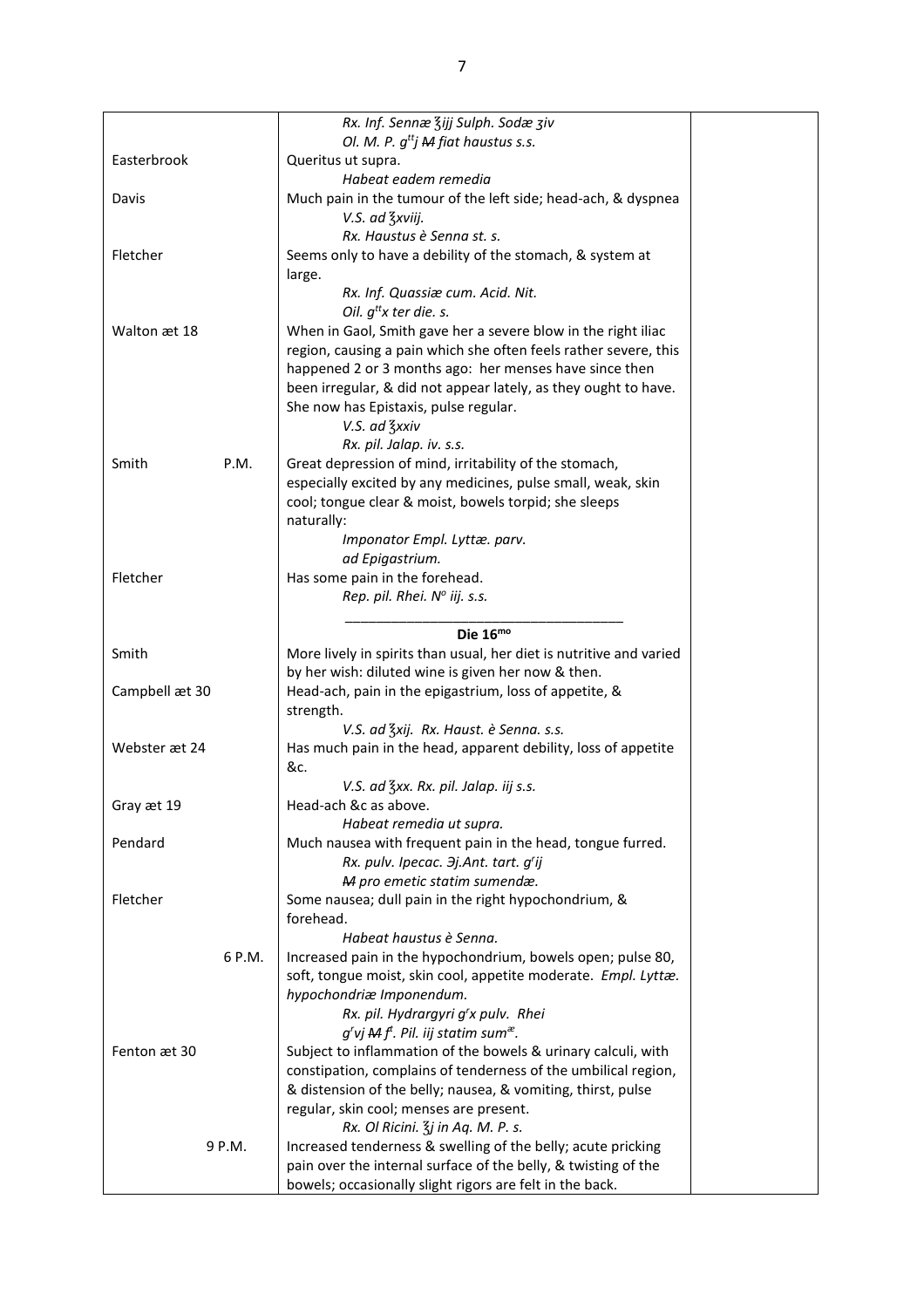| PA310963JPG           | The bowels have been these times moved by the oil: pulse                    |  |
|-----------------------|-----------------------------------------------------------------------------|--|
|                       | small & firm, 100.                                                          |  |
|                       |                                                                             |  |
|                       | V.S. ad 340. (Synscope commenced).                                          |  |
|                       | Rx. Hydr: Submur: $gr$ iv. Mucilaginis q.s. $ft$ pil. s.s.                  |  |
| midnight              | A return of the pricking, burning pain, pulse small & firm: skin            |  |
|                       | not hot, much twisting of the bowels.                                       |  |
|                       | V.S. ad 3xxxvj: (pulse sank).                                               |  |
|                       | Imponator Empl. Lyttæ. mag <sup>m</sup> Circum Umbilicum.                   |  |
|                       | Rx. Tinct: Opii. $q^{tt}$ xxx s.s.                                          |  |
|                       |                                                                             |  |
|                       | Die $17mo$                                                                  |  |
| Smith                 | Stomach is more irritable than before, as soon as any kind of               |  |
|                       | Medicine is swallowed; a dull pain is felt at the Epigastrium.              |  |
|                       | The blister has scarcely acted: the pulse is small, & soft;                 |  |
|                       | tongue clear:- the treatment is dietetic.                                   |  |
|                       | Rep. Empl. Lyttæ.                                                           |  |
| Fletcher              |                                                                             |  |
|                       | Rep. pil Hydr.                                                              |  |
| Hulley                | A considerable slough is coming away from the contusion of                  |  |
|                       | the toes, & the phalanges of the 2 <sup>nd</sup> joint grate on each other. |  |
|                       | Rx. Cinchon <i>Эj. Vin. Rubri.</i> 3j. M                                    |  |
|                       | $ft$ haust. ter die s.                                                      |  |
|                       | Rep. Cataplasma ter die.                                                    |  |
| Campbell's Child      | Ophthalmia                                                                  |  |
| æt 2 <sub>2</sub>     | Rx. pulv. Rhei g'x. Hyd. Sub. g'ij M. s.s. Empl <sup>a</sup> Lyttæ          |  |
|                       | temporibus Imponenda. Adhibeatur Liquor plumbi subacet.                     |  |
|                       | dilutum.                                                                    |  |
| Fenton                | Passed an easy night, being only now & then disturbed by                    |  |
|                       | vomiting; thirst is present: bowels free.                                   |  |
|                       | Bibat acgra. Decoct. Hordie p.r.n.                                          |  |
|                       |                                                                             |  |
| <b>Burton</b>         | Head-ach, nausea, confined bowels, & loss of appetite.                      |  |
|                       | V.S. ad 3xvj.                                                               |  |
|                       | Rx. Haustus è Senna s.s.                                                    |  |
| Halliwell             | Head-ach, dull pain in the left hypochondrium; debility;                    |  |
|                       | nausea.                                                                     |  |
|                       | V.S. ad 3xx. Rx. pil. Jalapæ. iij. s.s.                                     |  |
| Easterbrook æt 22     | Head-ach, giddiness, pain in the right side (hypochondrium)                 |  |
|                       | debility.                                                                   |  |
|                       | V.S. ad Zxx. Rx. Haust. è Senna s.s.                                        |  |
| Dowd æt 28            | Has the same kind of complaints as Easterbrook; cause the                   |  |
|                       | same.                                                                       |  |
|                       | Habeat Haustum è Senna.                                                     |  |
| Stevenson             | ut Supra –                                                                  |  |
|                       | Capiat idem remedium.                                                       |  |
|                       |                                                                             |  |
| Edyvean æt 18         | These complain of much uneasiness in the region of the liver,               |  |
| Rawlings æt 24        | pain in the forehead, giddiness; loss of muscular power,                    |  |
| Burgess æt 22         | nausea, torpid bowels.                                                      |  |
| Cattle æt24           | V.S. ad zxx.                                                                |  |
|                       | Rx. Haust.è Senna statim.                                                   |  |
| Prince's Child        | Nausea, disordered condition of the intestines; loss of                     |  |
| Blake's Children      | appetite.                                                                   |  |
|                       | Rx. pulv. Rhei cum Sub. Hyd.                                                |  |
| Ray's Child           | Fresh diet.                                                                 |  |
| P.M.                  |                                                                             |  |
| Champion alias Burton | Rx. Haustus Emeticus s.s.                                                   |  |
| Hilton)               | These complain of slight head-ach, & giddiness; from heat &                 |  |
| Bridge)               | increased secretion of bile.                                                |  |
|                       | Rx. Haust. è Senna.                                                         |  |
|                       |                                                                             |  |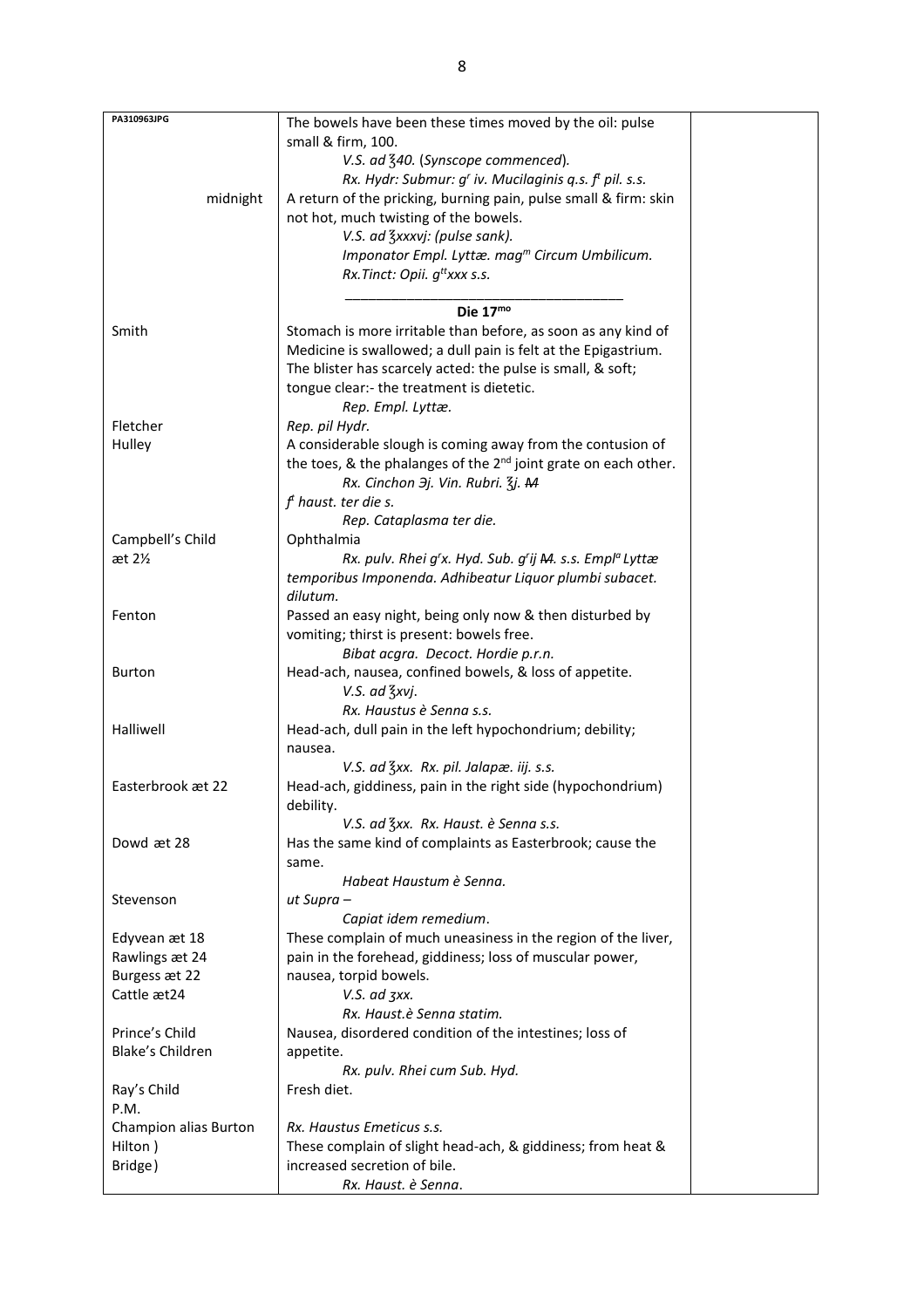| Fenton        | Pulse regular, small, soft: blister has vesicated well; bowels   |
|---------------|------------------------------------------------------------------|
|               | open, & abdomen easy; tongue white.                              |
|               | Rep. pil. Submur. Hyd.                                           |
|               |                                                                  |
|               | Die 18mo                                                         |
| Fenton        | Rx.Haust. è Senna. s.s. et Vespere.                              |
|               |                                                                  |
| Fletcher      | Rep. pil.                                                        |
| Chapman       | Head-ach, loss of appetite, &c.                                  |
|               | nausea, &c.                                                      |
|               | V.S. ad 3xvj. Rx. pil. Jalap. iij. s.s.                          |
| Wheeler       | Head-ach, nausea &c.                                             |
|               | V.S. ad 3xvj. Rx. pil. Jalap. iij. s.s.                          |
|               |                                                                  |
|               | Note. Above a dozen persons daily receive purgative              |
|               | medicines, to remove slight complaints arising from heat; &      |
|               | torpid bowels.                                                   |
|               |                                                                  |
|               | Die 19 <sup>no</sup>                                             |
| Fletcher      | No change: Rep. pil. Hydr.                                       |
| Fenton        | Bowels torpid. Rep. Ol. Ricini.                                  |
|               |                                                                  |
|               |                                                                  |
| PA310964JPG   | Die 20mo                                                         |
| Fenton        | Passed several motions in the night, & is now free from          |
|               | complaint.                                                       |
| Fletcher      | The bowels are very indolent, and the head is frequently         |
|               |                                                                  |
|               | uneasy.                                                          |
| Smith         | Remained as before: Rep. Inf. Anthemid.                          |
|               |                                                                  |
|               | Die 21mo                                                         |
| Fletcher      | Debility; variable appetite, and throbbing pain at the temples.  |
|               | Rx. Haust. purgans.                                              |
|               |                                                                  |
|               | Imponator Emplastria è Lyttæ temporibus                          |
|               | Rep. Inf. Anthemid.                                              |
| Smith         | Head-ach, pain in the side, torpid bowels.                       |
| <b>Bridge</b> | V.S. ad Zxij. Rx. pil. Jalap. iij. s.s.                          |
|               | eadem remedia<br>idem morbus –                                   |
| Dowd          | $\iota$<br>eadem<br>idem                                         |
|               |                                                                  |
| Bryan         | eadem<br>idem                                                    |
| C. Taylor     | idem "<br>$\boldsymbol{\mathcal{U}}$<br>eadem                    |
| Payne         | Rx. Haust. è Sennæ s.                                            |
| Blake         | Rx. Sulph. Magnes. 3ij. Aq. M.P. 3ifs. M. s.s.                   |
|               |                                                                  |
|               | <b>Die 22</b>                                                    |
|               |                                                                  |
| Fletcher      | Pain removed from the temples - no other change: bowels          |
|               | torpid, & only one or two small motions are generally            |
|               | procured by the purgative given.                                 |
|               | Rep. Haust. purgans.                                             |
| Campbell      | Rep. Haustus è Senna.                                            |
| Moreton       | Languor, debility, loss of appetite, torpid bowels.              |
|               |                                                                  |
|               | Rx. Haustus è Senna. s.s.                                        |
| Fletcher      | Rx. Sulph. Magnes. Ziij Rhei. 3j. Aq. Menth. pip. Zifs M s.s. et |
|               | meridie repetendus si. opus. sit                                 |
| Webster       | Head-ach, languor, loss of muscular power, nausea; hurried       |
|               | circulation.                                                     |
|               |                                                                  |
|               | V.S. ad Zxij. Rx. Haustus è Senna s.s.                           |
| Bush          | Head-ach, thirst, quick pulse                                    |
|               | V.S. ad 3xvj, Rx. Haust. purgans. s.                             |
| Slater        | ut supra. Adhibeatur eadem remedia.                              |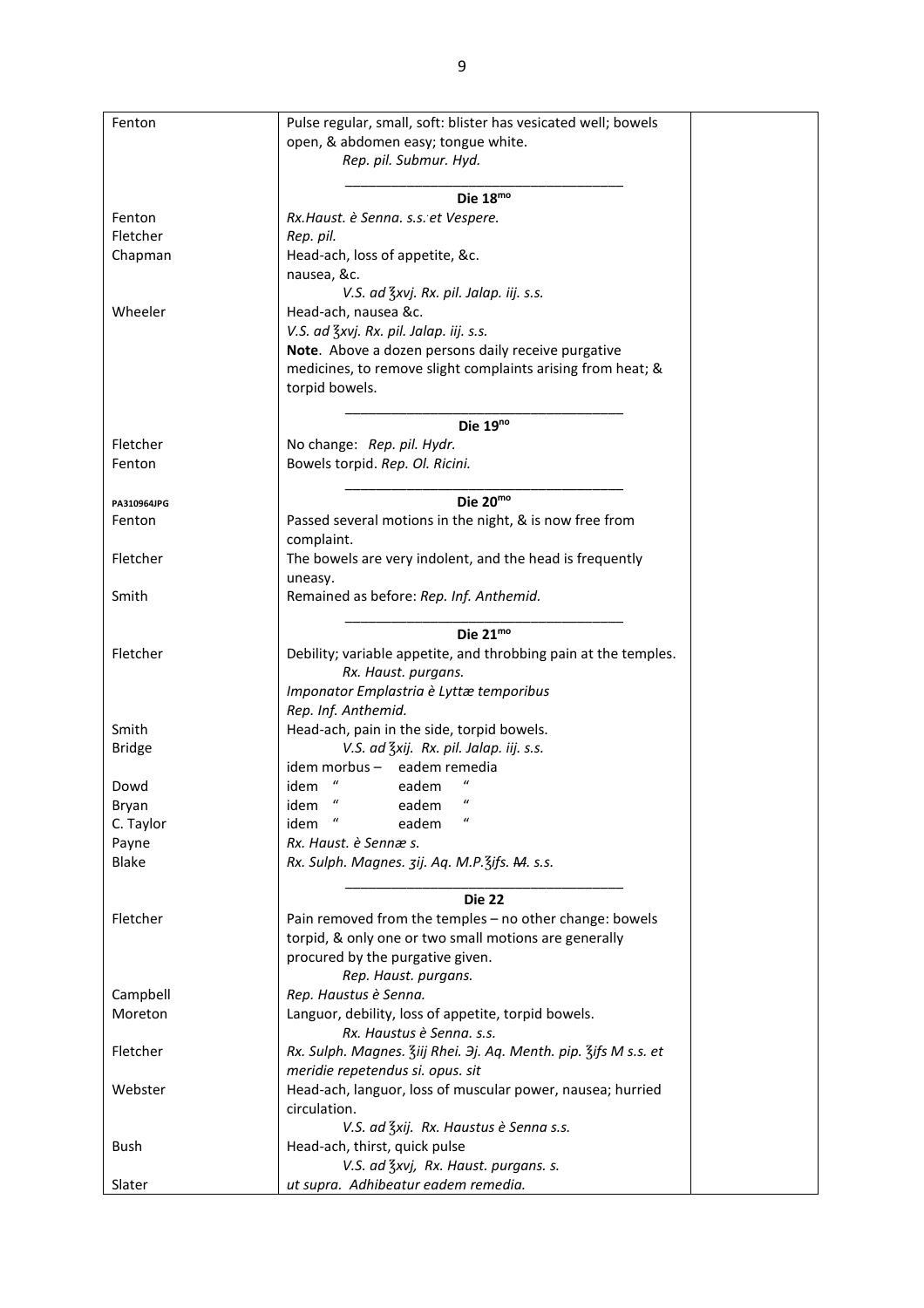| Sullivan              | ut supra. Adhib <sup>s</sup> remedia.                                                                                           |  |
|-----------------------|---------------------------------------------------------------------------------------------------------------------------------|--|
|                       |                                                                                                                                 |  |
|                       | Die 23tio                                                                                                                       |  |
| Campbell and 3 chldn. | Are all infected with scabies.<br>The family dirty, & mother indolent.                                                          |  |
|                       | Utator Ung. Sulph. bic bis die                                                                                                  |  |
| Webster               | No other uneasiness than what is caused by undigested food                                                                      |  |
|                       | irritating the stomach.                                                                                                         |  |
|                       | Rx. Ipecacuan - 3j. pro. singulis                                                                                               |  |
| Sharman               | ut emeticus                                                                                                                     |  |
| Fletcher              | As before:                                                                                                                      |  |
|                       | Rep. pil. Rhei.                                                                                                                 |  |
| Smith                 | Wastes daily; stomach & temper equally capricious & irritable,                                                                  |  |
|                       | pulse regular, & small.                                                                                                         |  |
|                       | Rx. Inf. Quassiæ. 3ifs. Tinct. Lav. C. g <sup>tt</sup> xx                                                                       |  |
|                       | M fiat haustus 3 vel 4: in die s.                                                                                               |  |
|                       | Diet sago, wine. Preserved Meats.                                                                                               |  |
|                       |                                                                                                                                 |  |
|                       | Die 24to                                                                                                                        |  |
| McCarthy              | Pain in the head, lassitude, debility, loss of appetite; thirst;                                                                |  |
|                       | torpid bowels; quick pulse.                                                                                                     |  |
|                       | V.S. ad Zxij. Rx. Haust. purgans. è Senna statim s.                                                                             |  |
| Fenton                | Is troubled with calculi; but refuses to take medicines, other                                                                  |  |
|                       | than what she pleases.                                                                                                          |  |
|                       | Rep. Haust. purgans.                                                                                                            |  |
| Fletcher              | Rep. Haust. purgans.                                                                                                            |  |
| Smith                 | A serious disturbed state of the stomach exists - the mildest                                                                   |  |
|                       | food, and most simple medicines are vomited up, some after                                                                      |  |
|                       | they have been swallowed. A quantity of a dark green fluid is                                                                   |  |
|                       | now vomited at intervals, a smarting or burning pain is now                                                                     |  |
|                       | constantly felt at the scrobiculis cordis, and is increased by                                                                  |  |
|                       | pressure; the bowels are now relaxed, and the stools are thin,                                                                  |  |
|                       | pulse 120 small, & weak: thirst - tongue clear. The last blister                                                                |  |
|                       | scarcely inflamed the skin. Her mind is very irritable, &                                                                       |  |
|                       | revengeful.                                                                                                                     |  |
|                       | Rep. Inf. Quassia                                                                                                               |  |
| PA310965JPG           | Habeat Vinum cum Aromatibus                                                                                                     |  |
| Williams æt 26        | Severe pain in the head from exposure to the sun's rays.                                                                        |  |
|                       | V.S. ad 3xx. Rx. pil. Jalap. iv. s.s.                                                                                           |  |
| 6 P.M.<br>Smith       | In the afternoon she got out of bed to examine her bag of                                                                       |  |
|                       | clothes, when, missing some things, she entered into a violent<br>fit of anger which, by exhausting her powers, nearly deprived |  |
|                       | her of life. After an hour, the pulse, previously imperceptible,                                                                |  |
|                       | gradually rose, and her senses returned, frictions & volatiles                                                                  |  |
|                       | having been employed. She now lies in a very languid state, &                                                                   |  |
|                       | frequently vomits abundantly of an inky or dark green water,                                                                    |  |
|                       | having a sediment.                                                                                                              |  |
|                       | Rx. Tinct. Lavand. C. Tinct                                                                                                     |  |
| 9 P.M.                | Opii è $q^{\text{tt}}$ xxv. M. s.s.                                                                                             |  |
| Mary Loyd æt 22       | A few days ago she scalded her arm; it was cured by                                                                             |  |
|                       | suppuration. During the day she has been indisposed                                                                             |  |
|                       | generally, with an uneasiness in the abdomen. She now                                                                           |  |
|                       | complains of severe acute pain around the umbilicus, with                                                                       |  |
|                       | much tenderness on pressure; head-ach; thirst; bowels                                                                           |  |
|                       | regular.                                                                                                                        |  |
|                       | V.S.ad 3xxvj.                                                                                                                   |  |
|                       | Rx. Hydr. Submur: q' vi. pulv: Antim. q'iij.                                                                                    |  |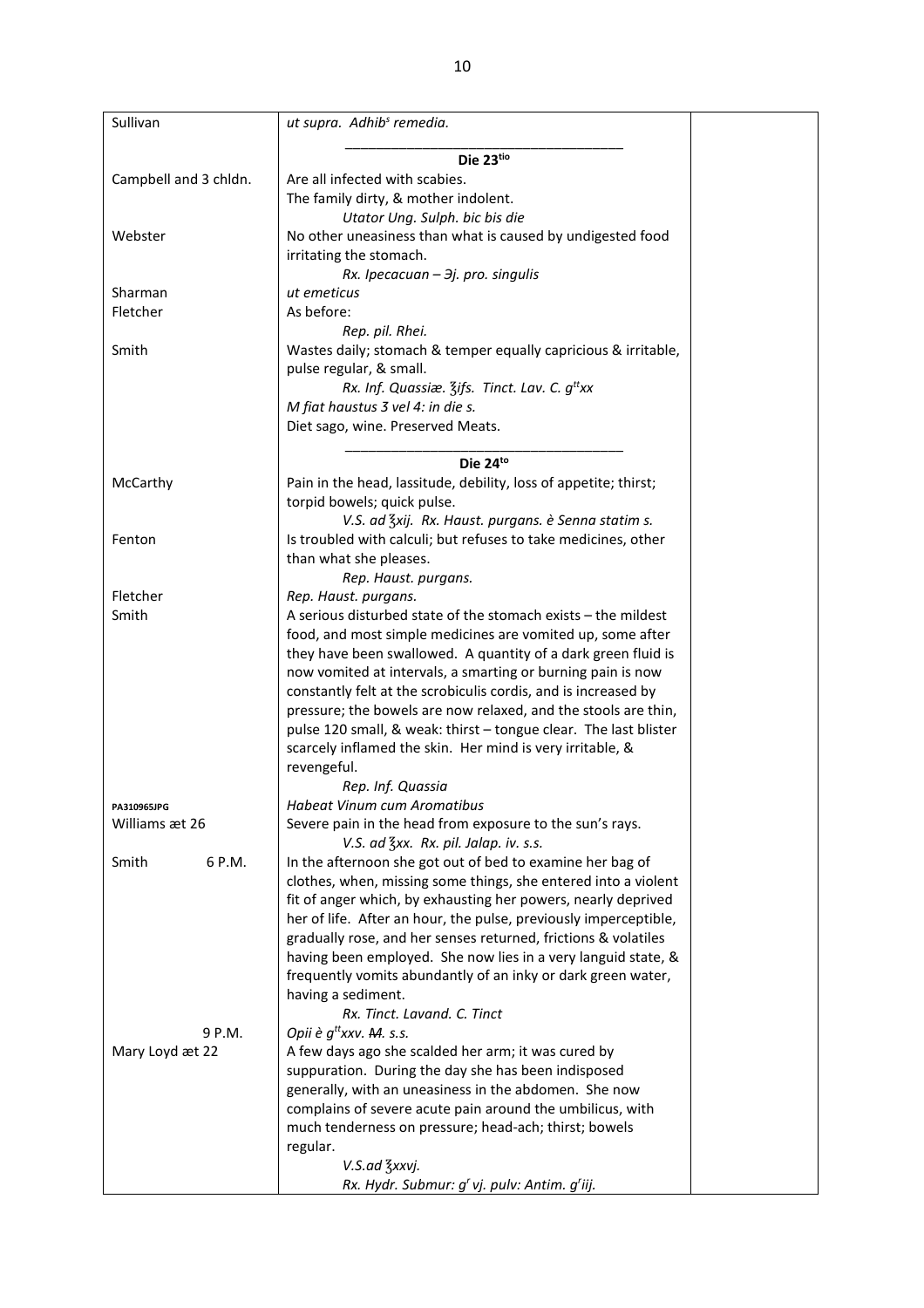|             |         | Opii g' ifs Mucilag: q.s. M fiant pil. tres. s.s.                         |  |
|-------------|---------|---------------------------------------------------------------------------|--|
|             | 11 P.M. | The pain remitted by the blood-letting, but has now returned              |  |
|             |         | with violence: pulse 110, small & firm. V.S. ad 3xxx. Empl.               |  |
|             |         | Lyttæ. mag. abdomini applic.                                              |  |
|             |         | Rx. Ol. Ricini. 3fs. Aq: M.P.                                             |  |
|             |         | <b>Zifs. Tinct. Opii g<sup>tt</sup>xxv. M. s.s.</b>                       |  |
| Davis       |         | Acute pain in the tumour of the side, & quick pulse.                      |  |
|             |         | $V.S.$ ad $\frac{7}{5}xx.$                                                |  |
|             |         | Note: The weather being hot, & calm, many of the women                    |  |
|             |         | have fainted tonight.                                                     |  |
|             |         |                                                                           |  |
|             | 5 A.M.  | Die 25mo                                                                  |  |
| Loyd        |         | There is still much pain, tenderness & distension of the belly,           |  |
|             |         | but considerably less than before: pulse small & tense.                   |  |
|             |         |                                                                           |  |
|             |         | V.S. ad 3x. Rep. Ol. Ricini sine Opio                                     |  |
| Smith       |         | She has had some sleep; pulse stronger than it was: she has               |  |
|             |         | vomited a blackish fluid twice; the bowels have been moved;               |  |
|             |         | the stools are feculent & watery; tongue brown & moist:                   |  |
|             |         | constant burning pain in the epigastrium.                                 |  |
|             |         | Empl. Lyttæ parvus epigastrio                                             |  |
|             |         | Habeat acgra vinum. saepe; et Cerevisæ                                    |  |
| Fenton      |         | Has been troubled with cordiolgia, nausea, & vomiting: tongue             |  |
|             |         | furred.                                                                   |  |
|             |         | <b>Habeat Emeticum</b>                                                    |  |
|             |         | Rx. Inf. Quassia Zij. ter die s.                                          |  |
| Fletcher    |         | Appears to suffer from the heat, & is often troubled with fits            |  |
|             |         | of Hysteria.                                                              |  |
|             | 8 P.M.  | Complains of much pain in the Hypogastric & Umbilical                     |  |
|             |         | regions which are tender on pressure, and the belly is much               |  |
|             |         | distended. The bowels are torpid; she has not had a motion                |  |
|             |         | for two days and has not passed any urine since the 23 <sup>d</sup> or 72 |  |
|             |         | hours: she concealed her state from motives of delicacy, and a            |  |
|             |         | fear of taking medicine. The pulse is 100, small, soft: thirst,           |  |
|             |         | strong desire to pass her urine, with total inability: tongue             |  |
|             |         |                                                                           |  |
|             |         | clear, moist - she refuses both the administering of all Enema,           |  |
|             |         | & the introducing of a Catheter.                                          |  |
|             |         | Rx. Ol. Ricini. <i>Zvj. Tinct. Opii g<sup>tt</sup>xxv</i> .               |  |
|             |         | Aq. M. P. $\frac{2}{3}$ ifs. A f <sup>t</sup> haust s.s.                  |  |
|             |         | fovetur abdomen aqua calida.                                              |  |
|             | 10 P.M. | Symptoms increasing: no motion.                                           |  |
|             |         | Rx. Ol. Ricini. 3j. s.s.                                                  |  |
| Smith       |         | Hiccup has commenced, with a frequent vomiting of black                   |  |
|             |         | fluid; tongue brown, & dry; frequent small liquid bilicus stools:         |  |
|             |         | the blister has only slightly vesicated the skin; pulse 130 small,        |  |
|             |         | weak.                                                                     |  |
|             |         | The saline draught with cordials & opiates, given effervescing,           |  |
|             |         | will not remain many minutes in the stomach, but Bottled                  |  |
|             |         | porter does, & it has a sedative power over the patient.                  |  |
|             |         |                                                                           |  |
| PA310966JPG |         | Die $26^{mo}$                                                             |  |
| Fletcher    | 5 A.M.  | Symptoms greatly augmented, the whole belly, from the                     |  |
|             |         | pubes to the sternum, is now greatly swoln, & tender, pulse               |  |
|             |         | soft, but very quick; much thirst & great restlessness. She now           |  |
|             |         | consented to have an Enema, and to permit the introduction                |  |
|             |         | of a Catheter. The belly has been assiduously fomented, no                |  |
|             |         | stool has been passed; pulse 120.                                         |  |
|             |         | V.S. ad 3ij. The pulse gradually increased in frequency and               |  |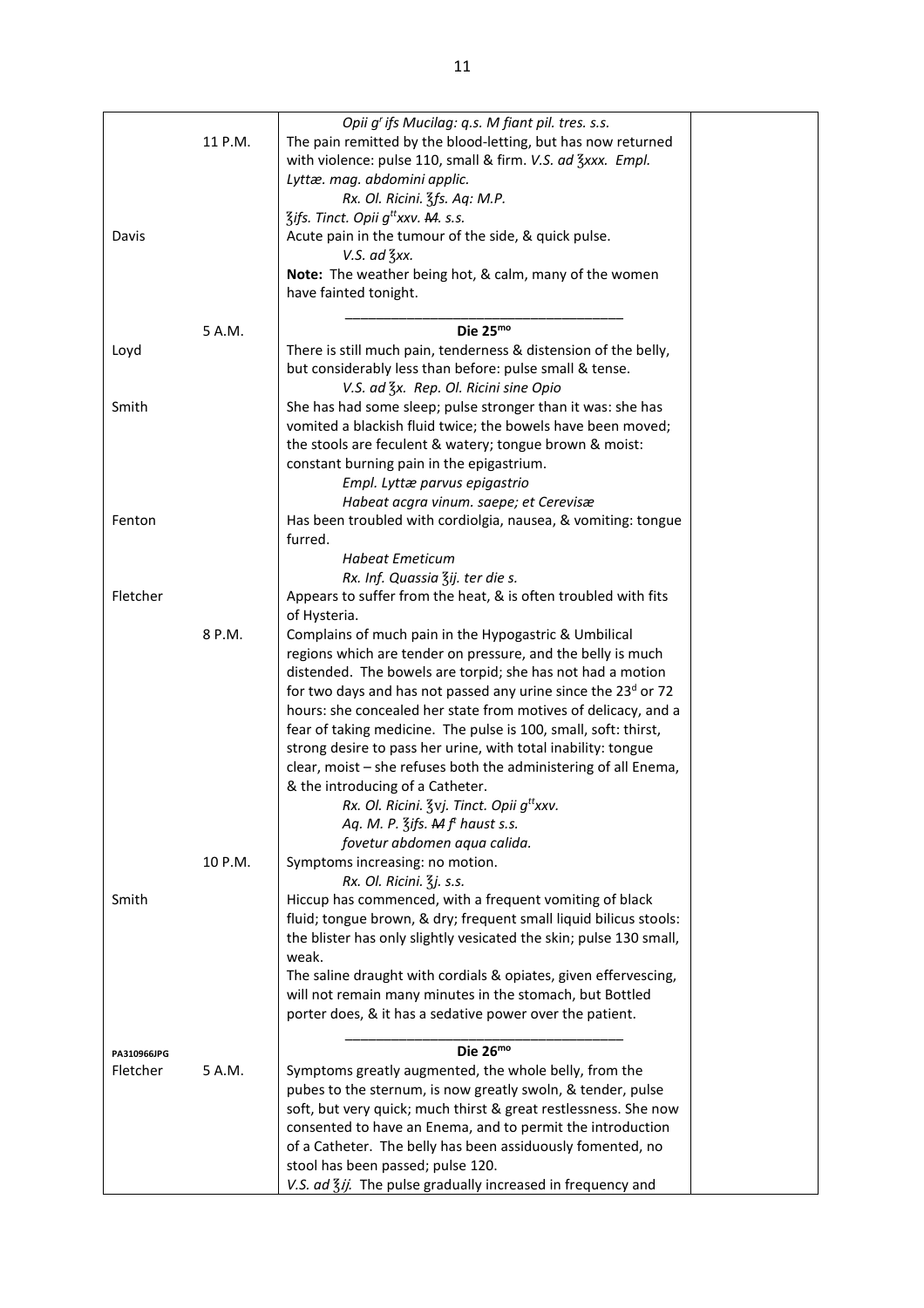|                   |        | diminished in force & diameter as the blood issued from the           |  |
|-------------------|--------|-----------------------------------------------------------------------|--|
|                   |        | arm; & the vein was therefore closed: the patient then fell           |  |
|                   |        | into syncope. About 2 pints of urine of a high colour were            |  |
|                   |        | drawn off.                                                            |  |
|                   |        | Rx. Sulph. magnes. 3ij. pulv.                                         |  |
|                   |        |                                                                       |  |
|                   |        | Rhei g'xxv. Inf. Senna Ziij M f <sup>t</sup> haust. s.s.              |  |
|                   |        | Injiciatur Enema Communis purgans statim.                             |  |
|                   | 9 A.M. | She was relieved greatly by the discharge of urine; she is now        |  |
|                   |        | generally better; she has passed one copious feculent stool:          |  |
|                   |        | the pulse 120, small & soft.                                          |  |
|                   |        | Repetatur fotus. ad Abdomen                                           |  |
|                   |        | Rx. Inf. Quassiæ. $\frac{2}{3}$ ij. pulv. cinch. $g'x -$              |  |
|                   |        | Rhei g'xij. Tinct. Lav. C. $g^{tt}xx$ <b>M</b> fiat haust. ter die s. |  |
| Smith             |        | The only change is a greater degree of fullness of the pulse:         |  |
|                   |        | the senses are very clear. Beer is her favourite drink, & the         |  |
|                   |        |                                                                       |  |
|                   |        | only medicine of any service to her.                                  |  |
| Fenton            |        | Is debilitated; and capricious.                                       |  |
|                   |        | Rx. Inf. Quassia cum acidic.                                          |  |
|                   |        | Sulph. dil. $g^{tt}x$ ter die s.                                      |  |
| Fletcher          | 3 P.M. | Has passed one stool, & also urine, in a small quantity: acute        |  |
|                   |        | pain is occasionally felt in the belly, & much tenderness is felt     |  |
|                   |        | below & about the umbilicus, on pressure. The belly is still          |  |
|                   |        | swoln: pulse 118 small & weak.                                        |  |
|                   |        | Omitt' fatus - Imponator Empl. Lyttæ                                  |  |
|                   |        | magnum. infra. umbilicum.                                             |  |
|                   |        | Rep. Enema purgans.                                                   |  |
|                   |        |                                                                       |  |
| Davis             |        | Complains of acute pain in the side; tongue dry, & system a           |  |
|                   |        | little feverish, bowels confined.                                     |  |
| Fletcher          | 9 P.M. | Some abdominal uneasiness and confined bowels.                        |  |
|                   |        | Rx. Ol. Ricini. Zij.s.                                                |  |
| Smith             |        | She now makes preparation to meet her fate in another                 |  |
|                   |        | world: the mind is very clear, but her temper irascible &             |  |
|                   |        | vindictive: the pulse increases in frequency, but diminishes in       |  |
|                   |        | force. The stools at times pass involuntary, are very offensive,      |  |
|                   |        | black, & watery: vomiting less frequent.                              |  |
|                   |        |                                                                       |  |
|                   |        | Die 27                                                                |  |
| Smith             |        | Pulse scarcely perceptible, and she often appears to be               |  |
|                   |        | articulo mortis <sup>lat the point of death]</sup> .                  |  |
|                   |        |                                                                       |  |
| Fletcher          |        | Much better; much less swelling of the belly; has passed these        |  |
|                   |        | motions in the night; pulse 108, fuller than before.                  |  |
|                   |        | Rx. Inf. Quass. Zifs Sulph. magnes. 3j.                               |  |
|                   |        | pulv. cinchon. g'v. M fiat haustus. ter die s.s.                      |  |
| Fenton            |        | No stool, much griping, and uneasiness in the belly.                  |  |
|                   |        | Rx. pulv. Rhei. g'x Hyd. Submur                                       |  |
|                   |        | g'iv. mucilaginis. q.s. fiat bolus. s.s.                              |  |
|                   | Noon   |                                                                       |  |
| Mrs Leake         | f.w.   | This woman is labouring under great debility and depression           |  |
|                   |        |                                                                       |  |
|                   |        | of spirits, the consequence of sea sickness and imaginary             |  |
|                   |        | fears: her bowels are very torpid, & she has not had a motion         |  |
|                   |        | for above a week; she now feels great uneasiness in the belly.        |  |
|                   |        | She has long been on the Hospital diet: pulse small.                  |  |
|                   |        | Rx. pil. purgantes. iij. s.s.                                         |  |
| Smith             |        | No pulse can be felt at the wrist; the hands & feet all cold, &       |  |
|                   |        | purple in colour. She now & then is raised on her pillow to           |  |
| PA310967JPG       |        | drink porter; when she still gives vent to her irritable temper.      |  |
| Mary Walton æt 17 |        | This girl is affected with amenorrhœa. Two periods having             |  |
|                   |        |                                                                       |  |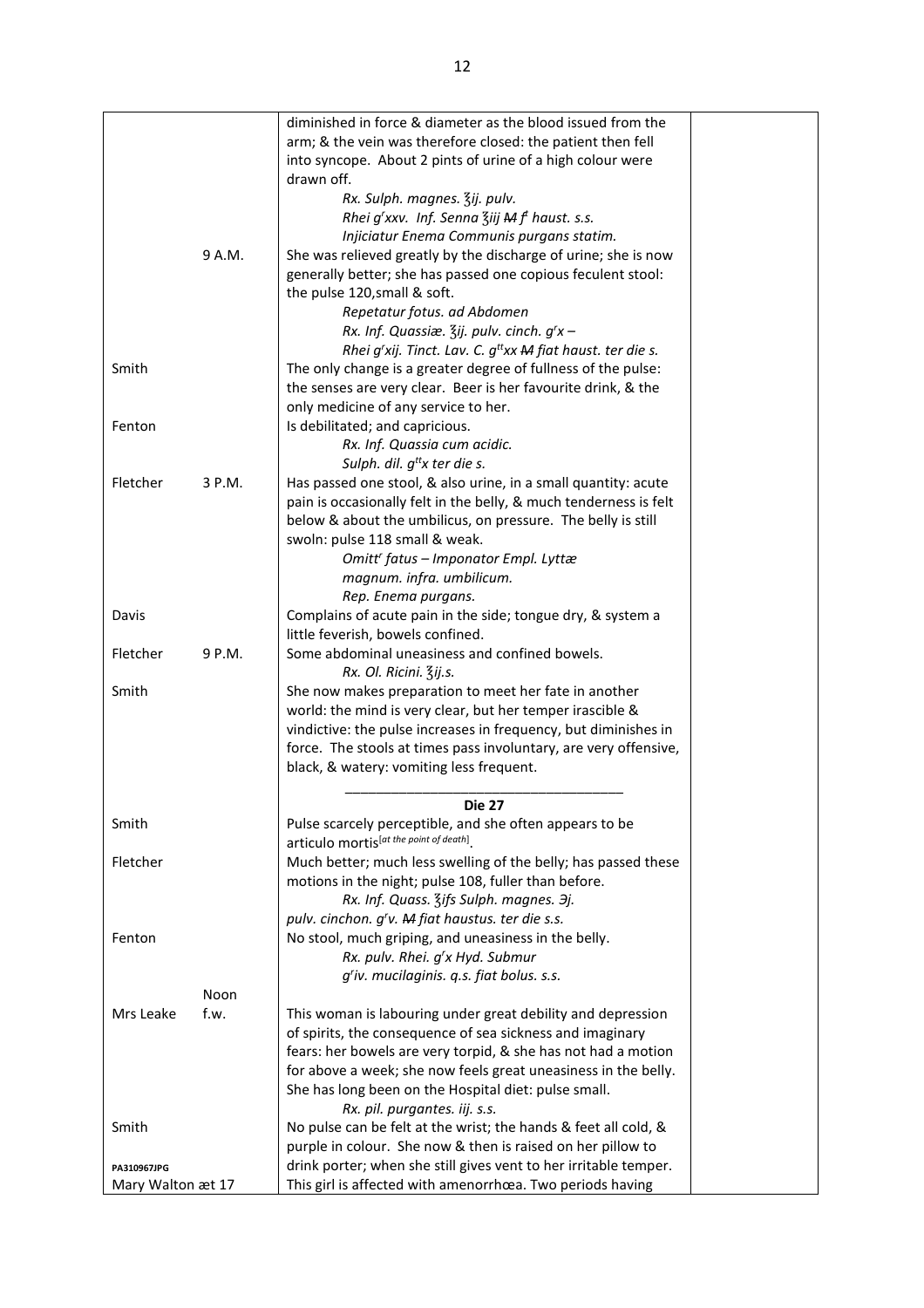|               |          | passed without the return of the menses. Three or four<br>months ago she received a severe blow in the right iliac<br>region, from Smith (the woman is now dying), and since then<br>she has been much troubled with pains in the belly, & ailment.<br>At various periods during the last fortnight she was attacked<br>with discharges of blood from the stomach, and nostrils.<br>Bloodletting, purging &c. only suspended the haemorrhage for<br>2 or 3 days. Last night I gave her Ol. Terebinth. 3j. pro se. She<br>vomited it after a few minutes. Today she took only zij<br>combined with mucilage, but this was vomited.<br>V.S. ad 3xxiv. Rep. Haust. Ol. Tereb. h.s. |                   |
|---------------|----------|---------------------------------------------------------------------------------------------------------------------------------------------------------------------------------------------------------------------------------------------------------------------------------------------------------------------------------------------------------------------------------------------------------------------------------------------------------------------------------------------------------------------------------------------------------------------------------------------------------------------------------------------------------------------------------|-------------------|
| Lake          | 4 P.M.   | Violent abdominal pain; no stool has been passed: belly hard,<br>& distended.<br>Rx. Inf Sennæ Hj. Sulph. Sodæ<br>zvj. Ol[ivæ] Comm. Zij. M f <sup>t</sup> Enema s. injicienda                                                                                                                                                                                                                                                                                                                                                                                                                                                                                                  |                   |
| Percival      |          | Rx. Ol. Ricini 3 Aq. puræ 3ij M s.s.<br>Much pain in the head, and languor.<br>V.S. ad 3xx.                                                                                                                                                                                                                                                                                                                                                                                                                                                                                                                                                                                     |                   |
| Smith<br>Lake | 8 P.M.   | Obiit<br>Has, after manual labour, passed a very indurated motion, and<br>this has been followed by others, with great relief to her.<br>Rx. Ext. Colocynth. C. g'xv. f <sup>t</sup> pil. iij. h.s.s. $\overline{3}$ i                                                                                                                                                                                                                                                                                                                                                                                                                                                          | [27 January 1822] |
| Fletcher      | midnight | Belly is tumid, painful, & tender to the touch, especially about<br>the Hypogastrium, she has not passed any urine since<br>yesterday: no stool today: pulse 110, small, soft, tongue<br>moist: in the morning she ate a little food.<br>Rx. Mist Salin. Zij. Comp Aromat. Hfs<br>Ol. Menth. pip. $g^r$ .j. Sp <sup>t</sup> Ath. Nit. $\zeta f$ s M $f^t$ haustus statim.<br>Rx. Ext. Colocynth C. $g'xv f'$ pil. iij s.s.<br>Increase of pain, tenderness, & distension of the belly; great                                                                                                                                                                                    |                   |
|               |          | restlessness, urgent desire to pass the urine: she refused in<br>the early part of the night to allow the Catheter to be passed,<br>but having now consented, about 3 pints of urine were drawn<br>off, with instant relief to her.<br>Rx. Haust cum Tinct. Opii g <sup>tt</sup> xxx.                                                                                                                                                                                                                                                                                                                                                                                           |                   |
| Fenton        |          | <b>Die 28</b><br>Pain & tenderness of the abdomen occasional vomiting:<br>bowels open. She refuses to take any medicine.                                                                                                                                                                                                                                                                                                                                                                                                                                                                                                                                                        |                   |
| Fletcher      |          | Some pain, tenderness & distension of the abdomen; has<br>passed two motions, with some urine, pulse 106, small weak:<br>now and then a slight desire for food is present.<br>Rx. pil. Hydrargyri g'v.                                                                                                                                                                                                                                                                                                                                                                                                                                                                          |                   |
| Walton        | noon     | bis die s.<br>Has much pain in the hypogastric region; urine scalds, &<br>comes away guttatim; this strangury came on early in the<br>morning, but she did mention it, when she took the draught of<br>Ol. Terebinth today.<br>Habeat Inf. Sambuci ad libitum.                                                                                                                                                                                                                                                                                                                                                                                                                  |                   |
| Lake          |          | Rep. pil. Colocynth h.s.<br>Rx. Inf. Quassia 3j. Vin Rubri: 3j                                                                                                                                                                                                                                                                                                                                                                                                                                                                                                                                                                                                                  |                   |
| Walton        | 2 P.M.   | $M ft$ haust. ter die s.<br>Violent pain in the hypogastric region: great restlessness,<br>pulse 120, small & firm: not passed any stool, nor urine.<br>V.S. ad Zxij. fovetur pars affecta                                                                                                                                                                                                                                                                                                                                                                                                                                                                                      |                   |
| Fletcher      |          | The belly is greatly swoln; the swelling is equable, & tense, like<br>an accumulation of serous fluid in the peritoneal sac; the belly                                                                                                                                                                                                                                                                                                                                                                                                                                                                                                                                          |                   |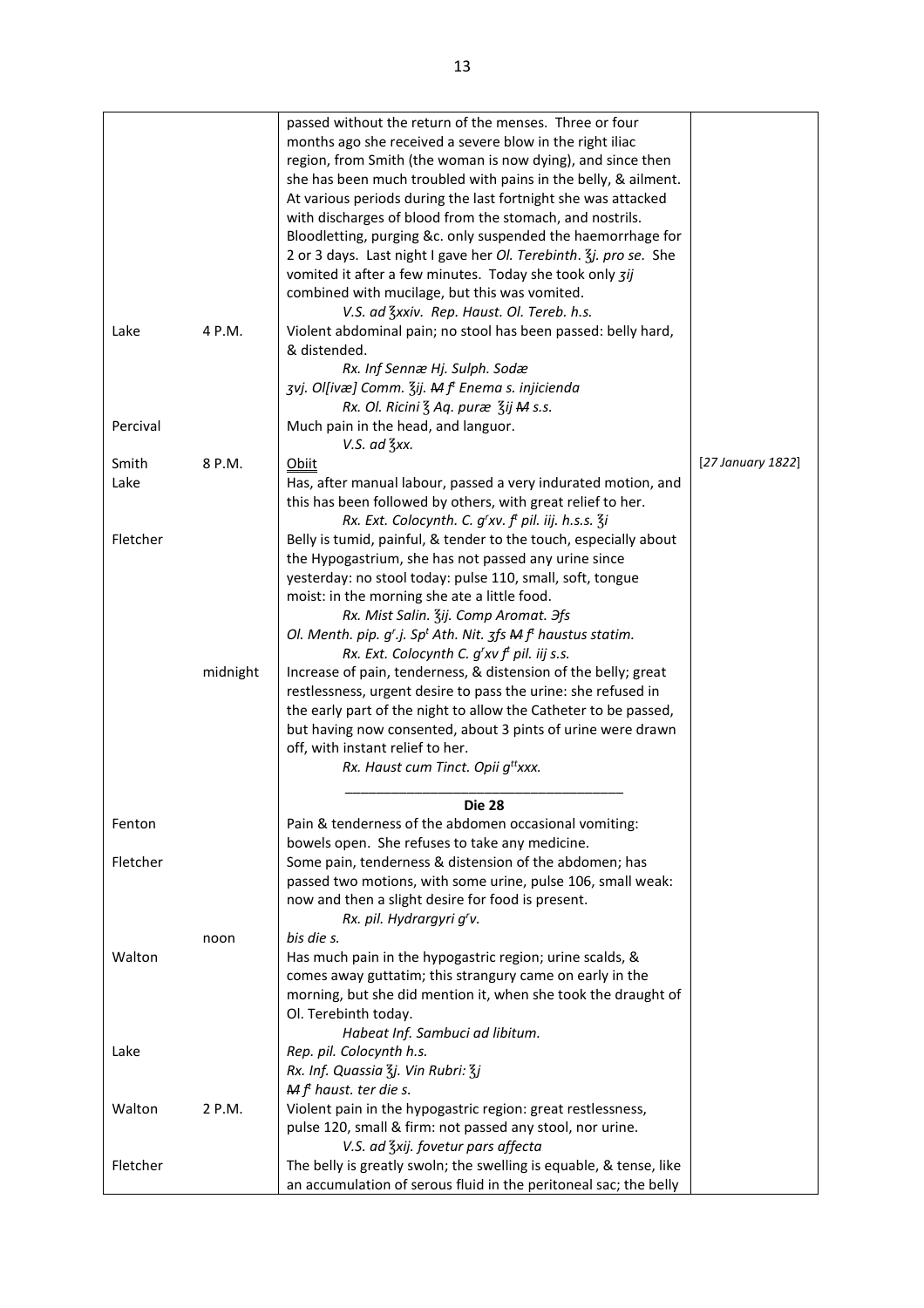|                   |         | is painful, & very tender on pressure.                                                   |  |
|-------------------|---------|------------------------------------------------------------------------------------------|--|
|                   |         | Rx. Mist. Salin. 3ij. Sp <sup>t</sup> Aeth. Nit                                          |  |
|                   |         | $g^{tt}$ Tinct. Digitalis $g^{tt}xx$ M $f^{t}$ haust: Vespere Sum <sup>t</sup> .         |  |
| Walton            | 6 P.M.  | Rx. Ol. Ricini zvj mucilage. ziv.                                                        |  |
| PA310968JPG       |         | Aq. Puræ. $\zeta$ ifs. Tinct: Opii g <sup>tt</sup> xx <b>M</b> f <sup>t</sup> haust s.s. |  |
| Fletcher          | 9 P.M.  | Introduced the Catheter, and evacuated the urine.                                        |  |
|                   |         |                                                                                          |  |
|                   |         | Die $29^{no}$                                                                            |  |
| Owen's child æt 7 |         | This is a delicate little girl; yesterday at play, she received a                        |  |
|                   |         | slight blow on the nose, which produced a trifling                                       |  |
|                   |         | haemorrhage, today she received an accidental blow on the                                |  |
|                   |         | head. A very profuse haemorrhage ensued from the mouth &                                 |  |
|                   |         | nostrils; syncope soon followed, but no sooner did this abate;                           |  |
|                   |         | than the bleeding returned, with the discharge of a large                                |  |
|                   |         | coagula from the fauces; the child lost above half a pint of                             |  |
|                   |         | blood, and seemed in danger. The little patient had all its                              |  |
|                   |         | clothes removed from the upper parts of the body, over which                             |  |
|                   |         | were laid clothes wetted with vinegar & water, especially                                |  |
|                   |         | along the course of the large vessels; the body lying with the                           |  |
|                   |         | head elevated, in a current of air. The child was kept in this                           |  |
|                   |         | position six hours; the Epistaxis did not return.                                        |  |
|                   |         | Rx. Mist. Salin. 3vj. Sulph magnes.                                                      |  |
|                   |         | zij. M sumat cochl. ij Om 2 <sup>da</sup> hora.                                          |  |
| Fletcher          |         | The blistered surface discharges much pus: the belly is tender,                          |  |
|                   |         | & swoln, pulse 114, small & weak; thirst.                                                |  |
|                   |         | Rx. pil. Hydrargy. g'v. ter die s.                                                       |  |
| Loyd              |         | Rx. Inf. Quassia Zij. ter die s.                                                         |  |
|                   |         |                                                                                          |  |
|                   |         | Die $30^{\text{mo}}$                                                                     |  |
| Fletcher          |         | She is tolerably easy; has passed two motions, & also some                               |  |
|                   |         | urine: pulse 108.                                                                        |  |
|                   |         | Rep. pil. nocte maneque;                                                                 |  |
|                   |         | Rep. Haust, cum Tinct digitalis. $g^{tt}$ xx ter die s.                                  |  |
| Ellerbeck         |         | Pain in the head, & left hypochondrium, lassitude.                                       |  |
|                   |         | V.S. ad 3xvj.                                                                            |  |
| Fletcher          | A.M     | Removing her to a fresh bed overcame her powers, & she                                   |  |
|                   |         | fainted. She has some appetite, & ate a small quantity of rice.                          |  |
|                   | 9 P.M.  | Complains of much uneasiness in the hypogastrium, and                                    |  |
|                   |         | about the umbilicus; urgent desire to pass urine, but inability                          |  |
|                   |         | to do it, pain on pressing the belly, which is much distended:                           |  |
|                   |         | about 20 hours have passed since the urine was discharged or                             |  |
|                   |         | the bowels freed: pulse 110 small soft. She refuses to allow                             |  |
|                   |         | the Catheter to be introduced.                                                           |  |
|                   |         | Rx.Ol. Ricini. ziv. Mucilaginis.                                                         |  |
|                   |         | zvj. Aq. M: pip. $\zeta$ j Tinct. Opii g <sup>tt</sup> xx M fiat haust s.s.              |  |
|                   |         | She vomited the draught.                                                                 |  |
|                   |         | Rx. Ext. Colocynth. C. g'x fiant pil. ij. s.s.                                           |  |
|                   | 11 P.M. | Symptoms increase fast: she now allowed Instrument to be                                 |  |
|                   |         | passed; about a pint of high coloured urine was discharged:                              |  |
|                   |         | and relief followed.                                                                     |  |
|                   |         | Rx.Mist. Salin. Zij. Tinct Opii g"xx M s.s.                                              |  |
|                   |         | Die 31mo                                                                                 |  |
|                   | 2 A.M.  | Violent acute pain around the umbilicus, and in the                                      |  |
|                   |         | Hypogastric region, excessive tenderness, much distension;                               |  |
|                   |         | great restlessness; much thirst; nausea; skin perspiring;                                |  |
|                   |         |                                                                                          |  |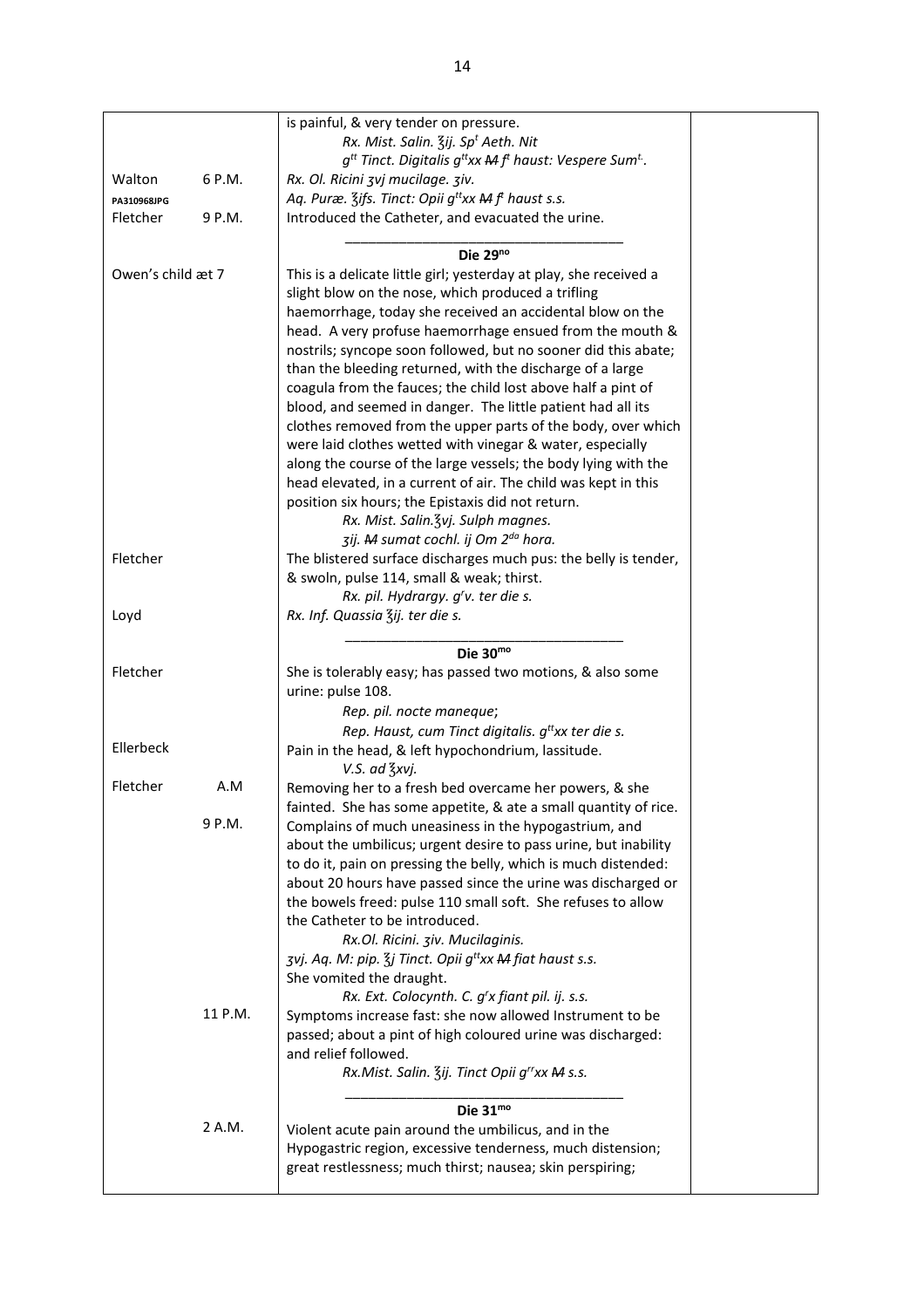|                    | tongue moist; pulse 124, small, & soft: part of the lately                      |  |
|--------------------|---------------------------------------------------------------------------------|--|
|                    |                                                                                 |  |
|                    | vesicated surface still discharges. This case seems hopeless,                   |  |
|                    | and I find myself between Scylla & Charybdis as to the safest                   |  |
|                    | mode to be adopted in the treatment of it $-$ as here is an                     |  |
|                    | active local disease in a system labouring under great debility.                |  |
|                    |                                                                                 |  |
|                    | V.S. ad 3xxvj.                                                                  |  |
|                    | fovetur abdomen aqua calida per tres horas.                                     |  |
|                    | Rx. Aq. Marinae tepidæ Hj                                                       |  |
|                    | Sulph magnes. ziv. Ol. Ricini Zij.                                              |  |
|                    | Tinct: Opii 3j M f <sup>t</sup> Enema s. injicienda et repetatur post horas     |  |
|                    |                                                                                 |  |
|                    | duas sine Opio                                                                  |  |
|                    | During the flowing of the blood, the violence of the pain                       |  |
|                    | abated.                                                                         |  |
| PA310969JPG        | The pulse diminished in diameter & fullness, but increased in                   |  |
|                    | rapidity, till syncope approached - the vein was then closed.                   |  |
|                    |                                                                                 |  |
|                    | After the second enema she passed two copious natural                           |  |
|                    | motions; the symptoms diminished; she drank some tea and                        |  |
|                    | fell into a slumber.                                                            |  |
| 9 A.M.             | No change: pulse 110.                                                           |  |
|                    | Rep. pil: Colocynth                                                             |  |
|                    | Rep. Haust. cum Digitalis tincture                                              |  |
|                    |                                                                                 |  |
| 10 A.M.            | The severe symptoms returning: the blood drawn abounded in                      |  |
|                    | serum; the crassamentium was not firm.                                          |  |
|                    | Rep. Empl. Lyttæ.                                                               |  |
|                    | Rx. Hydr: Sumur: g'v. Opii g' ¾ M f' pil. omni 4 <sup>ta</sup> hora s           |  |
|                    | Rx. Mist. Salini. 38. Tinct. Digitalis g <sup>tt</sup> 30. Nitr: potassæ 3fs. M |  |
|                    |                                                                                 |  |
|                    | fiat Mistura. sumat. cochl. ij subinde Bibat acgra infusum                      |  |
|                    | Sambuci vini ad libitum.                                                        |  |
| Fenton             | Appetite variable; stomach irritable.                                           |  |
|                    | Rep. pil.                                                                       |  |
| Walton             | Rx. pulv. Jalap. Comp 3j s.s.                                                   |  |
| Loyd               | Slight febrile irritation.                                                      |  |
|                    | Rx. pulv. ut supra.                                                             |  |
|                    | Head-ach & lassitude.                                                           |  |
| King               |                                                                                 |  |
|                    | Rx. pil. è Jalap. Nº iij s.s.                                                   |  |
| Owen's Child       | No return of the haemorrhage.                                                   |  |
|                    | Rx. Sulph. magn. 3j in aqua s.s.                                                |  |
|                    | (This produced some stools in which were many coagula of                        |  |
|                    | blood).                                                                         |  |
| Fletcher<br>6 P.M. | The symptoms are moderate - she has passed 3 copious                            |  |
|                    |                                                                                 |  |
|                    | natural motions since midnight; & also urine. She has                           |  |
|                    | slumbered at times during the day: pulse 112 small.                             |  |
|                    |                                                                                 |  |
|                    | Die Veneris 1moFebruarie                                                        |  |
| Fletcher           | Much less distension of the belly and less tenderness: the                      |  |
|                    | stomach is irritable, and rejects the mixture, only half of which               |  |
|                    | has been taken. A mercurial odour in the patient's breath.                      |  |
|                    |                                                                                 |  |
|                    | She has taken 5 pils: pulse 108.                                                |  |
| Loyd               | Rep. Inf. Quassiæ                                                               |  |
| Elizabeth Smith    | These women complain of head-ach, lassitude, torpor of the                      |  |
| Beldon             | bowels, furred tongue.                                                          |  |
| Clarke             | Habeat singular pilulæ è Jalap                                                  |  |
|                    | quatres statim.                                                                 |  |
| Benjamin           |                                                                                 |  |
| Fenton             | Nothing can be done, she is captious, & perverse: says she has                  |  |
|                    | much abdominal uneasiness, but will not take medicine: pulse                    |  |
|                    | regular.                                                                        |  |
| Fletcher<br>noon   | Having some appetite, she at a small quantity of food, and                      |  |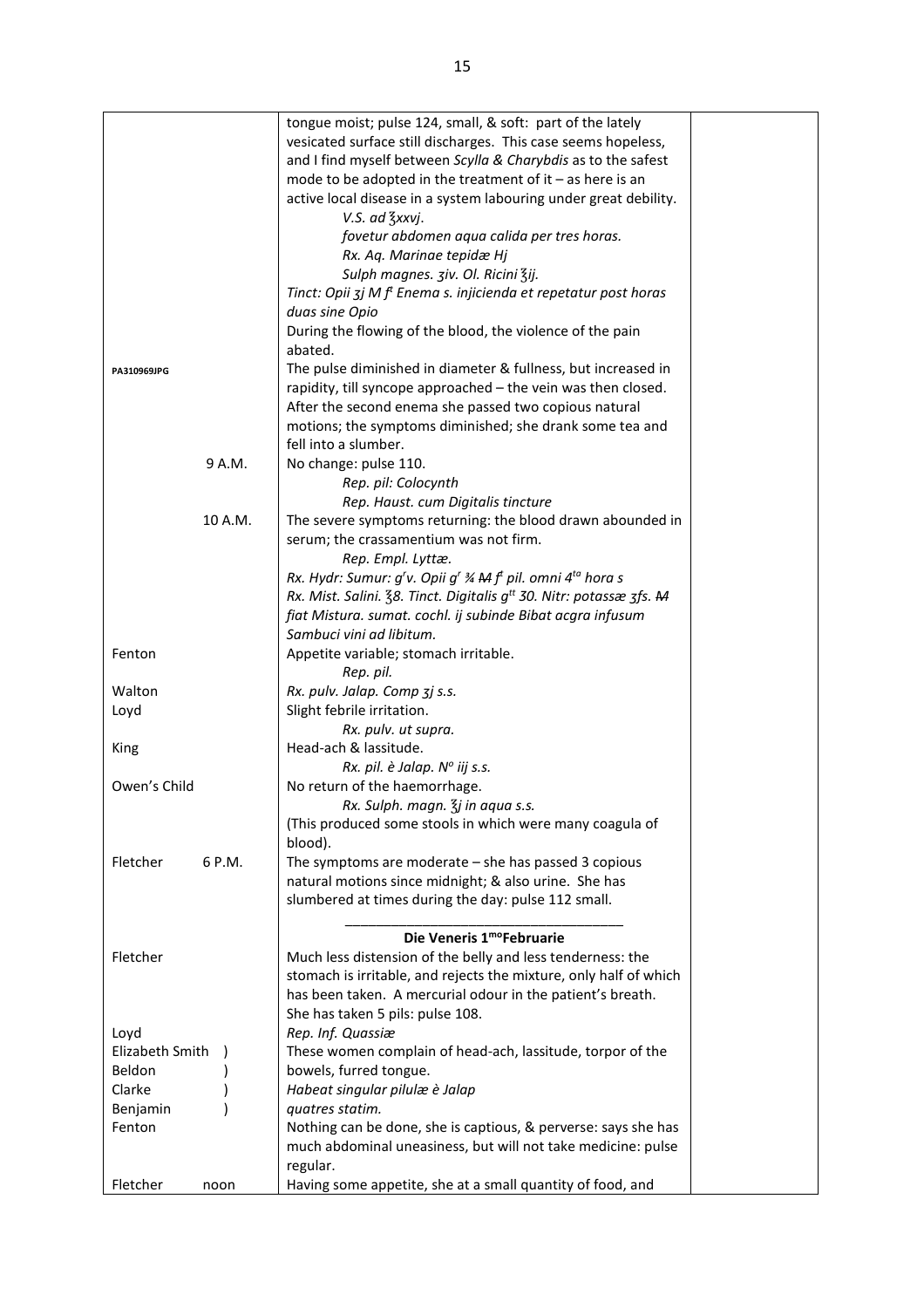|                 |         | drank some porter - after an hour, the stomach rejected            |
|-----------------|---------|--------------------------------------------------------------------|
|                 |         | everything it had taken: some pain is felt in the epigastrium      |
|                 |         | when she vomits: the pulse was 120 at this time: the gums are      |
|                 |         | not tender.                                                        |
|                 |         | Rx. Hydr. submur. g'ij Opii g'j. fiat pilula statim, et            |
|                 |         | hora somni s.                                                      |
|                 | Vespere | Injiciatur Enema purgans.                                          |
|                 |         |                                                                    |
| Latitude 1°S    |         | Die 2 <sup>do</sup>                                                |
| Fletcher        |         |                                                                    |
|                 |         | Passed an easy night; belly swoln, & tender; patient cheerful,     |
|                 |         | but complains of her mouth being sore. Stomach still               |
|                 |         | irritable; now & then she vomits a bitter black fluid, like coffee |
|                 |         | grounds but generally she only vomits water & mucus. She           |
|                 |         | passed a black stool after the injection, & felt much relieved -   |
|                 |         | pulse 116.                                                         |
|                 |         | Rep. pil. ter die                                                  |
|                 | Vespere | Rep. Enema.                                                        |
| Taylor          |         | Head-ach, nausea, furred tongue.                                   |
|                 |         | Rx. pil. Jalap. iij.                                               |
| Helliwell æt 28 |         | Much pain in the head, giddiness.                                  |
|                 |         | V.S. ad $\frac{7}{5}$ xx s.                                        |
| PA310970JPG     |         | Rx. pil. Jalap. Nº tres s.                                         |
| Fenton          | 8 P.M.  | Complains of acute pain in the right hypochondrium, her mind       |
|                 |         | is much disturbed by the fear of death; and the state of her       |
|                 |         | soul distresses her. Pulse 94, tongue clean, bowels regular.       |
|                 |         | V.S. ad Zxij. Rx. Ol. Ricini Zf. Aq. M. P. V Zifs. Tinct Opii      |
|                 |         | $g^{tt}$ M $f'$ haust. s.s.                                        |
|                 |         | Empl. Lyttæ parti dolente applic.                                  |
|                 |         |                                                                    |
|                 |         | Die 3tio                                                           |
| Fenton          |         | Better, pulse regular. She passed two black stools in the night.   |
|                 |         | Rx.haust è senna s.s.                                              |
| Fletcher        |         | She would not admit the Enema; she passed a quiet night;           |
|                 |         | stomach less irritable: mouth very sore; she has a slight          |
|                 |         | ptyalism; belly still swoln, & tender: the blistered surface       |
|                 |         | secretes abundantly, pulse 120.                                    |
|                 |         | Rx. pil. Colocynth. g'xij. Hyd. submur g'ij                        |
|                 |         | $\mathcal{M}$ $ft$ pil. ij. s.s.                                   |
|                 |         | Rep. pil. submur. Hyd. h.s.s.                                      |
| Taylor          |         | Rx. pulv. Ipecac. 3j. s.s.                                         |
| Helliwell       |         | Rx. Haust. purgans. s.s.                                           |
| McGilvray       |         | Complains of lassitude, debility, loss of appetite: strong fear of |
|                 |         | death, bowels torpid.                                              |
|                 |         | Rx. pil. è Jalap. iij s.s.                                         |
| Fletcher        | noon    | Violent griping pain in the bowel. Rx. Opii g'ij. s.s.             |
|                 |         |                                                                    |
|                 |         | Die 4to                                                            |
| Fletcher        |         | She passed three natural motions yesterday, and also voided        |
|                 |         | urine. She ate some breakfast; the stomach however is still        |
|                 |         | irritable: ptyalism does not increase: the teeth ache, & the       |
|                 |         | mouth is sore: the irritability of the sanguiferous system         |
|                 |         | continues, the pulse still being still 120: tongue clean, moist.   |
|                 |         | Rep. pil Hydr. submur. h.s.s.                                      |
| Fenton          |         | Is easy: her stomach will not retain bitter tonics: pulse regular. |
| Burtenwood      |         | Prostration of strength, head-ach, cough, loss of appetite.        |
|                 |         | V.S. ad 3xvj.                                                      |
| Jackson æt 22   |         | Plethoric habit; retention of menses for several periods: slight   |
|                 |         |                                                                    |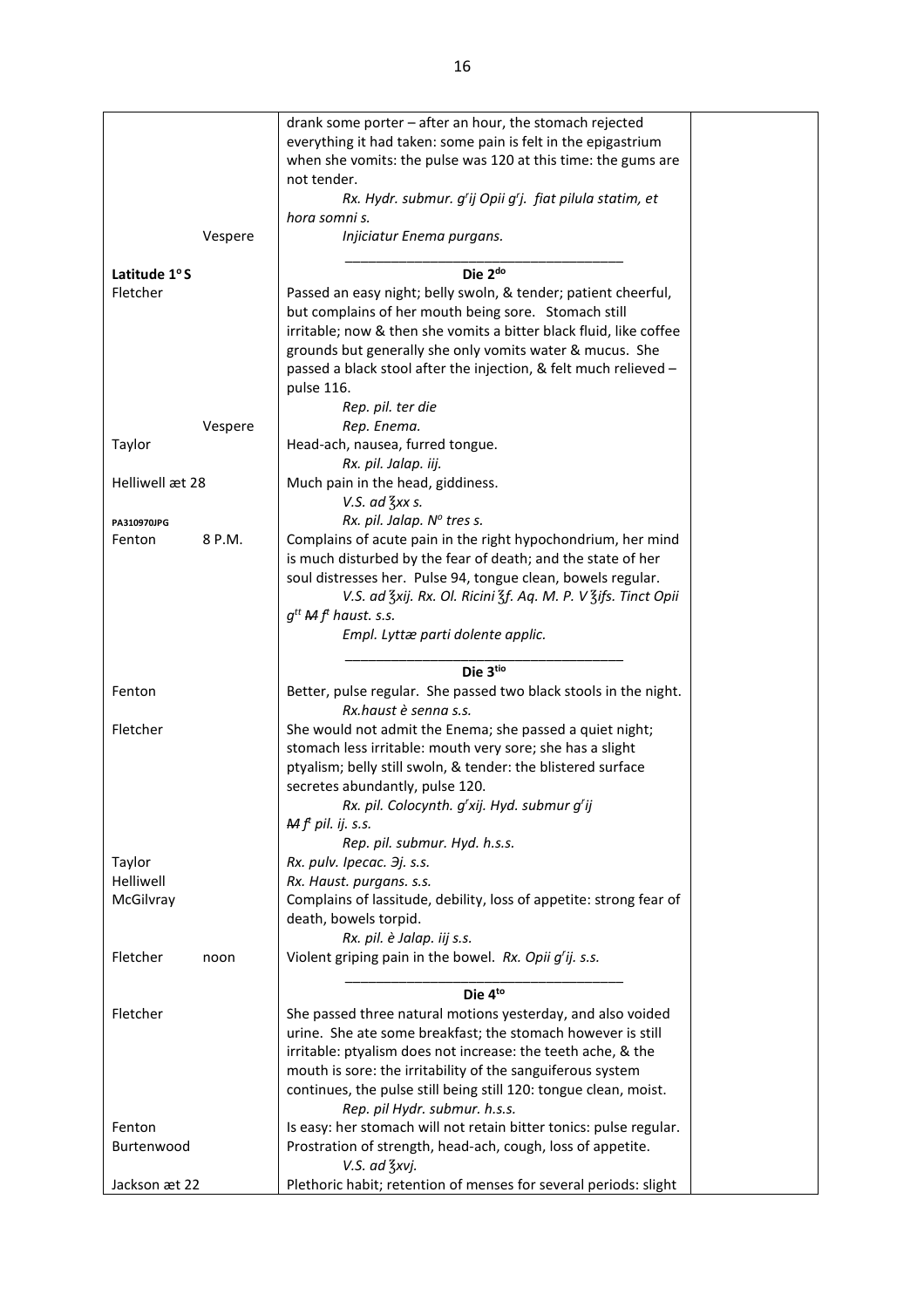|                    | head-ach.                                                                                                              |
|--------------------|------------------------------------------------------------------------------------------------------------------------|
|                    | V.S. ad Zxviij. Rx.Sulph. magnes.                                                                                      |
|                    | 310. o.n. s.                                                                                                           |
| Ray's Child        | Emaciation; irregular & lax state of the bowels; appetite                                                              |
|                    | defective.                                                                                                             |
|                    | Rx. Hydrarg. Submur. g' Cretæ pp <sup>t</sup> g' iij                                                                   |
|                    | $Mft$ pulv. O. Nit. s.                                                                                                 |
| Flanagan's Child   | Has some suspicious sores about the mouth anus, which have                                                             |
|                    | hitherto resisted local stimulants.                                                                                    |
|                    | Habeat pulverem ut supra. omni. nocte s.                                                                               |
| J. Smith æt 28     | Hemorrhoides                                                                                                           |
|                    | zij Aq. Puræ. Zifs. M f <sup>t</sup> haust. s.s.                                                                       |
|                    |                                                                                                                        |
|                    | Die 5to                                                                                                                |
| Fletcher           | She ate some solid food yesterday, with an appetite; at                                                                |
|                    | midnight the stomach rejected it: she passed an easy night.                                                            |
|                    | Ptyalism is very slight, but the mouth is sore, & has some small                                                       |
|                    | ulcers in it. The bowels are open, & the motions are natural:                                                          |
|                    | the belly is swoln as before; she passes urine: some of the                                                            |
|                    | glands of the left axilla are swoln: pulse 120, tongue moist,                                                          |
|                    | rather brown, slight appetite; some thirst. Menses present.                                                            |
|                    | Rx. Inf. Quassiæ $\frac{7}{3}$ j. acid sulphur diluti g <sup>tt</sup> x                                                |
|                    | M fiat haust. 4 in die s.                                                                                              |
| Fenton             | No change. Rx. pil. Mercur. bis die.                                                                                   |
| Rowlings æt        | Much pain in the left hypochondrium, & heaviness in the                                                                |
|                    | head.                                                                                                                  |
|                    | V.S. ad 3xvj.                                                                                                          |
|                    | Die 6to                                                                                                                |
| Fletcher           | No change.                                                                                                             |
|                    | Rx. Decoct: Cinchonæ. 3ifs.                                                                                            |
|                    | Conf. Aromat: g'x Vini. Subm. 3fs. M f <sup>t</sup> haust: 3 vel. 4 in die s.                                          |
|                    | Rx. Ext: Colocynth C. g'x h.s.s.                                                                                       |
| Fenton             | There seems to be a narrowing of some part of the rectum or                                                            |
|                    | other of the intestines, as she passes fæces with difficulty;                                                          |
|                    |                                                                                                                        |
|                    |                                                                                                                        |
|                    | they are generally in small scybalæ: she often feels "a                                                                |
| <b>PA310971JPG</b> | knotting" of the bowels: stomach irritable.                                                                            |
| Walton             | Yesterday in the evening she complained of much uneasiness                                                             |
|                    | in the belly; the Hypogastric region was considerably swoln,                                                           |
|                    | tense, and painful on pressure. A slight discharge of blood by                                                         |
|                    | the mouth or nose occurred several times yesterday; the                                                                |
|                    | blood was black: as she had not passed any urine for above 24                                                          |
|                    | hours I introduced the catheter, but only drew off about 2                                                             |
|                    | ounces of urine. There seems to be a collection of coagula or                                                          |
|                    | blood in either the alimentary canal or Uterus. But as there                                                           |
|                    | was much tenderness of the belly a Vesicatory was applied to                                                           |
|                    | the part and a Saline purgative given. No change took place                                                            |
|                    | till today at noon; she now was seized with a discharge of<br>blood from the nose, & soon afterwards from the stomach; |
|                    | and the passage upwards of some of the blood threw her into                                                            |
|                    | a momentary convulsive fit. The pulse begins to fail in force:                                                         |
|                    | the bowels are open. I wished to administer an enema of cold                                                           |
|                    | water, but she would not permit me.                                                                                    |
|                    | Rx. Sulph. Alum. g'x. Cinchon. 3j.                                                                                     |
|                    | Decoct. Cinchon. $\frac{7}{5}$ ifs M f <sup>t</sup> haust. ter die s.                                                  |
|                    | Rx. Ext. Colocynth. g'x. h.s.s.                                                                                        |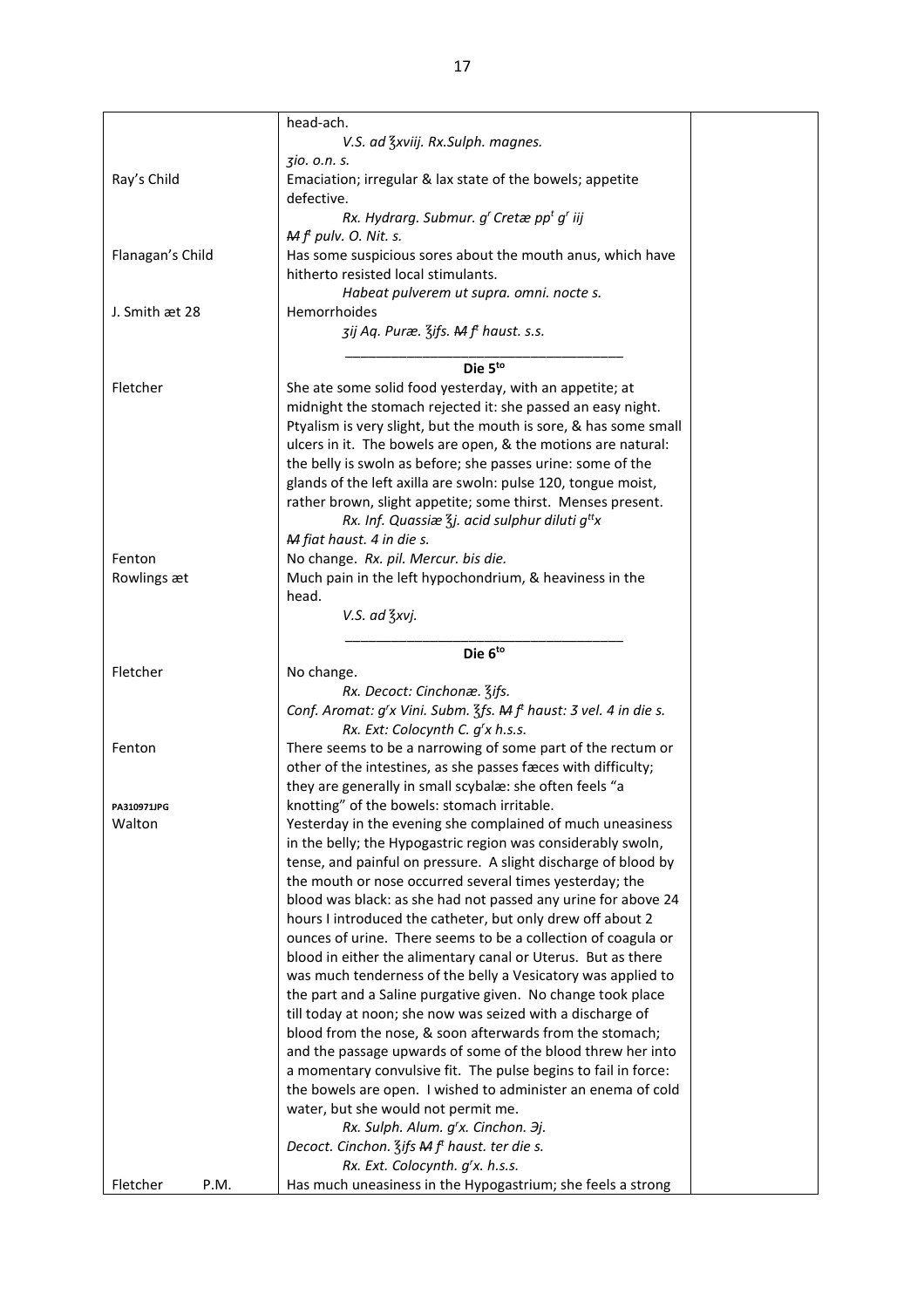|             | desire, but inability, to pass urine: none has been voided for   |  |
|-------------|------------------------------------------------------------------|--|
|             |                                                                  |  |
|             | above 24 hours: pulse as before. In the evening she vomited      |  |
|             | everything she had taken during the day; together with some      |  |
|             | bile, the exertion brought on syncope.                           |  |
|             | Rep. Enema.                                                      |  |
|             |                                                                  |  |
|             | Die 7mo                                                          |  |
| Fletcher    | Passed several black motions in the night; & she seems better    |  |
|             | considerably; she has an appetite; the swelling & tenderness     |  |
|             | of the belly are diminished: pulse 120, but more firm, &         |  |
|             | contracted than it has been: mouth sore.                         |  |
|             |                                                                  |  |
|             | Rep. Inf. Decoct. Cinch. ter die                                 |  |
| Fenton      | By enquiry I find that some months ago she received an injury    |  |
|             | about the perineum & anus, and that suppuration occurred; a      |  |
|             | considerable narrowness of the anus now appears to exist:        |  |
|             | she also complains of frequent spasmodic pains in the course     |  |
|             | of the colon; a sensation is also present, as if there exists an |  |
|             | obstacle to the passage of matters from the stomach along        |  |
|             | the alimentary tube: she has a desire for food, but cannot       |  |
|             | retain what she receives, as vomiting occurs. Pulse natural:     |  |
|             | much uneasiness is now present in the bowels, and the stools     |  |
|             |                                                                  |  |
|             | she has lately passed have been small indurated fæces.           |  |
|             | Injiciatur Enema emollium nocte maneque.                         |  |
|             | Rx.Inf. Sennæ $\frac{7}{5}$ vj. Ol. M. P. $g^{tt}$ ij            |  |
|             | Sulph. magnes. ziv M Cochl. j.omni hora donec alvus liberi       |  |
|             | respondeat.                                                      |  |
| Walton      | A few coagula have been discharged upwards: the bowels           |  |
|             | have been moved; the belly is not so tense, nor painful.         |  |
|             | Rx. Sulph. magnes. 3iv. Aq. Pulvæ                                |  |
|             | $\frac{7}{3}$ vj M s.s.                                          |  |
|             | Rep. Haust. è Cinchonæ ter die.                                  |  |
| 8 P.M.      |                                                                  |  |
|             | Complains of severe pain in the coccis; coldness along the       |  |
|             | spine, and involuntary shaking of the anus -belly much swoln     |  |
|             | & hard: pulse regular; no stools have been passed today, nor     |  |
|             | urine.                                                           |  |
|             | Rx. Ol. Ricii. Ziv. Tinct. Opii. g <sup>tt</sup> 30.             |  |
|             | Aq. Menth. pip. 3ifs. M fiat haust. s.s.                         |  |
|             | foveantur lumbi per horam.                                       |  |
| Fletcher    | Much uneasiness in the head & stomach, from the presence         |  |
|             | of the food which she has taken during the day, (with an         |  |
|             | appetite) nor does it seem that she will be easy till the        |  |
|             | stomach be emptied of its contents.                              |  |
|             | Rx. Tinct. Rhei. ziv. s.s.                                       |  |
|             |                                                                  |  |
|             |                                                                  |  |
|             | Die 8vo                                                          |  |
| Fletcher    | At 4 A.M. she felt much pain in the lower part of the            |  |
|             | abdomen, & had not taken any rest - as she had passed a          |  |
| PA310972JPG | small quantity of urine yesterday, I introduced the Catheter     |  |
|             | and drew off about six ounces of urine, which gave her instant   |  |
|             | relief: an injection of simply warm aqua manna was also          |  |
|             | passed into the bowels. She now remains in her usual state;      |  |
|             | pulse 120 - the unease only continued with her 24 hours.         |  |
|             | Rep. decoct. Cinchonæ.                                           |  |
| Walton      | No pain in the coccis - belly hard & swoln, no stool since       |  |
|             | yesterday, nor water, but I suspect she deceives me, as she is   |  |
|             |                                                                  |  |
|             | somewhat simple; & by her statement has not passed more          |  |
|             | than a few ounces of urine for many days, yet she has never      |  |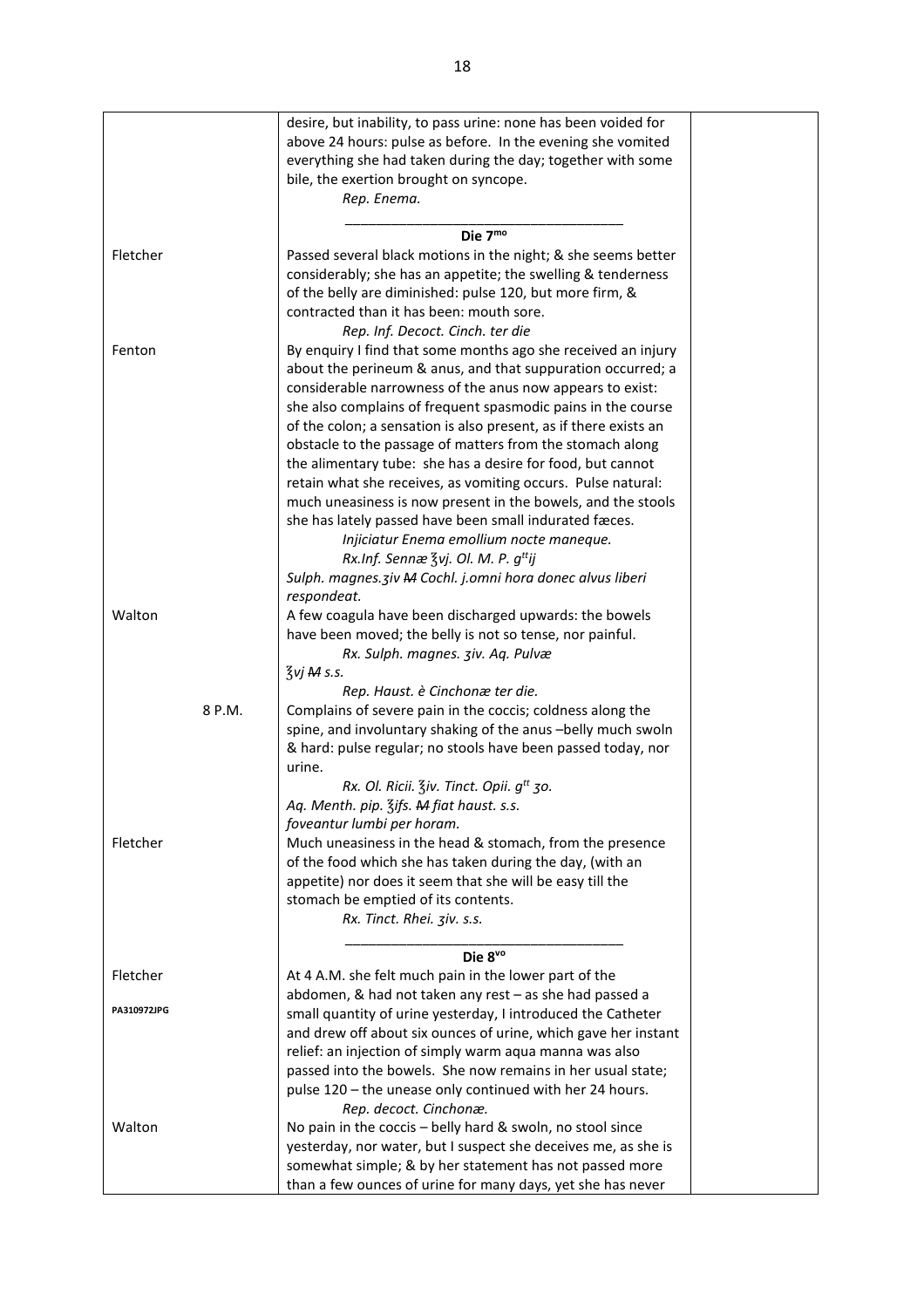|                 | lost her appetite, and takes her dinner daily.                        |  |
|-----------------|-----------------------------------------------------------------------|--|
|                 | Rx. Haust. purgans cum. sennæ s.s.                                    |  |
| Fenton          | Having been troubled with much uneasiness in the stomach &            |  |
|                 | bowels since yesterday afternoon; & vomited everything she            |  |
|                 | swallowed, I myself injected a purgative enema today, and             |  |
|                 | discovered that a very considerable stricture, or narrowing           |  |
|                 | exists at the extremity of the Rectum with difficulty could the       |  |
|                 | pipe be introduced through the anus. Above this, there did            |  |
|                 | not seem to be any obstacles. I have directed an ivory solid,         |  |
|                 | of a proper figure to be introduced at the anus, by the patient       |  |
|                 | herself, and to be worn daily, for a longer or shorter time           |  |
|                 | according to the state of her feelings.                               |  |
| P.M.<br>Walton  | Has vomited her tea, which appears to have had mixed with it,         |  |
|                 | primarily, some Sulphate of Zinci; for what motive I cannot           |  |
|                 | discover. The patient says that the nurse gave her the tea, -         |  |
|                 | so much mystery hangs over this girl's conduct that I shall stop      |  |
|                 | noticing her statement of complaints; the belly is much swoln.        |  |
|                 |                                                                       |  |
|                 | Die $9^{no}$                                                          |  |
| Walton          | No complaint:-her conduct is explained in the Diary.                  |  |
| Fletcher        | Much languor; & total want of appetite: pulse 118 - the               |  |
|                 | blistered surface of the abdomen, having ulcerated in some            |  |
|                 | parts is now healing by granulation. The belly is now neither         |  |
|                 | tumid nor swoln: the bowels are open: urine has been passed:          |  |
|                 | the last dose of cinchona offended the stomach.                       |  |
|                 | Rx. acid: Nitr <sup>e</sup> dil. $g^{tt}$ xv in Cyaths.               |  |
|                 | aquæ, ter die sumendæ.                                                |  |
| Fenton          | Gums tender - stomach irritable, much general uneasiness;             |  |
|                 | and frequent pains along the course of the colon, bowels not          |  |
|                 | open.                                                                 |  |
|                 | Rx. Inf. Sennæ zifs Sulph magn.                                       |  |
|                 | 3ij. M s.s.                                                           |  |
| 8 P.M.          | Much increasing uneasiness; frequent spasmodic pains in the           |  |
|                 | intestines, & the stomach irritable; no stool has been passed,        |  |
|                 | pulse regular.                                                        |  |
|                 | Injiciatur Enema purgans.                                             |  |
|                 | et si cito redeat repetatur sennæ                                     |  |
|                 | Rx. Hydr. Submur g'v.j. Saponis q.s. M fiat pilula,                   |  |
|                 | quam parv <sup>m</sup> statim sumenda, et postea capiat acgra pilulam |  |
|                 | haust omni hora, ad quatuor vicis                                     |  |
|                 | Rx. Ext. Colocynth. C g'iij. fiat pilula.                             |  |
|                 |                                                                       |  |
|                 | Die 10mo                                                              |  |
| Fletcher        | The tumour in the axilla has suppurated: the countenance &            |  |
|                 | general state of the patient are much improved: the pulse             |  |
|                 | continues at 120, & its firmness increases; the excretions are        |  |
|                 | regular: there is some appetite.                                      |  |
|                 | Rep. acidum.                                                          |  |
| Fenton          | After all the pills had been taken, the bowels were moved, &          |  |
|                 | several free evacuations have been made with general relief           |  |
|                 | to the patient. Both the injections speedily returned; & I            |  |
|                 | apprehend a mechanical obstruction is seated in the colon.            |  |
|                 | Rep. pil. Hydr. g'v. bis die s.                                       |  |
| Mary Griffin æt | Has an inflammation of the conjunctiva of the left eye, with          |  |
|                 | much pain in the head.                                                |  |
|                 | Utator Collyrium è plumbo                                             |  |
|                 | Rx. pil. è Jalap. i.v. s.s.                                           |  |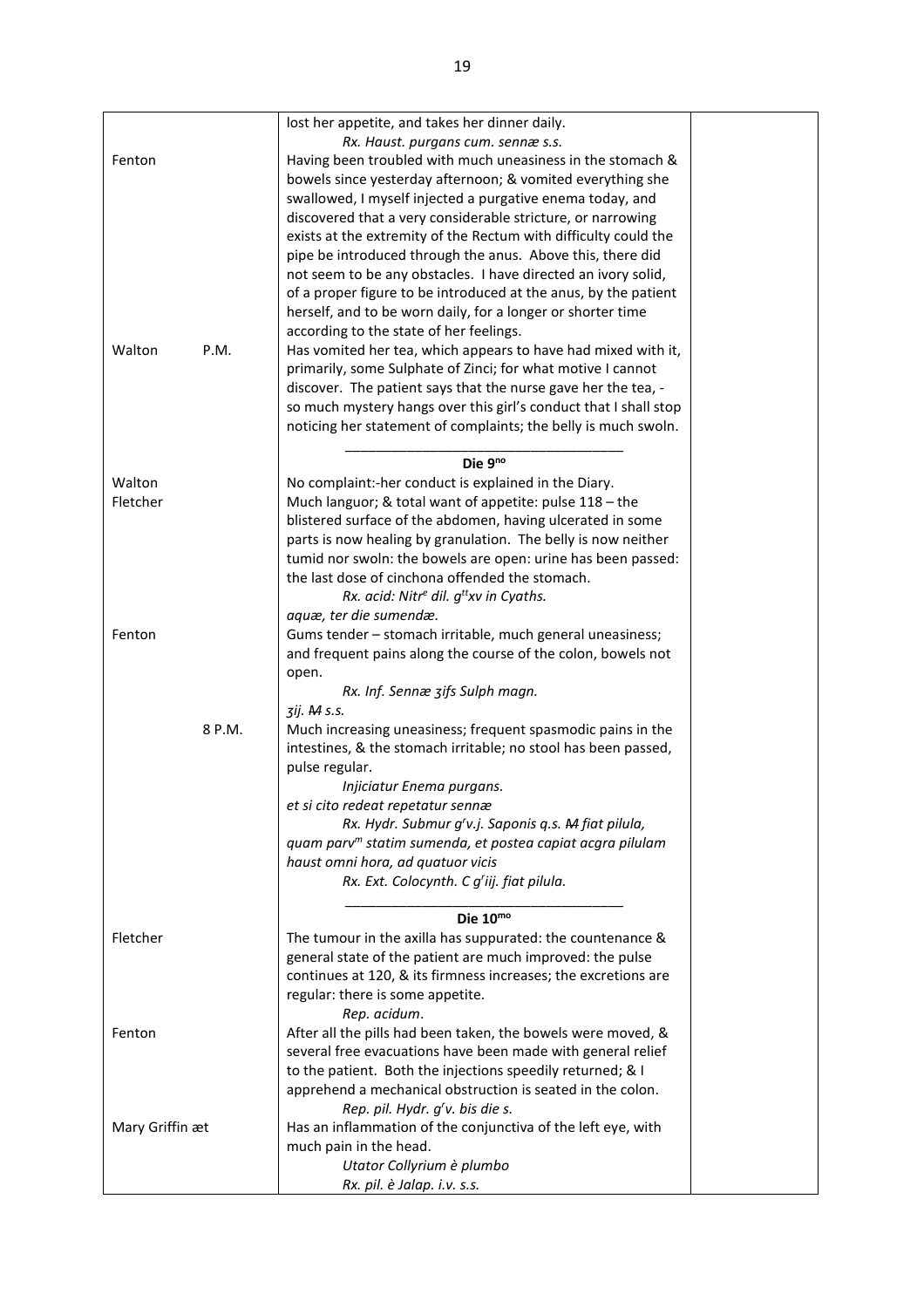|                                  | Rx. Haust. è Sennæ Meridie. s. et                                                               |  |
|----------------------------------|-------------------------------------------------------------------------------------------------|--|
|                                  | tunc. temporis. V.S. si symptomata poscant.                                                     |  |
|                                  | Rep. Haustus.                                                                                   |  |
| P.M.                             | Imponator Empl. Lyttæ magnum.                                                                   |  |
|                                  | pone aurem.                                                                                     |  |
| PA31073JPG                       |                                                                                                 |  |
| Off the Brazil coast.            |                                                                                                 |  |
| Therm: in the shade 84°          | Die 11 <sup>mo</sup> Februarie                                                                  |  |
| Fenton                           | Has no complaint, but that of moderate ptyalism.                                                |  |
| Fletcher                         | The frequency of the pulse is abating, it now 112: the stomach                                  |  |
|                                  | is irritable, digestion being weak.                                                             |  |
|                                  | Rx. Sulph.Magnes zij in aquæ cyaths s.s.                                                        |  |
|                                  | Rep. Acidum bis vel ter die.                                                                    |  |
| Griffin                          | Less active inflammation in the eye: bowels open                                                |  |
|                                  | Rep. pilulæ                                                                                     |  |
| E. Clarke æt 18                  | A few days ago she complained of pain in the head: it was                                       |  |
|                                  | relieved by a few purgatives; but has now returned with great                                   |  |
|                                  | violence, owing to her having exposed her bared head                                            |  |
|                                  | yesterday to the rays of a vertical sun: pulse 60 - some stupor,                                |  |
|                                  | disposition to sleep; bowels irregular.                                                         |  |
|                                  | V.S. è brachio, ad 3xxxvj.                                                                      |  |
|                                  | Rx. pil: è Jalap. Nº iv, s.s.                                                                   |  |
|                                  | Applicetur lintea in liquore frigida madefacta semper arcum.                                    |  |
|                                  | caput (Rx. Aceti: aquæ aa p.æ. Alcoholis part. sext. M)                                         |  |
|                                  | Rx Hydr. Submur g' iv f <sup>t</sup> . pilula per horam s.                                      |  |
| Clarke<br>4 P.M.                 | Pulse 100; much pain in the head.                                                               |  |
|                                  | $V.S.$ ad $\frac{7}{3}xx$ .                                                                     |  |
|                                  | Rx. Jalapæ. g'xij. Hyd. Submur.                                                                 |  |
|                                  | g'iij. Saponis. q.s. fiant coli. duo. s.s.                                                      |  |
|                                  | Imponator Empl.Lyttæ ad Nucham.                                                                 |  |
| Fletcher<br>8 <sup>va</sup> hora | Pulse increased toward noon to 120. She has some                                                |  |
|                                  | uneasiness in the bowels, & head-ach: she has passed one                                        |  |
|                                  | motion today, and a small quantity of urine.                                                    |  |
|                                  | Rx. Hyd. Submur. g'ij. fiat pilula. s.s.                                                        |  |
|                                  |                                                                                                 |  |
|                                  | Die $12^{mo}$                                                                                   |  |
| Fletcher                         | At midnight she had much uneasiness in the abdomen, from                                        |  |
|                                  | the bladder being distended. The Catheter was passed. The                                       |  |
|                                  | pulse is 112: she has some appetite: tongue a little furred.                                    |  |
|                                  | Rx. pulv. Cinch. 3j. Vini Lusitania $\frac{7}{3}$ j aqua pure $\frac{7}{3}$ j. M f <sup>t</sup> |  |
|                                  | haustus ter dies.                                                                               |  |
|                                  | Applicit. Cataplasma ad abscessum opio axillam.                                                 |  |
| Fenton                           | The bowels are again in a distended state; the irritability of                                  |  |
|                                  | the stomach continues, but it is capricious. In the night, being                                |  |
|                                  | much disturbed by the irregular motion of the bowels some                                       |  |
|                                  | purging pills were given to her; these have produced two                                        |  |
|                                  | scybalaes black motions; in which there was an appearance of                                    |  |
|                                  | purulent matter, according to the report of the nurse: the                                      |  |
|                                  | pulse is regular; the tongue slightly furred. She has an                                        |  |
|                                  | appetite & takes food, but only a small quantity of this                                        |  |
|                                  | remains long enough to be digested.                                                             |  |
|                                  | She is a very petulant, furious reprobate character, & at all                                   |  |
|                                  | times managed with difficulty.                                                                  |  |
|                                  | Rx. Inf. Anthemid Zvj                                                                           |  |
|                                  | Sulph. magnes. 3j Carb. magnes. 3fs. Ol.                                                        |  |
|                                  | M. P. $g^{tt}$ ij. M f <sup>t</sup> Mist. cujus. sumat Cochleare omni bihora.                   |  |
|                                  | Note: the stomach could not retain it.                                                          |  |
| Clarke                           | No complaint, but that of debility, bowels open.                                                |  |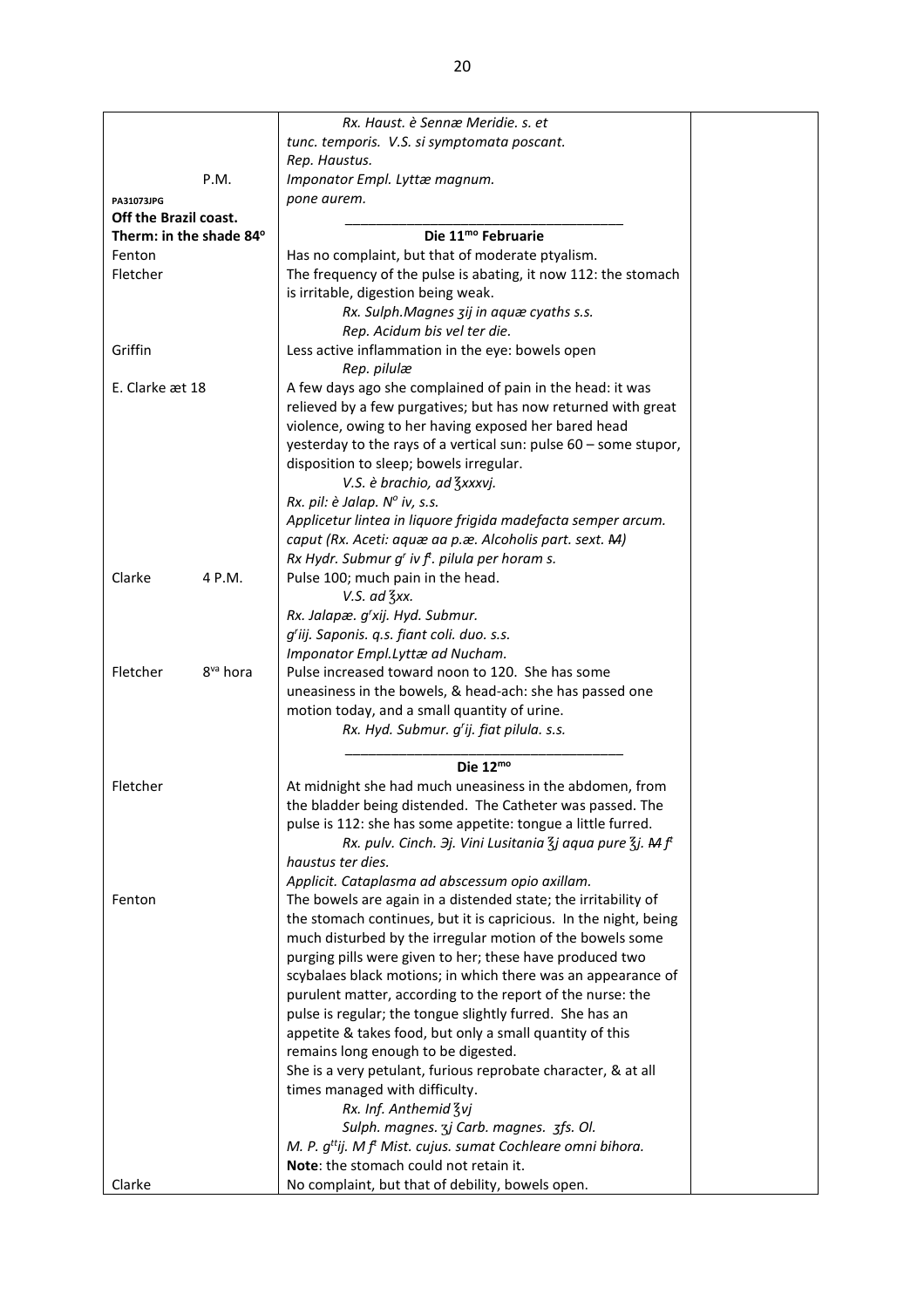|                       | Rep. Haust. purgans.                                                             |  |
|-----------------------|----------------------------------------------------------------------------------|--|
| Griffin               | Better.                                                                          |  |
|                       | Rep. Haust. purgans.                                                             |  |
| Burtenwood            | Slight febrile irritation, & head-ach.                                           |  |
| æt 40                 | V.S. ad 3xij.                                                                    |  |
|                       | Rx.Pil. purgantes. iij. s.s.                                                     |  |
|                       |                                                                                  |  |
|                       | Die 13mo                                                                         |  |
| Fletcher              | She passed a good night. She has had a discharge of urine; &                     |  |
|                       | the bowels are open. Pulse 108, appetite improves.                               |  |
|                       | Rep. Haustus.                                                                    |  |
| Fenton                | Pulse regular, skin cool; tongue moist & a little furred; she                    |  |
|                       | retains her food. Saline effervescing draughts have been                         |  |
|                       | occasionally given since yesterday, & with a good effect; the                    |  |
|                       | ptyalism has closed but the gums are sore; she complains of a                    |  |
|                       | permanent uneasiness in the belly: the bowels are open.                          |  |
| PA310974JPG           | Her conduct in the Hospital is very disorderly, & her habitual                   |  |
|                       | insolence to everybody, rendered her a truly troublesome                         |  |
|                       | patient.                                                                         |  |
| Clarke                | Convalescent.                                                                    |  |
|                       | Rep. pil. purgantes.                                                             |  |
| Burtenwood            | Has much nausea, & uneasiness in the head.                                       |  |
|                       |                                                                                  |  |
|                       | Die $14^{mo}$                                                                    |  |
| Fletcher              | Yesterday she left her bed, & sat some time on deck: pulse                       |  |
|                       | 106, appetite good.                                                              |  |
|                       | Rep. Haust.                                                                      |  |
| Fenton                | Rx. Inf. Anthemid. Zifs. acid nitr. d. g <sup>tt</sup> x. A fiat haustus ter die |  |
|                       | S.                                                                               |  |
| Griffin               | Yesterday she abruptly left the Hospital, refusing to be on a                    |  |
|                       | low diet - at midnight she complained of severe head-ach, &                      |  |
|                       | return of pain in the eye: the bowels being open. Some blood                     |  |
|                       | was taken from her arm, & a blister applied to the temple.                       |  |
|                       | Rep. Collyrium.                                                                  |  |
| Burtenwood            | Slight febrile state of the system.                                              |  |
|                       | Rep. Haust. purgans. statim.                                                     |  |
|                       | Rx. pil. Mercur. h.s. omni nocte.                                                |  |
|                       |                                                                                  |  |
| <b>At Rio Janeiro</b> | <b>Die 15</b>                                                                    |  |
| Griffin               | The opposite eye is now inflamed; the left eye is better: the                    |  |
|                       | bowels are open, pulse regular.                                                  |  |
|                       | Rep. Collyrium                                                                   |  |
|                       | Rx. Hydr. Submur g' iij. h.s.s.                                                  |  |
| Fletcher              | The pulse is still above $10$ – her appetite is vigorous; bowels                 |  |
|                       | are open; she has passed urine. Her system is agitated, by                       |  |
|                       | Fenton having ill used her.                                                      |  |
|                       | Rep. Cinchon.                                                                    |  |
| Fenton                | Pulse regular, skin moist, tongue a little brown in the middle;                  |  |
|                       | appetite moderate - having solicited Rice it has been allowed                    |  |
|                       | her: she has natural motion: yesterday she had a tenesmus, &                     |  |
|                       | passed some mucus. She vomits rarely, & only throws up a                         |  |
|                       | little water & mucus, mixed with Bile. Her temper becomes                        |  |
|                       | daily more turbulent: she now uttered many angry, insolent                       |  |
|                       | words because a fresh patient was placed in the Hospital, near                   |  |
|                       | her bed.                                                                         |  |
|                       | Rep. Haust. ter die.                                                             |  |
| Burtenwood            | No change: pulse 100.                                                            |  |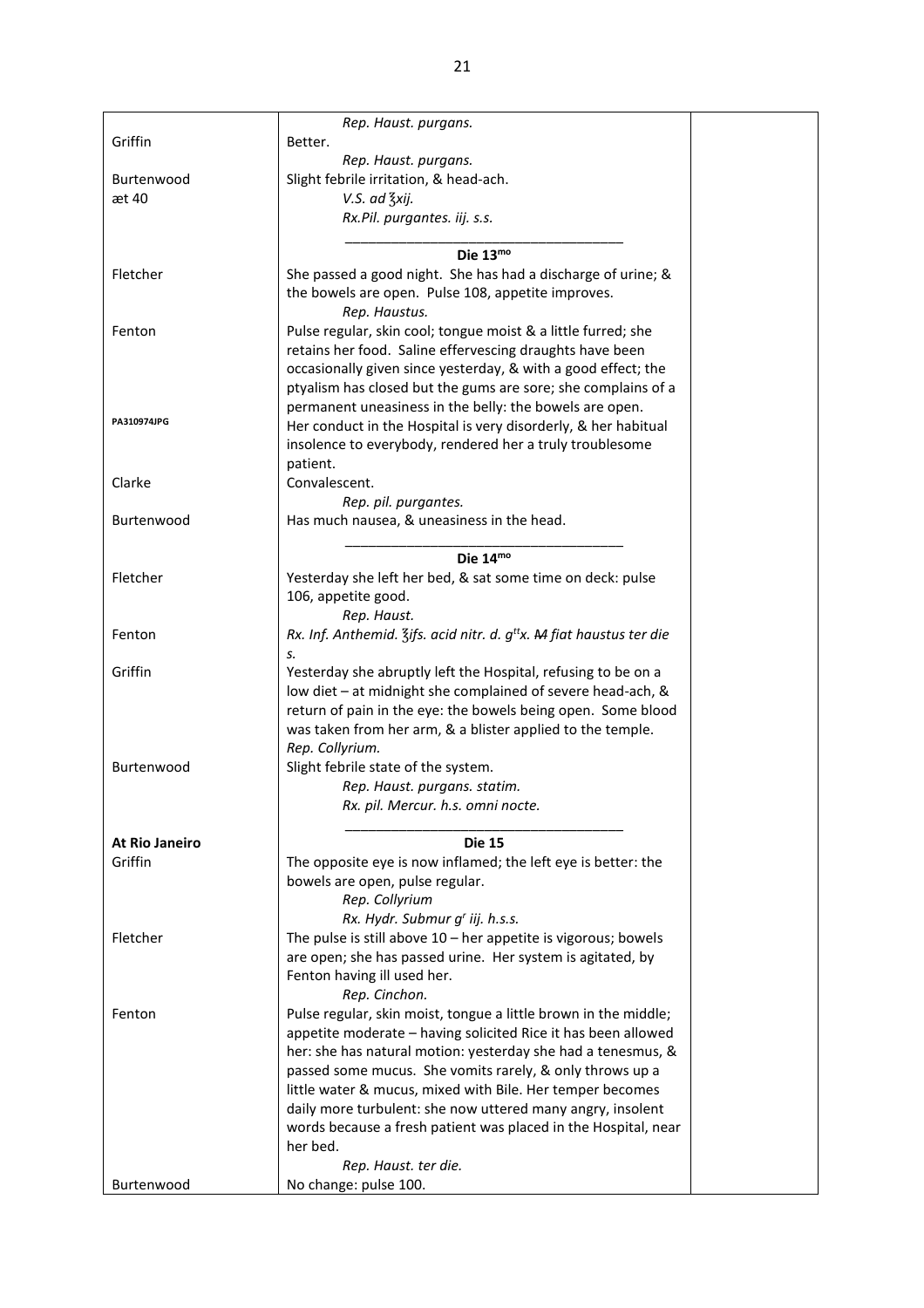|                  | Rep.Haust. purgans. statim. et meridie                                          |  |
|------------------|---------------------------------------------------------------------------------|--|
|                  | Rep. pil. Hyd. h.s.                                                             |  |
| Clarke           | Yesterday she ran away from the Hospital whilst the nurse                       |  |
|                  | was absent, and went on deck to see the City, &c. exposing                      |  |
|                  | her head to the sun; in the evening she complained of a return                  |  |
|                  | of pain in the head - the embrocation was relieved, and the                     |  |
|                  | pills were repeated. Today she is better.                                       |  |
|                  | Rx. Haust. purgans. s.                                                          |  |
|                  | Rep. Embrocatio                                                                 |  |
|                  |                                                                                 |  |
|                  | Die Saturne 16mo                                                                |  |
| Fletcher         |                                                                                 |  |
|                  | No particular change, but she has been much agitated by the                     |  |
|                  | Patient Fenton having abused her.                                               |  |
|                  | Rep.                                                                            |  |
| P.M.             | Great distension of the abdomen; she has not passed urine for                   |  |
|                  | 36 hours; hypogastrium very tender: frequent vomiting of                        |  |
|                  | acrid, saline fluid: pulse 120 owing to the reproaches Fenton                   |  |
|                  | has made on this patient. She will not allow me to pass the                     |  |
|                  | Catheter-bowels confined.                                                       |  |
|                  | Rx. Ext. Colocynth. C. $g'xij$ . $f'$ pil. iij statim.                          |  |
| Fenton           | Continual uproar in the Hospital from the turbulent conduct of                  |  |
|                  | this patient: yesterday she took her bed & left the Hospital,                   |  |
|                  | into which she was carried back by force. She does not seem                     |  |
|                  | to have anything important of illness: the stomach is now &                     |  |
|                  | then irritable, but she has an appetite, & passes regular                       |  |
|                  | motions: it is impossible to have any conversation with her, as                 |  |
|                  | she uses violent language, & refuses to take her medicine.                      |  |
| Burtenwood       | Rep. Haust.                                                                     |  |
|                  | Rep. pil. bis die.                                                              |  |
| PA310975JPG      | Applic' Empl. Lyttæ. epigastrics vespere.                                       |  |
| Griffin          | Owing to inattention on the part of the patient the                             |  |
|                  | inflammation of the right eye continues active: pulse weak.                     |  |
|                  | Rep. Haust. purgans. Rep. Colly'.                                               |  |
| P.M.             | Applic. Empl. Lyttæ pone aurem et ad tempus.                                    |  |
|                  | Rx. Hyd. Submur g'ij. Jalapæ pulv.                                              |  |
|                  | $g'$ vij Mucilag. q.s. $ft$ bolus s.s.                                          |  |
| Clarke           | Convalescent.                                                                   |  |
| 12 P.M.          |                                                                                 |  |
| Jane Mansell æt  | Severe pain in the bowels, which are constipated, and head-                     |  |
|                  | ach; pulse 80.                                                                  |  |
|                  | Rx. pil. Jalap. Nºiij. s.s.                                                     |  |
|                  | Rx. Haust. purgans. primo mane s.et meridie repetendus.                         |  |
| H. Howell æt 20. | Suddenly seized with palpitations of the heart, rapid,                          |  |
|                  | irregularity of the pulse; spasms of the flexor muscles of the                  |  |
|                  | fingers; cramps of the feet, & partial insensibility: she has                   |  |
|                  | been much exposed to the heat of the day, having been on                        |  |
|                  |                                                                                 |  |
|                  | shore.                                                                          |  |
|                  | $V.S.$ ad $\frac{7}{3}xx$                                                       |  |
|                  | Rx. Tinct. Opii g <sup>rr</sup> . Sp <sup>t</sup> Ammon. C. g <sup>tt</sup> xxx |  |
|                  | Aq. Puræ $\frac{7}{3}$ j M f <sup>t</sup> haust. s.s.                           |  |
|                  | Die $17mo$                                                                      |  |
| Fenton           | No change                                                                       |  |
| Fletcher         | Being in excessive pain, she allowed me to introduce the                        |  |
|                  | Catheter, when about a pint of water was drawn off, with                        |  |
|                  | immediate relief to her; since then she has been easy, & the                    |  |
|                  | belly is now very little swoln. Appetite good: pulse 106.                       |  |
|                  |                                                                                 |  |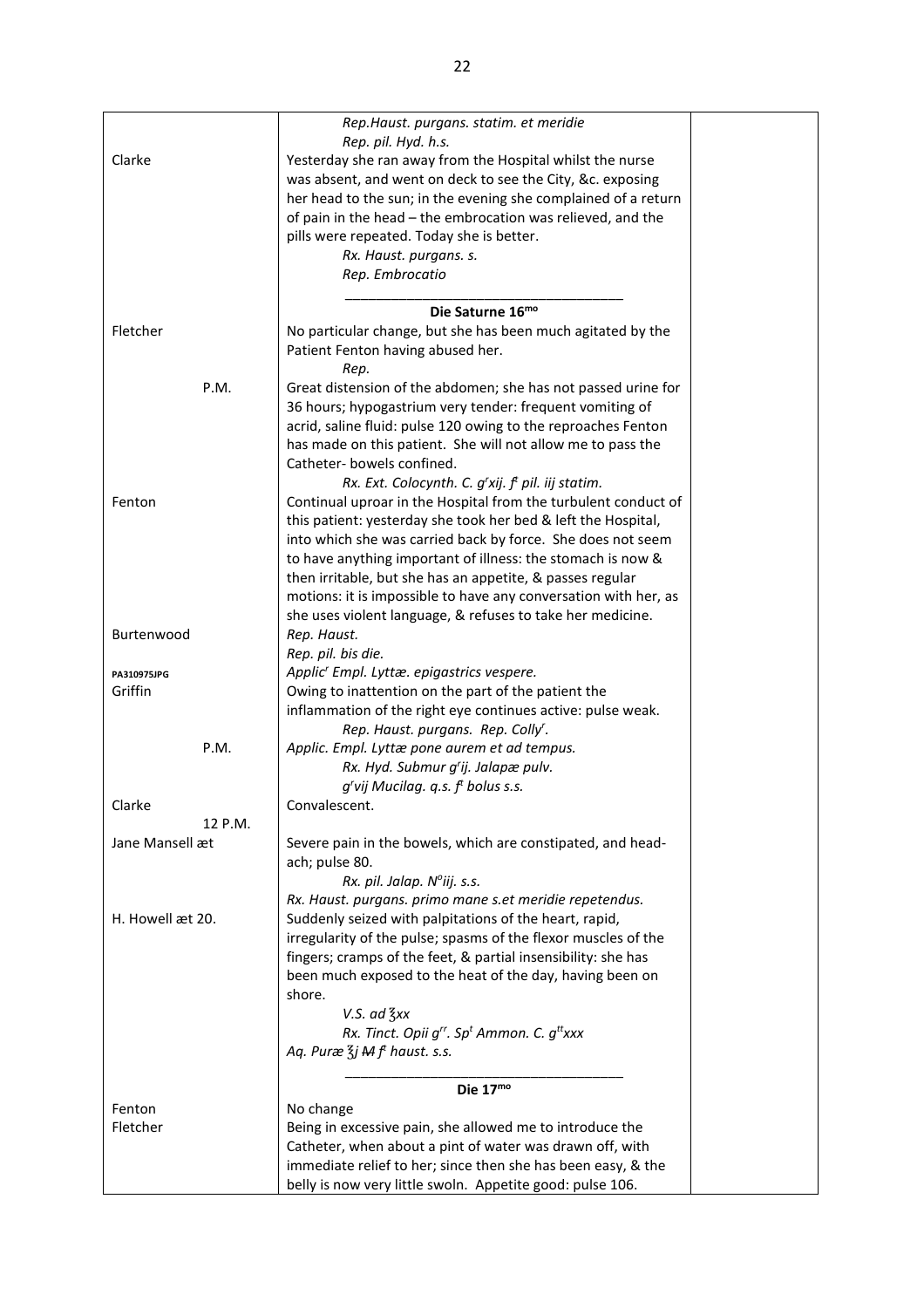|                | Rx. Inf. Quassiæ 3ifs Acid. Sulph. dil.                           |
|----------------|-------------------------------------------------------------------|
|                | $g^{tt}$ x M fiat haustus ter die s.                              |
| Burtenwood     | Rep. pil.                                                         |
| Griffin        | Better. Rx. pil. Mercur. ter die s.                               |
| Howell         | No complaint, but debility.                                       |
|                | Rx. pil. Jalap. iij s.s.                                          |
|                |                                                                   |
|                | Die 18mo                                                          |
| Fletcher       | Passed a little urine yesterday; her appetite is moderate.        |
|                | Rep. Haust.                                                       |
| Burtenwood     | [stamped PUBLIC RECORDS OFFICE]<br>Rep. pil. bis die.             |
| Griffin        | Her eyes are considerably better; she now begins to neglect       |
|                | them, has even gone on deck, contrary to advice.                  |
|                | Rep. pil.                                                         |
|                |                                                                   |
|                | Die 19mo                                                          |
| Fletcher       | The bladder has not recovered its contractile powers:- not        |
|                | having discharged any urine for above36 hours, I introduced       |
|                | the Catheter, early in the morning. Cold affusion is used every   |
|                | day, and the patient is recovering strength; the bowels are       |
|                | torpid: pulse 112, appetite moderate.                             |
|                | Rep. pil. purgans.                                                |
|                | Rep. Haust.                                                       |
| Burtenwood     | Rep. pil.                                                         |
| Griffin        |                                                                   |
|                | Rep. pil.                                                         |
|                | <b>Die 20</b>                                                     |
| Fletcher       | At noon she complained of much uneasiness in the abdomen,         |
|                | which was considerably swoln, & tender on pressure: bowels        |
|                | torpid, pulse 116: tongue clean; appetite is gone off. The        |
|                | Hypogastrium was swoln, pain retained urine                       |
|                | Rx. Rhei. pulv. Эj. Sulph. manes. ziij. Aq. M. P.                 |
|                |                                                                   |
|                | 3vj. M Cochl. ij omni semi hora.                                  |
| Burtenwood     | Injiciatur Enema purgans.                                         |
|                | Rep. pil.                                                         |
|                | Die $21^{mo}$                                                     |
| Fletcher       | Passed two small motions yesterday, the abdominal                 |
|                | uneasiness ceased afterwards, but returned early in the           |
|                | morning: the pulse 106; tongue moist; fomentations were           |
|                | used, followed by friction with a little of the following         |
|                | liniment, & a draught with Ol. Ricini given, but neither that nor |
|                | pills would remain in the stomach, which has become irritable.    |
|                | Rx. Ol. Oliv. 3ij. Camphoræ 3j.                                   |
|                | Opii par ifs $\partial j$ Ol. Terebinth                           |
|                | zij. M f <sup>t</sup> linimentium ter die utenda.                 |
|                | Rep. Haust è Cinchona, cum. Vino, ter die.                        |
| PA310976JPG    |                                                                   |
| at Rio Janeiro | Die 22 <sup>do</sup>                                              |
| Fletcher       | Has passed several motions, & the abdominal uneasiness &          |
|                | swelling have ceased: pulse 104.                                  |
|                |                                                                   |
|                | Rep. Cinchona.                                                    |
| Burtenwood     | Rep. Pil.                                                         |
| Ann Thomas     | Slight febrile excitement, and griping in the bowels, tongue      |
|                | furred.                                                           |
|                | Rx. pulv. Rhei: g'xij. Sulph magnes. 3j.                          |
|                | Aq. Puræ Zifs. M fiat haust. s.s.                                 |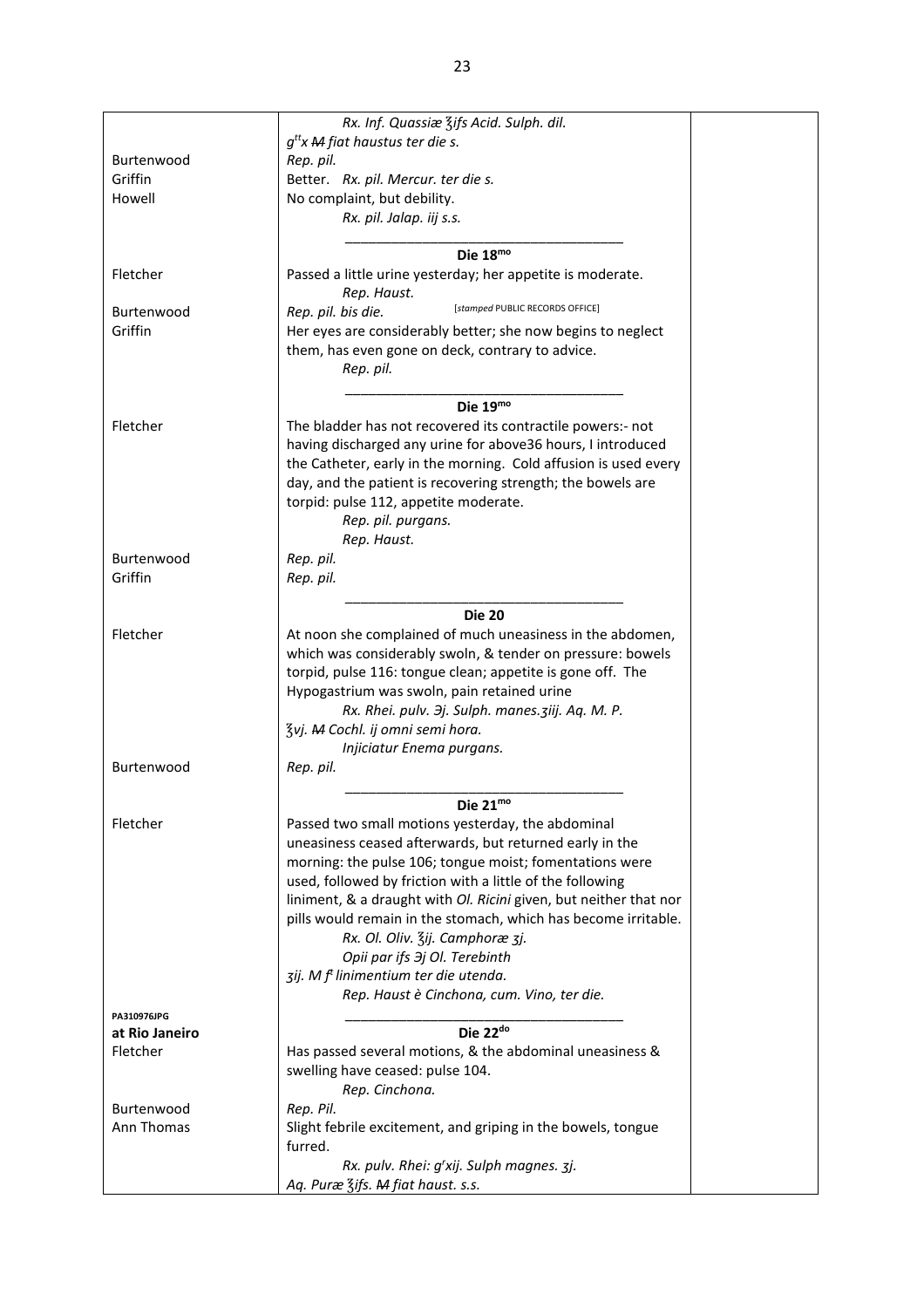|                        | Rx. Mist. saln. Zifs. ter die s.                                      |  |  |  |  |
|------------------------|-----------------------------------------------------------------------|--|--|--|--|
|                        | <b>Die 23</b>                                                         |  |  |  |  |
| Throne                 | Rep.                                                                  |  |  |  |  |
| Burtenwood             | Rep.                                                                  |  |  |  |  |
| Fletcher               | Rep.                                                                  |  |  |  |  |
| Campbell's Child æt 12 | Has a hard painful swelling in the left region, (seeming to be        |  |  |  |  |
|                        | one of the glands inflamed) produced by a kick two or three           |  |  |  |  |
|                        | days ago, bowels open.                                                |  |  |  |  |
|                        | Applicetur Embrocatio Spirituosa                                      |  |  |  |  |
|                        |                                                                       |  |  |  |  |
|                        | <b>Die 24</b>                                                         |  |  |  |  |
| Throne                 | Better. Rep. Mist. Salin.                                             |  |  |  |  |
| Burtenwood             | Gums tender. Rep. pil. hs.                                            |  |  |  |  |
| Fletcher               | Rep. Cinchon.                                                         |  |  |  |  |
| Campbell's Child       | No change.                                                            |  |  |  |  |
|                        | Rep. Haust. purgans. s.                                               |  |  |  |  |
|                        | Rep. Embrocatio.                                                      |  |  |  |  |
| J. Smith               | Frequent griping mucous stools, with tenemus.                         |  |  |  |  |
|                        | Rx. Hyd. Submur g' ij. Ant. tart.                                     |  |  |  |  |
|                        | $q^r$ % Opii $q^r$ % Mucilaginis $q^r$ f <sup>t</sup> pil. ter die s. |  |  |  |  |
|                        |                                                                       |  |  |  |  |
|                        | Die $26^{mo}$                                                         |  |  |  |  |
| Campbell's Child       | Rep. Haust. purgans.                                                  |  |  |  |  |
|                        | Rep. Ebrocatio.                                                       |  |  |  |  |
| F. Gray                | Slight dysenteric symptoms.                                           |  |  |  |  |
|                        | Rx. pil. Hyd. Submur č Opio ter die                                   |  |  |  |  |
| M. Easterbrook         | Slight head-ach, & constipated state of the bowels.                   |  |  |  |  |
|                        | Rx. pil. Jalapæ N° iij. s.s.                                          |  |  |  |  |
| Fletcher               | Rep.                                                                  |  |  |  |  |
| at sea                 | Die 27mo                                                              |  |  |  |  |
| Campbell's Child       | Swelling increases in size, & threatens to supperate: bowels          |  |  |  |  |
|                        | open.                                                                 |  |  |  |  |
|                        | Rep. Enbrocatio.                                                      |  |  |  |  |
| Gray                   | Better. Rep. pil.                                                     |  |  |  |  |
| Easterbrook            | Rx. Sulph. magnes. 3iv. s.s.                                          |  |  |  |  |
| Burtenwood             |                                                                       |  |  |  |  |
| Throne                 | These women are convalescent.                                         |  |  |  |  |
| Smith                  |                                                                       |  |  |  |  |
| Fletcher               | Rep. Cinchona.                                                        |  |  |  |  |
|                        |                                                                       |  |  |  |  |
|                        | <b>Die 28</b>                                                         |  |  |  |  |
|                        | No particular case; several of the women are sea-sick.                |  |  |  |  |
|                        |                                                                       |  |  |  |  |
|                        | Die 1 <sup>mo</sup> Martii                                            |  |  |  |  |
| Smith                  | Slight dysenteric symptoms.                                           |  |  |  |  |
| Throne                 | Rx. pil. Submur. Hyd. c Opio ter die s.                               |  |  |  |  |
| Campbell's Child       | The swelling is increased; a slight redress of the integument is      |  |  |  |  |
|                        | seen.                                                                 |  |  |  |  |
|                        | fovetur part. affecta. ter die.                                       |  |  |  |  |
|                        | et applicetur Cataplasma Calidum.                                     |  |  |  |  |
| Fletcher               | Although the irritability of the internal system has lessened, &      |  |  |  |  |
|                        | the muscular power of the body has increased, yet the                 |  |  |  |  |
|                        | bladder has not recovered its full power; and the patient is          |  |  |  |  |
|                        | now & then obliged to have the urine drawn off - appetite             |  |  |  |  |
|                        | good: bowels regular: pulse 94.                                       |  |  |  |  |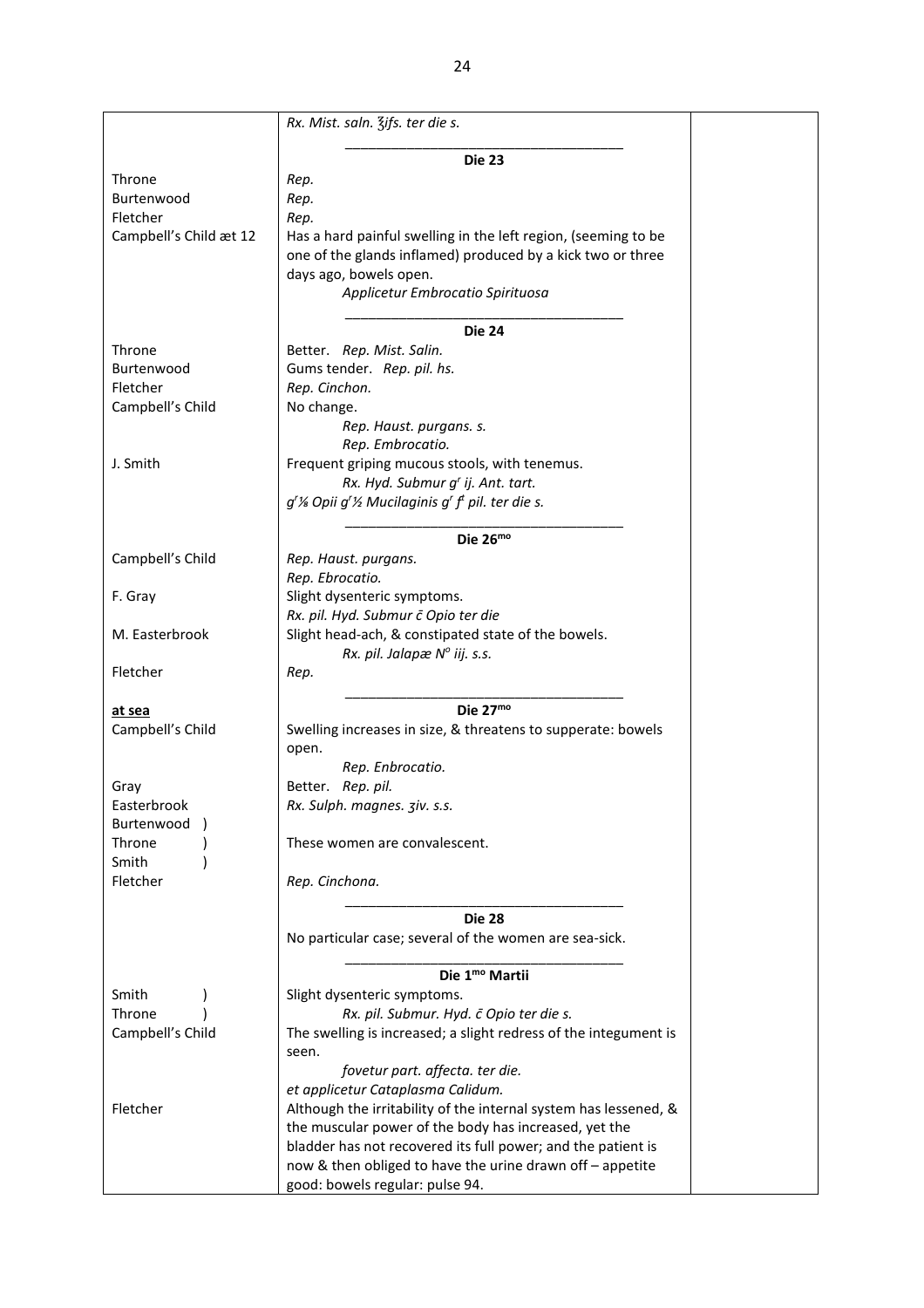|                       | Rep. Cinchona                                                                  |  |
|-----------------------|--------------------------------------------------------------------------------|--|
|                       | Die 5to                                                                        |  |
| Campbell's Child      | The swelling advanced slowly to suppuration.                                   |  |
|                       | Rep. remedia.                                                                  |  |
| E. Vaughan            | For three weeks she has not had a motion; she last night had                   |  |
|                       | two purgative pills of pulv: Jalap. which have not operated;                   |  |
|                       | the abdomen is much distended: she refuses to have an                          |  |
|                       | enema.                                                                         |  |
|                       | Rx. Jalap. 3j. Sulph. magn. ziv. Aq. Puræ. Ziij. M fiat                        |  |
| PA310977JPG<br>P.M.   | haust. s.s.                                                                    |  |
|                       | A robust plethoric habit. This woman complains of much                         |  |
| E. Montague æt 36     | uneasiness in the epigastrium, head-ach, nausea, frequent                      |  |
|                       | small griping stools: no appetite, furred tongue: pulse                        |  |
|                       | frequent.                                                                      |  |
|                       | V.S. ad 3xvj.                                                                  |  |
|                       | Rx. pulv. Rhei. 3j.s.s.                                                        |  |
| J. Bridge             | Has a fixed acute but not severe pain in the right                             |  |
|                       | hypochondrium.                                                                 |  |
|                       | Imponator Empl. Lyttæ. parti.                                                  |  |
|                       |                                                                                |  |
|                       | Die 6to                                                                        |  |
| E. Montague           | Better.                                                                        |  |
|                       | Rx. Ipecac: pulv. Эј. pro emitico sumentium.                                   |  |
| P. Benjamin æt 24     | Some uneasiness in the forehead, firmament, bowels regular:                    |  |
|                       | pulse tranquil.                                                                |  |
|                       | V.S. ad 3xij.                                                                  |  |
|                       | Rx. pil. Jalapæ N°ij. s.s.                                                     |  |
| S. Flanagan           | Phlegmon tumefaction of the mamma.                                             |  |
|                       | fovetur pars. ter die. et post fotus<br>imponator Cataplasma rependum.         |  |
|                       |                                                                                |  |
| E. Davis              | Rx. Haust. purgans. s.s<br>A return of pain in the side.                       |  |
|                       | Habeat haustus purgantem                                                       |  |
|                       | et vespere, vesicatorium.                                                      |  |
| Campbell's Child      | Rep. Remedia externa                                                           |  |
|                       | Habeat. Vini Rubri unciam bis die cum Cinchona 3j.                             |  |
| M. Burgess            | Complains of head-ach, pain in the situation of the spleen;                    |  |
|                       | thirst, dyspnœa, no appetite: bowels confined: pulse quick.                    |  |
|                       | $V.S.$ ad $\frac{7}{3}xx$                                                      |  |
|                       | Rx. Jalap. 3j. Sulph. magnes. 3ij.                                             |  |
|                       | Aq. Puræ. Ziij M fiat haustus s.s.                                             |  |
|                       |                                                                                |  |
| <b>Weather stormy</b> | Die 7                                                                          |  |
| Montague              | Rx. Haust purgans. s.                                                          |  |
| Vespere               | Rx. pil Hyd. Sub. g'ij. cum opio. h.s.s.                                       |  |
| <b>Burgess</b>        | No change: pulse 80.                                                           |  |
|                       | Rx. haust. Imp. Emp. Lyttæ. parti dolenti.                                     |  |
| Davis                 | Rep.Haust. purgans.                                                            |  |
| Benjamin              | п                                                                              |  |
| Campbell's Child      | Rep. remedia.                                                                  |  |
|                       |                                                                                |  |
|                       | Die 8vo                                                                        |  |
| Ellerbeck æt 22       | Has received a contusion of the left side, and left shoulder.<br>V.S. ad 3xvj. |  |
|                       |                                                                                |  |
|                       | Rx. Sulph.magnes. ziv.s.s.                                                     |  |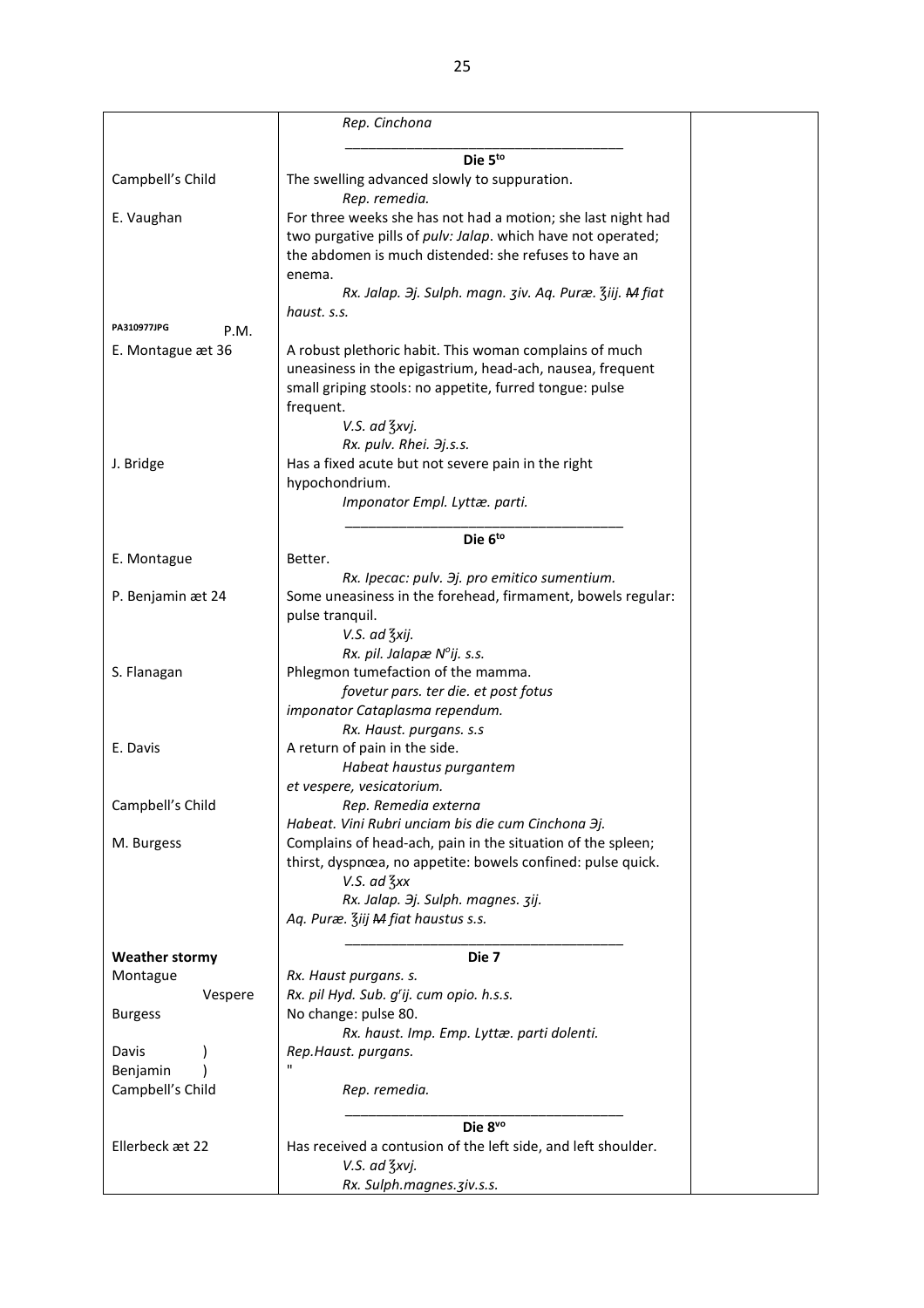| Campbell's Child       | Rep. remedia ter die.                                                    |
|------------------------|--------------------------------------------------------------------------|
| <b>Burgess</b>         | No complaint.                                                            |
|                        |                                                                          |
|                        | Die $10^{mo}$                                                            |
| Campbell's Child       | Rep. remedia.                                                            |
|                        |                                                                          |
|                        | Die $11^{mo}$                                                            |
|                        |                                                                          |
| Chapman æt 24 f.w.     | Complains of disturbance with stomach and pain in the head;              |
|                        | pulse quick; thirst - tongue white.                                      |
|                        | V.S. ad 3xij.                                                            |
|                        | Rx. Haust. purgans. s.s.                                                 |
| Campbell's Child       | A small fluctuating part exists in the middle of the swelling,           |
|                        | which is indolent.                                                       |
|                        | Rep. Cinchona cum. Vino                                                  |
|                        |                                                                          |
|                        | Rep. fovetur et Cataplasma                                               |
|                        | Note: Several of the women have tumours of a suppurative                 |
|                        | kind, form in their breasts. After suppuration, the tumours              |
|                        | disperse.                                                                |
| Vaccinatio             | I have tried several glasses of dried vaccine virus on three             |
|                        | children, and hopes of producing vaccination, but have failed.           |
|                        |                                                                          |
|                        |                                                                          |
|                        | Die 15tio                                                                |
| Campbell's Child       | Punctured the abscess, and gave exit to a small quantity of              |
|                        | pus, with much thin blood.                                               |
|                        | Rep. Medicamento                                                         |
| Chapman                | Rep. Haust.                                                              |
| A. Smith æt 19<br>f.w. | Complaint of much uneasinesss in the epigastrium, head-ach,              |
|                        | nausea, thirst, want of appetite, pulse quick.                           |
|                        |                                                                          |
|                        | V.S. ad 3x. Rx. pil. purg. iij.                                          |
|                        |                                                                          |
| PA310978JPG            | Die 14 <sup>mo</sup> Martii                                              |
| Smith                  | Better.                                                                  |
|                        | Rx. Mist. Salini: communis 3ifs ter die s.                               |
| Chapman                | Rep. Haust.                                                              |
| Campbell's Child       | No discharge from the abscess; the swelling diminishes.                  |
|                        |                                                                          |
|                        | Rep. remedia.                                                            |
| Hilton                 | Complains of much debility, irritability of the stomach, nausea,         |
|                        | bowels have been lately much purged: no appetite; tongue                 |
|                        | furred; pulse weak; skin natural. She is suckling an infant.             |
|                        | Rx. Sulph. Zinci. g'vj. Aq. Puræ 3ifs.                                   |
|                        | Solve pro vomitorio s.s. Rx.Cinchonæ pulv. 3j. ter die.                  |
| E. Brown æt 38         | This woman is a native of Scotland. She is frequently troubled           |
|                        |                                                                          |
|                        | with pyrosis.                                                            |
|                        | Rx. Inf. Quassiæ Zifs Carb. magn. 3j. M f <sup>t</sup> haust. ter die s. |
|                        |                                                                          |
|                        | Die $15^{mo}$                                                            |
| Fletcher               | Was suddenly seized early in the morning with spasms in the              |
|                        | stomach, & painful distension of the abdomen.                            |
|                        | Rx. Sulph.magnes. 3ij. pulv. Jalap.                                      |
|                        | 3u. Aq. Puræ. Ziij. M f <sup>t</sup> haust. s.s.                         |
|                        |                                                                          |
| Smith                  | Rep. Mist. cum. Cinchona pulv. 3j.                                       |
| Hilton                 | Rep. remedia                                                             |
| Brown                  | $\mathbf{H}$                                                             |
| Campbell's Child )     | п                                                                        |
|                        |                                                                          |
|                        | <b>Die 16</b>                                                            |
| Hilton                 | Rep. remedia                                                             |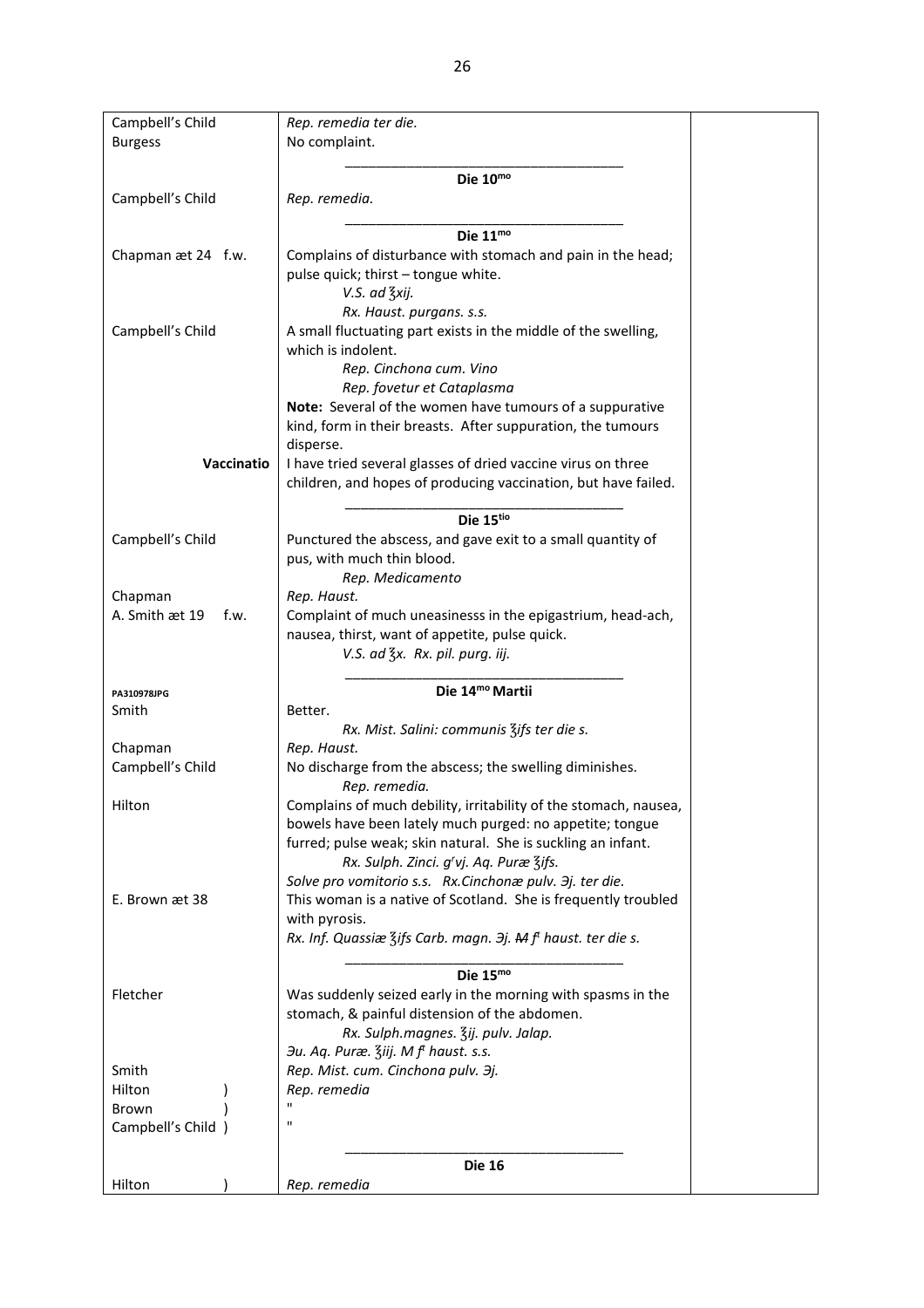| Brown                                   | $\blacksquare$                                                   |  |
|-----------------------------------------|------------------------------------------------------------------|--|
|                                         | п                                                                |  |
| Campbell's Child )<br>M. Percival æt 30 | Acute pain, from a fall; is felt in the right iliac region.      |  |
|                                         | $V.S.$ ad $\frac{7}{5}xx.$                                       |  |
|                                         |                                                                  |  |
|                                         | Rx. Haust.purgans. c. m. s.                                      |  |
| Fletcher                                | The bowels having been briskly moved, the pains have ceased.     |  |
|                                         | Rx. Cinchon. pulv. 3fs. ter die s.                               |  |
|                                         |                                                                  |  |
|                                         | Die 17mo                                                         |  |
| Brown                                   | Debility of the system is less, and the digestive powers most    |  |
| Hilton                                  | vigorous, but the Cinchona purges Hilton.                        |  |
|                                         | Rx.Inf. Quassiæ Zifs ter die s.                                  |  |
| Campbell's Child                        | Rep. remedia.                                                    |  |
|                                         |                                                                  |  |
|                                         | <b>Die 21</b>                                                    |  |
| Hilton                                  | Rep. remedia.                                                    |  |
| Campbell's Child )                      |                                                                  |  |
| A. Rumsby                               | Slight febricula.                                                |  |
|                                         | Rx. Haust. purgans.statim.                                       |  |
| A. Smith<br>f.w.                        | Some pain in the hepatic region; and febricula.                  |  |
|                                         | Empl. Lyttæ. parti dolenti.                                      |  |
|                                         | Rx. Mist.Salin. Zvj. Sulph. magn. 3j.j.                          |  |
|                                         | M sumat acgra Cochl. m. iij.4 in die.                            |  |
| Fletcher                                | Much spasmodic pain & distension of the stomach, with            |  |
|                                         | loathing of food; tongue clean.                                  |  |
|                                         | Rx. Sulph. Zinci. g'vj aqua puræ                                 |  |
|                                         | 3ifs, M. s.s. pro emetic.                                        |  |
|                                         | Rx. Sulph. magnes. 3j. Carb. magnes. 3fs. Aq. puræ               |  |
|                                         | 3ifs M f haust. post horam sumendus.                             |  |
| Mary Walton                             | This is a girl of great wickedness & this has been before        |  |
|                                         | intimated. Some weeks ago she scalded her breast & belly;        |  |
|                                         | the curative process was very irregular, but was at last         |  |
|                                         | completed. After a few days she was again scalded in the         |  |
|                                         | same parts & these would not heal, but vesicated & began to      |  |
|                                         | ulcerate. Today I was suddenly called to her, she said she was   |  |
|                                         | very ill: she cried; the pulse was quiet, the skin cool, but the |  |
|                                         | tongue very white; it seemed as if chalk had been applied to     |  |
|                                         | its surface; examining her hands to see if they were white, I    |  |
|                                         | saw her fingers stained by Argentum Nitricum. After many         |  |
|                                         | enquiries & threats, she confessed she had applied the caustic   |  |
|                                         | to her tongue, & had swallowed the remainder, (a juice of        |  |
|                                         | about 3j.) four hours, or more, ago. She had no reason to        |  |
|                                         | justify her conduct.                                             |  |
| PA310979JPG                             | Rx. Sulphat. Cupri. g'viij. Aq. puræ 3ij. solve, pro             |  |
|                                         | emetico s.s.                                                     |  |
|                                         | Some flaky mucus, combined with dissolved caustic were           |  |
|                                         | vomited, & these decomposed Muriate of Soda in solution.         |  |
|                                         | Rx. Ol. Ricini 3fs. s.s.                                         |  |
|                                         | Bibat acgra Decoct. Lini. edulcoranti cyathium saepe in die      |  |
|                                         | A careful examination of the now extensively denuded &           |  |
|                                         |                                                                  |  |
|                                         | partly ulcerated surface of the thorax & abdomen; and            |  |
|                                         | examination of the Cataplasma, shewed to my amazement,           |  |
|                                         | minute portions or particles of Emplastrium Lyttæ, which she     |  |
|                                         | had applied to prevent the scalded surface from healing: &       |  |
|                                         | she now confessed that she wilfully scalded herself.             |  |
|                                         |                                                                  |  |
|                                         | <b>Die 22</b>                                                    |  |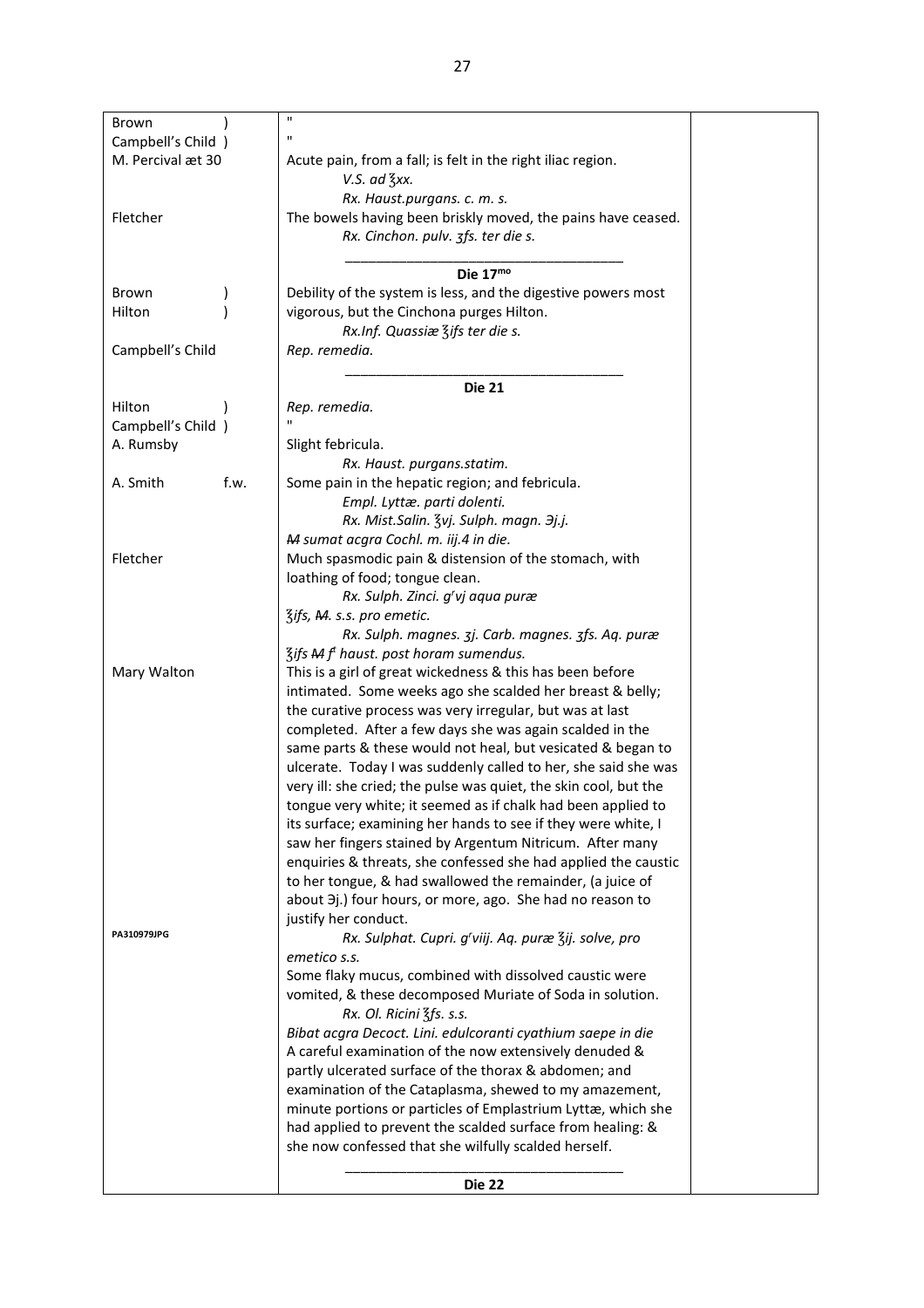| A. Rumsby             | Acute pain in the hepatic region & in the head; pulse quick;               |
|-----------------------|----------------------------------------------------------------------------|
|                       | thirst.                                                                    |
|                       | V.S. ad 3xvj.                                                              |
|                       | Empl. Lytta. parti dolenti s. applic.                                      |
|                       | Rx. Mist: Salini Zij.                                                      |
|                       | Sulph. magnes. $\partial j$ . M fiat haustus. 4 in die s.                  |
| Walton                | She complains of a pricking along the throat, & in the                     |
|                       | abdomen & the pulse is 120, soft: she eats, & her bowels are               |
|                       | open.                                                                      |
|                       | Rep. Decoct: Lini.                                                         |
| Campbell's Child      | Rep. Cinch. et Cataplasma.                                                 |
|                       | <b>Die 23</b>                                                              |
| Walton                | No complaint.                                                              |
| Rumsby                | Rep. Haustus. 3 die.                                                       |
| Campbell's Child      | The hardness and swelling are diminishing.                                 |
|                       | Rep. Catapl. bis die.                                                      |
|                       | Rep. Cinchon.                                                              |
|                       |                                                                            |
|                       | <b>Die 26</b>                                                              |
| Rumsby                | Some constitutional irritation arising from a suppurative                  |
|                       | inflammation that has commenced in each arm, in the wounds                 |
|                       | made by Venaesection: bowels open.                                         |
|                       | Rx. Sulph. magnes. Jifs. Mist. Salin. 3ij.                                 |
|                       | Liq: Ant.tart: $g^{tt}x Mf^{t}$ haustus ter die, vel. quater.s.            |
|                       | foventur partes et applic <sup>n</sup> L /cataplasm. Calidum. ter die.     |
| A. Smith              | Rx. Inf. Quassiæ Zij. Sulph. magnes. zfs. A f haust. ter die s.            |
|                       |                                                                            |
|                       | <b>Die 27</b>                                                              |
| M. Wooton æt 45       | A very corpulent habit - by a fall she has received a contusion            |
|                       | of the integuments of the right outer ankle. The parts being               |
|                       | greatly distended by extravas[at]ion from ruptured blood                   |
|                       | vessels, I made a small puncture, & gave exit to about 2                   |
|                       | ounces of blood.                                                           |
|                       | Applicetur ad partem Liquor                                                |
|                       | ex aceto et aqua puræ                                                      |
| Rumsby                | A free suppuration; & no febrile irritation.                               |
|                       | Rep. remedia externa.                                                      |
| Latitude 44° S        | Rx. Nitr: potass. g'vj. Ant. tart. g' 1/4 M ft pulv. ter die s.            |
| <b>Weather rainy</b>  | <b>Die 28</b>                                                              |
| Therm 60°<br>M. White |                                                                            |
|                       | Catarrh has made its appearance in this woman, & a few<br>others.          |
|                       | Rx. Sulph. magnes. 3ij. 3 die s.                                           |
|                       | donec bene purgaverit.                                                     |
| M. Loyd               | Pulse accelerated, and acute pains in the thoracic muscles.                |
|                       | Rx. Jalapæ. 3j. Sulph. magnes.                                             |
|                       | zij. Aq: puræ Ziv. M s.s.                                                  |
|                       | Rx. pulv. Doveri. g'vj. h.s.s.                                             |
| Wooton                | A bloody discharge from the puncture and much tumefaction:                 |
|                       | sympathetic fever.                                                         |
|                       | Rep. embrocation. Rx. Haust. purgans. s.s.                                 |
| Rumsby                | Rep. remedia.                                                              |
| Miers [Miares]        | Opthalmia                                                                  |
|                       | Rx. Sulph. magn. zij. Jalap. 3j. Aq. Puræ                                  |
|                       | 3ij. M f <sup>t</sup> haust. s.s. Empl. Lyttæ pone aurem, Utator Collyr. è |
| PA310980JPG           | plumbo.                                                                    |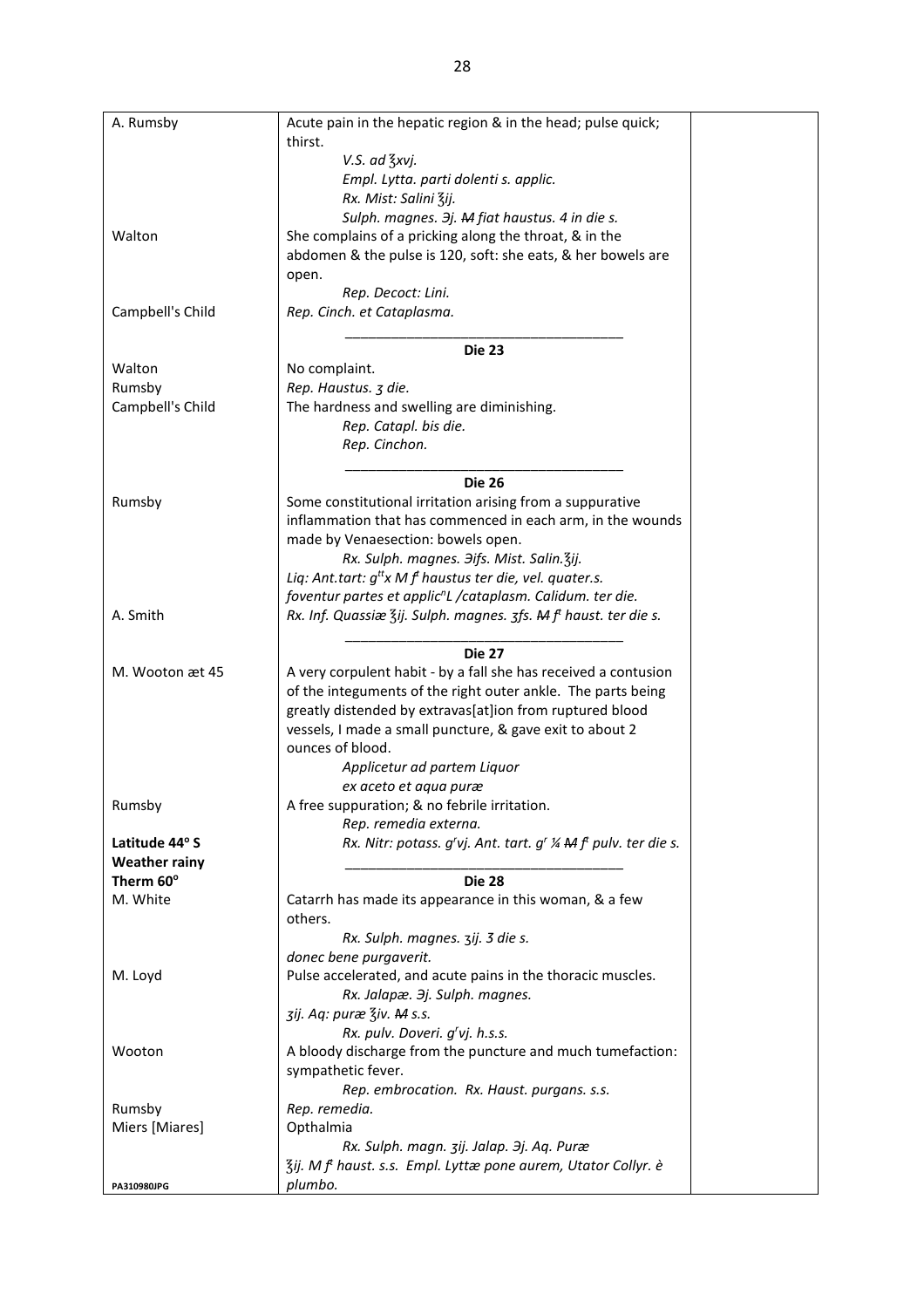| Rain & Mist, for the |                                                                                |  |
|----------------------|--------------------------------------------------------------------------------|--|
| space of 3 days      | <b>Die 29</b>                                                                  |  |
| Miers                | Bowels very open - the opposite eye slightly affected.                         |  |
|                      | Rx. Ext. Colocynth. C. g'x. h.s.s.                                             |  |
| Loyd                 | Pulse 90; head-ach; pains in the thorax; slight dyspnœa; no                    |  |
|                      | cough: bowels open.                                                            |  |
|                      | Rx. Mist: Salin. Zij. Nitr. Potass.                                            |  |
|                      | g'vj. Ant. tart g'% M fiat haustus ter die s.                                  |  |
| Rumsby               | Rx. Haust: ut Supre proscript. ter die s.                                      |  |
| White                | No change.                                                                     |  |
|                      | Rx. Sulph. magnes. 3ij. s.s.                                                   |  |
|                      | Rx. Haustus ut pro Loyd ter die s.                                             |  |
|                      |                                                                                |  |
| Edyvean æt 19        | Cynanche tonsillaris                                                           |  |
|                      | Rx. Haust: purgans. s.s.                                                       |  |
|                      | Imponator Empl. Lyttæ faucibus externis                                        |  |
|                      | Rx. pulv. Doveri. g'x. h.s.s.                                                  |  |
| Wooton               | The puncture has not closed, as I wished; a serous discharge,                  |  |
|                      | sanguineous, is poured out; much throbbing pain is felt in the                 |  |
|                      | injured parts, & the swelling is not reduced: the sympathetic                  |  |
|                      | fever is nearly gone; the pulse is 89 full & weak; the bowels                  |  |
|                      | are torpid.                                                                    |  |
|                      | Rx. Sulph. magnes. 3ij. Aq. Puræ 3ij M f haust. s.s.                           |  |
|                      | Rep. Embocatio.                                                                |  |
| King æt 18           | Hemorrhoides                                                                   |  |
|                      | Rx. Sulph: Sublim. 3ij. Sacch. com. 3ij. Aq. Puræ 3ij M                        |  |
|                      | $ft$ haust. h.s.s. et pro re nata rependus.                                    |  |
| 4 P.M.<br>Loyd       | Increase of pain under the sternum, skin dry: pulse 90, firm.<br>V.S. ad 3xij. |  |
| White                | Complained acute pain between the scapula; pain in the                         |  |
|                      | forehead, hoarseness; pulse 86.                                                |  |
|                      | V.S. Zxij. Rep. Sulph. magnes.                                                 |  |
| Wooton               | She has not had a motion for a week.                                           |  |
|                      | Rx. pulv. Jalap. 3j. Sulph. magnes. 3ij.                                       |  |
|                      | Aq. Puræ. Zij. M fiat haust. s.s.                                              |  |
|                      |                                                                                |  |
|                      | <b>Die 30</b>                                                                  |  |
| Wooton               | Has left pain in the foot; the swelling is less; much serous fluid             |  |
|                      | issues from the puncture; the bowels have been moved.                          |  |
|                      | Rep. embrocation. Rx. Ext. Col.C. g'xij. s.s.                                  |  |
| White                | Better; bowels are torpid.                                                     |  |
|                      | Rep. Sulph. magn. Rep. Haust. Diaphoreticus.                                   |  |
| Edyvean              | Rep. Sulph. magnes.                                                            |  |
|                      | Rep. pulv.                                                                     |  |
| Rumsby               | The little abscesses are now granulating: febrile irritation                   |  |
|                      | arises in the system at night.                                                 |  |
|                      | Rep. remedia externa, acgra interna.                                           |  |
| Loyd                 | Pulse 84: pains in the head, thorax, & parotid gland; tongue                   |  |
|                      | moise; skin dry; bowels open: no cough.                                        |  |
|                      | Rep. Haust. ter die.                                                           |  |
| Williams             | She has been impregnated puivily by one of the sailors on                      |  |
|                      | board; and last week she quickened: she now is threatened                      |  |
|                      | with miscarriage & gives, as the cause of the origin of a                      |  |
|                      | sudden show, & uterine pains, a slight fall she had an hour                    |  |
|                      | ago. She may have been attempting by mechanical means to                       |  |
|                      | excite a miscarriage, as she is a wicked woman, & has borne                    |  |
|                      | children.                                                                      |  |
|                      | Rx. Opii g'ij. s. et pro re nata.                                              |  |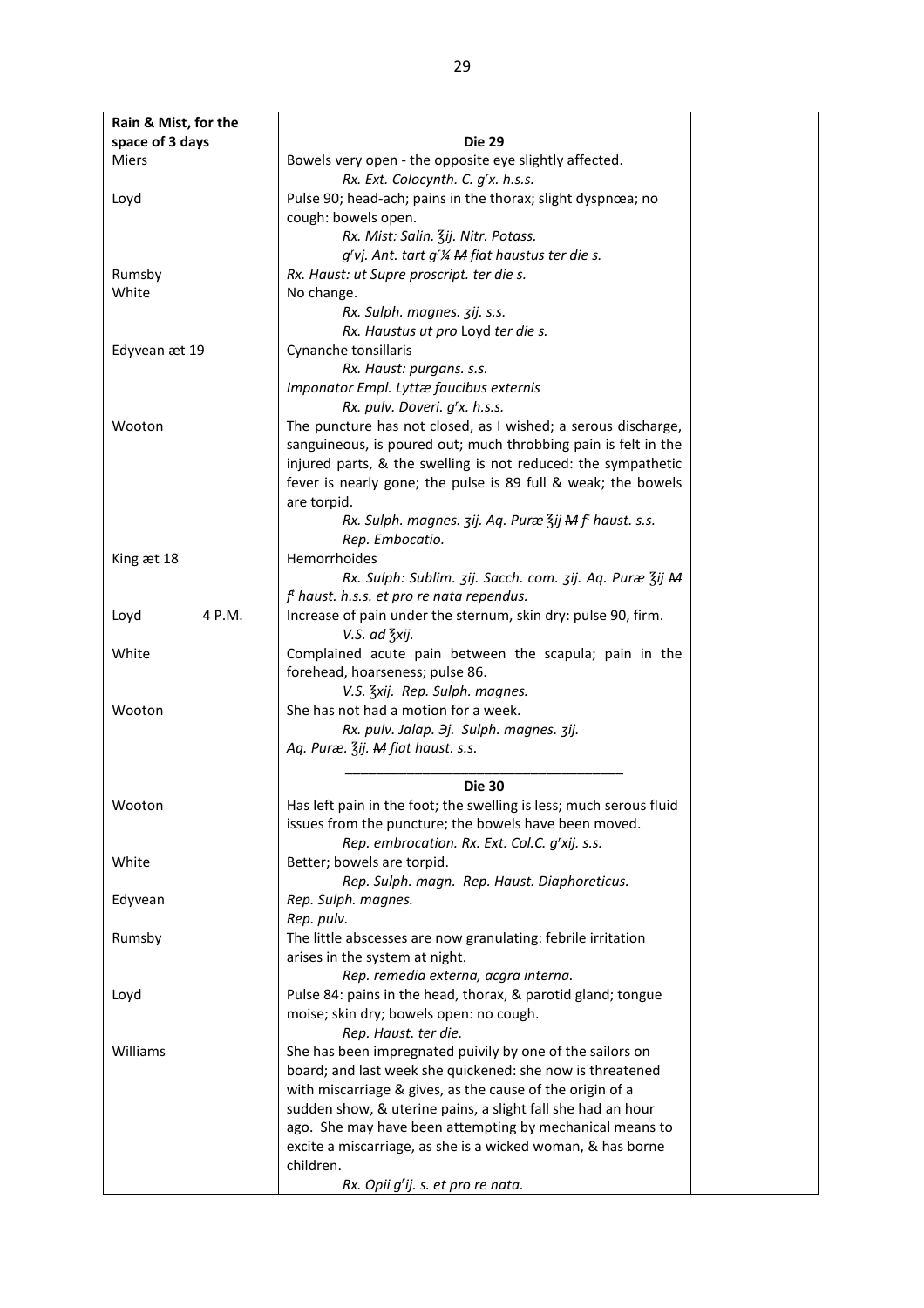| Loyd<br>4 P.M.        | Acute pain in the thorax; difficult inspiration; pulse 126, sharp; |
|-----------------------|--------------------------------------------------------------------|
|                       | skin hot; head-ach.                                                |
|                       | V.S. ad 3xviij. Emp. Lyttæ. sterno.                                |
|                       | Rx. Sulph. magnesiæ zij. Aq. Puræ                                  |
|                       | $\overline{3}$ ij M $ft$ h.s.s.                                    |
|                       | Rep.Haust. 6 <sup>ta</sup> q. hora.                                |
|                       |                                                                    |
| PA310981JPG           | <b>Die 31</b>                                                      |
| Loyd                  | Better; pulse 96. Rep. Haust. 4 in die.                            |
| White                 | Better; pulse 78. Rep. Haust. ter die.                             |
| Rumsby                | Convalescit                                                        |
|                       | Rep. Haust. bis die.                                               |
| Wooton                | Pulse tranquil; no change in the parts injured; bowels free.       |
|                       | Rep. Embroc.                                                       |
| Williams              | Pains suspended.                                                   |
|                       |                                                                    |
| <b>Weather cloudy</b> | Die 1 <sup>mo</sup> Aprilis                                        |
| Therm: 54°            | An old woman, Keziah Hulley, had often exhibited in her            |
| Long: $40^\circ$ E    | conduct an estrangement of mind; she now labours under             |
| Latit: 43° S          | insanity & is so far mischievous, & if allowed, even outrageous    |
|                       | in her actions as to render coercion necessary.                    |
| Williams              | A slight haemorrhage has commenced, & the pains have               |
|                       | returned.                                                          |
|                       | V.S. ad 3xx. Injiciator enema communis.                            |
| White                 | Convalescit.                                                       |
| Loyd                  | Better. Rep. Haust.                                                |
| Wooton                | The discharge having become purulent, there being also             |
|                       | increased pain & inflammatory swelling, I have substituted         |
|                       |                                                                    |
|                       | foment, & Catapl: for the embrocation. The pulse is weak;          |
|                       | tongue clean.                                                      |
| Therm: 46°            | Adhibeantur remedia externa ter die                                |
|                       | Rx. Cinchon. pulv. 3j. bis die s.                                  |
|                       | Die 4                                                              |
| Wooton                | A free suppuration has greatly reduced the swelling.               |
|                       |                                                                    |
|                       | Rep. remedia                                                       |
|                       | Rx. Haust. purg.                                                   |
| Loyd                  | Convalescit                                                        |
| White                 | Egressus                                                           |
| Rumsby                | idem                                                               |
| Williams              | The pains now & then recur, the discharge has ceased; the          |
|                       | motions of the foetis are sensible to her, a recumbent posture     |
|                       | is enjoined.                                                       |
| Hulley                | Insanity increases & at times is furious; she is emaciated.        |
|                       |                                                                    |
| Therm: 52°            | Die 7                                                              |
| Wooton                | Rep. remedia.                                                      |
| Owen's Child æt 7     | A delicate girl, having some fever & inflammatory action in the    |
|                       | thorax, the bowels are open.                                       |
|                       | Empl. Lyttæ. sterno. applc.                                        |
|                       | Rx. Haust. Salin. 3j. Liq: Ant tart                                |
|                       | $q^{tt}$ v. M ter die s.                                           |
| Chamberlain           | A contused small wound on the forehead; with an                    |
|                       | erysipelatous tendency.                                            |
|                       | Rx. Haust. purgans. s.s.                                           |
|                       | Utator fotus ad partem, ter die tum quaque Cataplasma.             |
| Godhold               | Wound in the forehead by a fall                                    |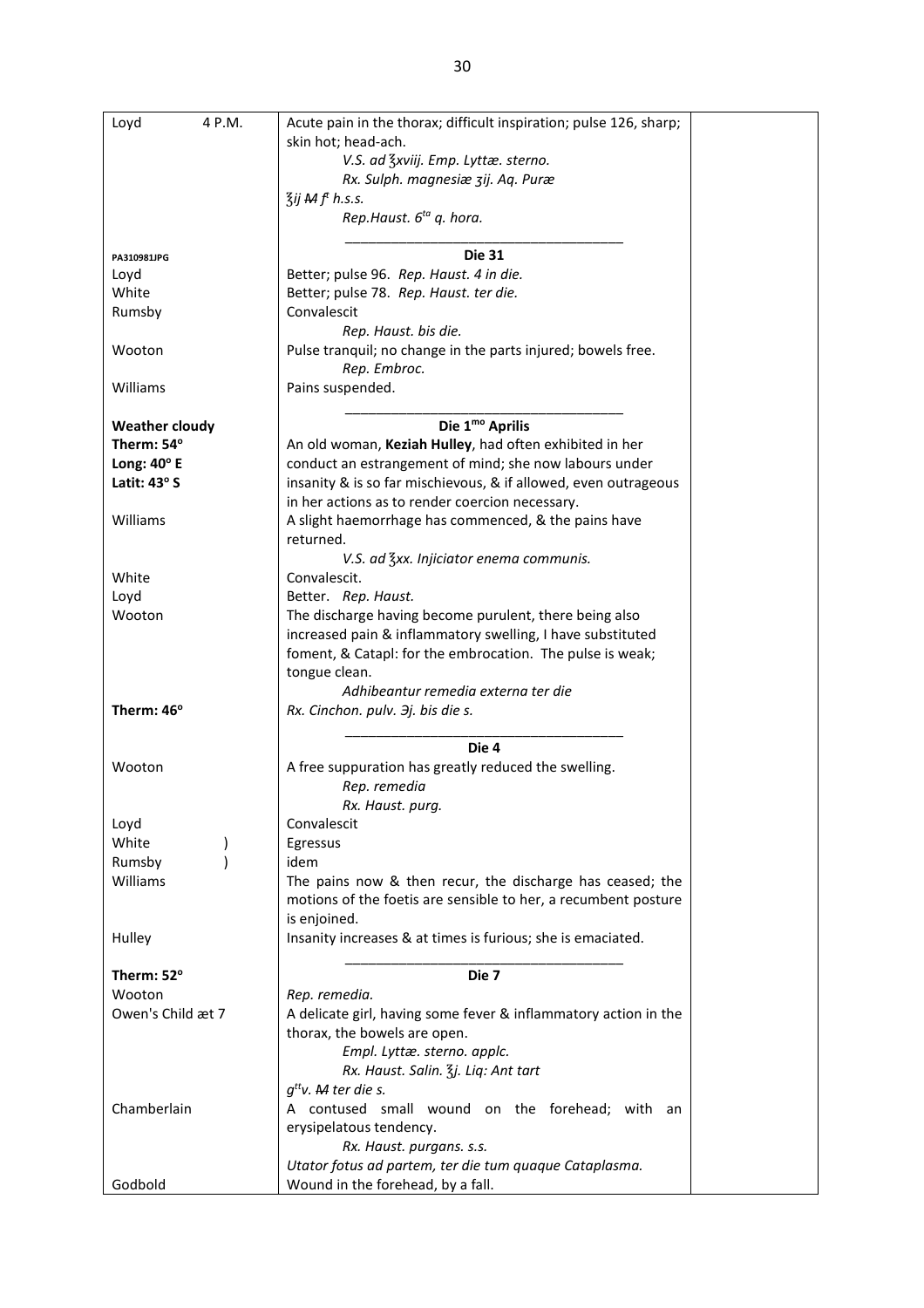| Jarvis                | idem.                                                                   |  |
|-----------------------|-------------------------------------------------------------------------|--|
|                       | Curantur Vulnera. Empl <sup>ae</sup> adheviso.                          |  |
| Owen's Child 8 P.M.   | Pulse quick; skin hot; pain in the occiput; the child often             |  |
|                       | screams.                                                                |  |
|                       | Imponator Empl. Lyttæ ad Nucham.                                        |  |
|                       |                                                                         |  |
|                       | Die 8vo                                                                 |  |
| Owen's Child          | No change: tongue moist.                                                |  |
|                       | Rx. Haust. Salin. $\zeta$ <i>j</i> Tinct. Digit: $g^{tt}v$ . M f haust. |  |
|                       | ter die s.                                                              |  |
|                       | Rx. Hyd. Submur. g' iij pulv. Rhei.                                     |  |
|                       | g'vj M fiat pulvis h.s.s.                                               |  |
| Slater æt 40          | Has frequent dysenteric stools, and much irritability of the            |  |
|                       | intestines: tongue clean.                                               |  |
|                       | Rx. Hyd. Submur pulv. Antim. Cin. g' ij.                                |  |
|                       | Opii g'1/2 Mucilage. qs. M fiat pilula ter die s.                       |  |
|                       |                                                                         |  |
|                       | Die 9                                                                   |  |
| Owen's Child          | Better; stools black: tongue aphthous.                                  |  |
|                       | Rx. If. Sennæ pro potu bibendum                                         |  |
|                       | est. ut alvus bene pergatur.                                            |  |
|                       | Rep. Haust. Salin. ter die s.                                           |  |
| Chamberlain           | These local injuries having been contused, have all gone into           |  |
| Godbold               | suppuration.                                                            |  |
| Jarvis                | Impon. actus Cataplasmata Calida in                                     |  |
|                       | parti bis ulcerosis ter die                                             |  |
|                       |                                                                         |  |
| PA310982JPG           | Die 11 <sup>mo</sup> Aprilis                                            |  |
| Owen's Child          | Less febrile excitement; the motions are more natural, & the            |  |
|                       | head not disturbed by pain; pulse weak.                                 |  |
|                       | Rep. Haust. habeat acgra cibum                                          |  |
| Slater æt 36          | This woman has apparently deranged the structure of the                 |  |
|                       | digestive organs by a course of dram drinking, & other bad              |  |
|                       | habits of living: her motions are now uncous, streaked with             |  |
|                       | blood; they are frequent at irregular periods, & attended with          |  |
|                       | tenesus, she has now permanent uneasiness around the                    |  |
|                       | Umbilicus; pulse tranquil but weak: gums sore.                          |  |
|                       | Imponator Empl. Lyttæ. circum Unbilicum. Dieta                          |  |
|                       | crushed Sago.                                                           |  |
|                       | Rep. pil. bis die.                                                      |  |
| Slater                | Pryalism has commenced: she has only passed two stools                  |  |
|                       | since yesterday.                                                        |  |
|                       | Rx. pulv. Ipecac. Comp. g'v.Conf.                                       |  |
|                       | Aromat.qs. M fiat bolus ter die.                                        |  |
| Owen's Child          | Rep. Haust.                                                             |  |
|                       |                                                                         |  |
| <b>Stormy weather</b> | <b>Die 17</b>                                                           |  |
| Slater                | Rep. bolus bis die.                                                     |  |
| E. Phillips           | Catarrhus.<br>Rx. pil. purgantes iij.                                   |  |
|                       | Rx. pulv. Ipecac. C. g'v. h.s.s.                                        |  |
| M Easterbrook         | Rx. pulv. Ipecac. C. g'x M f bolus<br>idem.                             |  |
|                       | opi Conf.Aromat. h.s.s.                                                 |  |
| Owen's Child          | Convalescent.                                                           |  |
|                       | Rx. Haust. bis die                                                      |  |
|                       | Quidam externa habentes, pergantor in usu remedierum                    |  |
|                       |                                                                         |  |
|                       | $\mathsf{Dio}$ 18 <sup>mo</sup>                                         |  |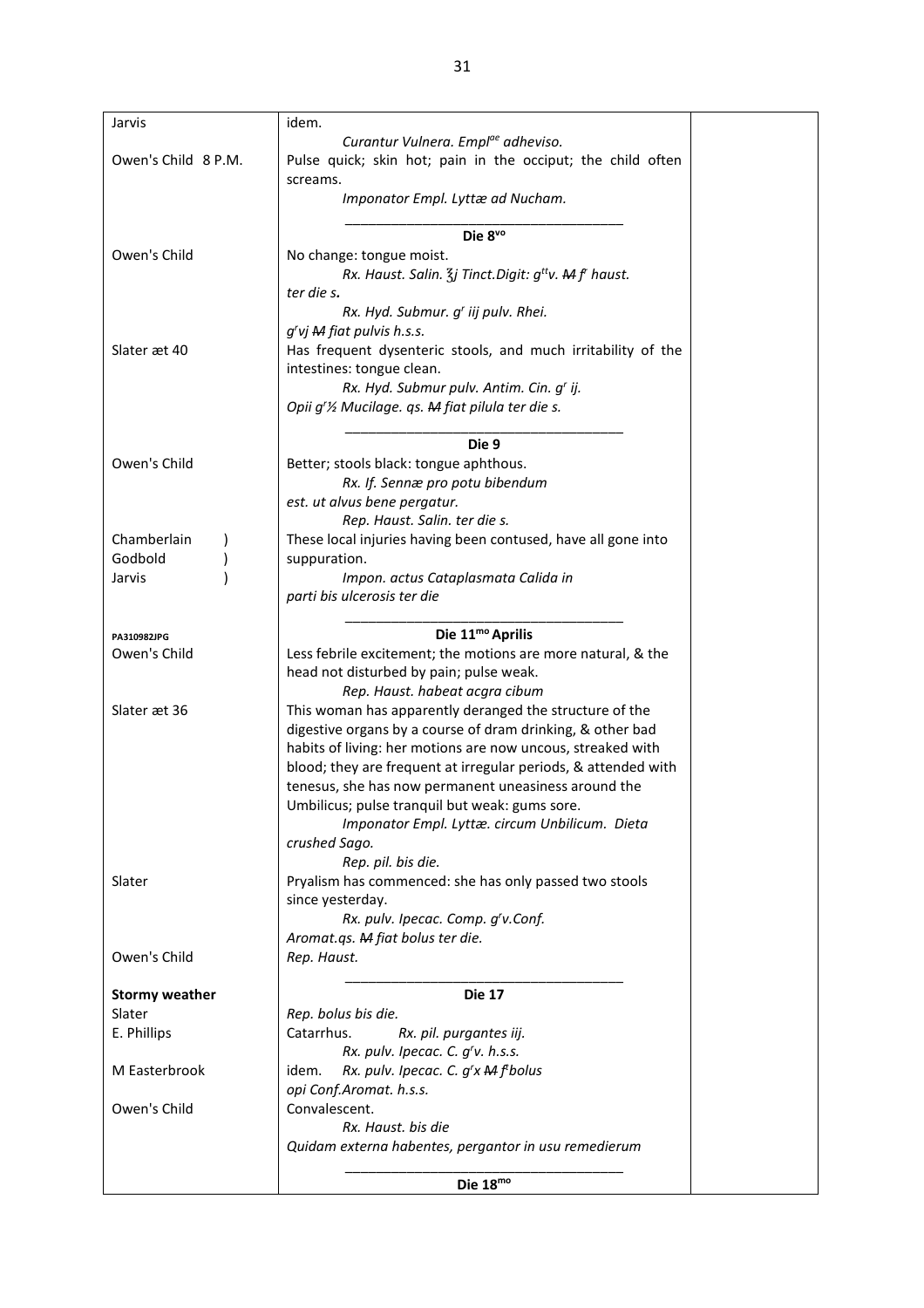| E.McCarthy      | Slight febrile indisposition last night the bowels were opened                                     |  |
|-----------------|----------------------------------------------------------------------------------------------------|--|
|                 | by a purgative.                                                                                    |  |
|                 | Rx. pulv Ipecac $\partial j$ . s. pro vomitorio.                                                   |  |
| Slater          | Rx. Sulph. agnes. ziij. Aq. Puræ Ziij. M s.s.                                                      |  |
|                 | Rx. Inf Quassiæ. $\frac{7}{5}$ ifs. Znzib g'v. M f <sup>t</sup> haust ter die.                     |  |
| Mier's Child    | Has an inflammation in the ear, & occasional discharges of                                         |  |
| [Miares]        | pus.                                                                                               |  |
| P.M.            | Imponator Empl. Lyttæ pone aurem.                                                                  |  |
| McCarthy        | Some pain in the forehead and epigastric region; pulse quick;                                      |  |
|                 | safe; slight dyspnœa; tonguewhite.                                                                 |  |
|                 | V.S. ad 3xvj.                                                                                      |  |
|                 |                                                                                                    |  |
|                 | Rx. Mist. Salin. Zifs Nitr. Potassæ g <sup>rv</sup> M f <sup>t</sup> haust. 6 <sup>ta</sup> q.h.s. |  |
|                 |                                                                                                    |  |
|                 | Die 19mo                                                                                           |  |
| McCarthy        | No alteration except in the pulse, which is less frequent.                                         |  |
|                 | Imponator Empl. Lyttæ ad epigastrium.                                                              |  |
|                 | Rep. Haust.                                                                                        |  |
| Mary Beldon     | This woman has for many months been in an infirm state of                                          |  |
|                 | health, having obscure internal disease, which she attributes                                      |  |
|                 | to the presence of a pin which she accidentally swallowed. A                                       |  |
|                 | tumour deeply seated seems to have formed near the spleen -                                        |  |
|                 | a small fluctuous tumour exists in the inferior part of the                                        |  |
|                 | sternum; and one in the left orbit.                                                                |  |
| Hulley          | This woman labours under insanity & admits only of moral                                           |  |
|                 | management.                                                                                        |  |
|                 |                                                                                                    |  |
|                 | Die 20mo                                                                                           |  |
| McCarthy        | Much better.                                                                                       |  |
|                 |                                                                                                    |  |
|                 |                                                                                                    |  |
|                 | Rep. Haust.                                                                                        |  |
|                 |                                                                                                    |  |
| PA310983JPG     | Die 21 <sup>mo</sup> Aprilis                                                                       |  |
| McCarthy        | The catarrhal symptoms have not quite ceased.                                                      |  |
|                 | Rep.Haust. Saliin. bis die                                                                         |  |
|                 | Rx. Sulph. magnes. 3ij. s.s.                                                                       |  |
| Beldon          | For several weeks there has been forming under the                                                 |  |
|                 | integuments of the forehead a smooth undulating tumour,                                            |  |
|                 | not attended and redness, & seeming to cause pain by the                                           |  |
|                 | distension of the parts. The swelling commenced above the                                          |  |
|                 | left eyebrow, & it has slowly extended to the opposite one,                                        |  |
|                 | and down to the eyelid of the left side, here the fluid                                            |  |
|                 | gravitating has closed the eye, & by the pressure has caused                                       |  |
|                 | for itself an opening by ulcerating the eyelid; & an adhesive                                      |  |
|                 | fluid is poured out. As a dull pain is felt at the bottom of the                                   |  |
|                 | left orbit, I fancy that a tumour exists there. From the                                           |  |
|                 | appearance of the ulcerated orifice, the edges being everted                                       |  |
|                 | that this & the other tumour are of a constitutional & perhaps                                     |  |
|                 | malignant nature. Her functions; vital & natural, are not                                          |  |
|                 | disturbed.                                                                                         |  |
|                 |                                                                                                    |  |
|                 | Rx. Sulph. Zinci: Эј. Aq. Puræ                                                                     |  |
|                 | Hfs. $Mf$ <sup>t</sup> Lotio. pro parti affecta.                                                   |  |
| J. Jarvis æt 40 | Fresh diet has been long given to her.                                                             |  |
|                 | Having had a slight dysenteric state of the bowels, a few pills                                    |  |
|                 | of Submur: Hydr. were given, which removed the complaint:                                          |  |
|                 | but caused a Ulceration of the mouth & debility.                                                   |  |
|                 | Habeat Mist. Cinchon. C. Vino. ter die s.<br>Fresh diet has been given.                            |  |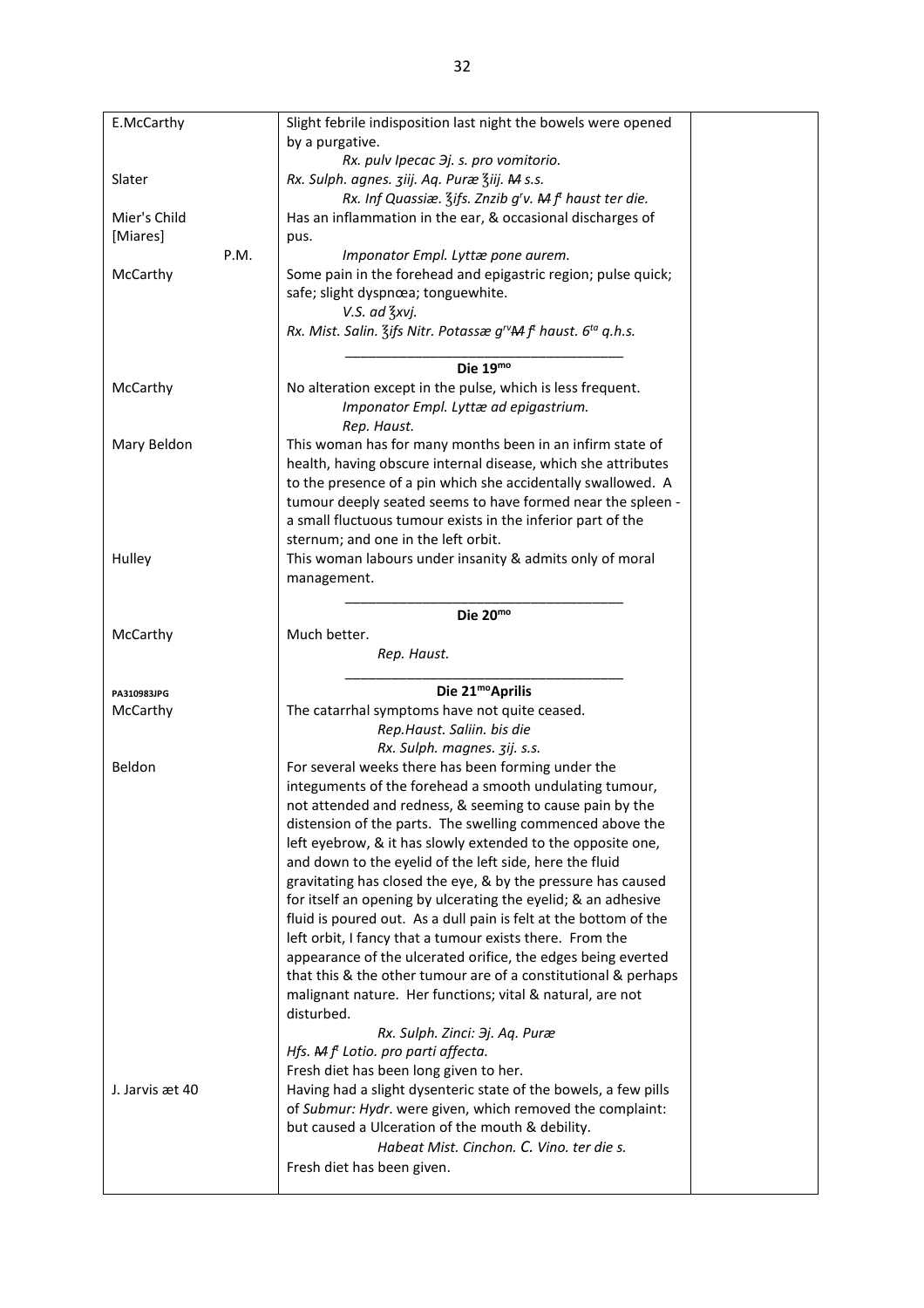|                          | <b>Die 25</b>                                                                      |  |
|--------------------------|------------------------------------------------------------------------------------|--|
| McCarthy                 | No complaint.                                                                      |  |
| Campbell's Children      | This woman has three children of very unhealthy                                    |  |
|                          | constitutions: all seem scrophulous, & Ulcerations,                                |  |
|                          |                                                                                    |  |
|                          | Ophthalmia orsome local complaint is frequently appearing                          |  |
|                          | among them. They are all taking Cinchona, wine, & using fresh                      |  |
|                          | diet.                                                                              |  |
|                          |                                                                                    |  |
|                          | <b>Die 28</b>                                                                      |  |
| A. Moreton æt 10         | This boy has had an abscess form over the tibea; he now is                         |  |
|                          | troubled with a simple diarrhœa, the effects of the late wet                       |  |
|                          | state of the Ship.                                                                 |  |
|                          | Rx. Mist. Cretæ. Zifs Conf. Arom. g'x                                              |  |
|                          | Tinct. Opii. $g^{tt}v$ . A f <sup>t</sup> haust bis die.                           |  |
| Hulley                   | She is irrational & extravagant of uncertain periods; she is now                   |  |
|                          | affected with a Diarrhœa, which, with a prolapsus uteri et                         |  |
|                          | vagina (of long standing), have greatly reduced her strength, &                    |  |
| [stamped PUBLIC RECORDS  | confined her to bed.                                                               |  |
| OFFICE]                  | Habeat Mist. Creta. ut Supra                                                       |  |
|                          | ter vel quater in die.                                                             |  |
| Godbold                  | These persons have ulcers & wounds of little import, being the                     |  |
| Clarke                   | effect of local injuries, except Quin, who [has]an ulcer on the                    |  |
| C. Quin                  | leg, in consequence of varicose veins & vitiated advanced                          |  |
| Kay                      | years. A slough of some bulk will eventually be thrown off.                        |  |
|                          | Curentur Ulcera s.a.                                                               |  |
|                          |                                                                                    |  |
|                          | <b>Die 29</b>                                                                      |  |
| Jarvis                   | A scorbutic affection of the gums.                                                 |  |
|                          | Rx. Sulph. Alum. g'x Cinchon:                                                      |  |
|                          | pulv. 3j. Aq. Puræ Hfs M f <sup>t</sup> Gargar. sæpe utendum.                      |  |
| Mrs McLeod<br>f.p.       | Slight head [-ache], pains in the limbs, confined bowels, &                        |  |
|                          | much agitation of the mind from bad behaviour.                                     |  |
|                          | Rx. pil. purgantes è Jalapa. iij s.s.                                              |  |
| Champion<br>convict      | A woman of great sensibility, very timid, easily agitated & very                   |  |
|                          | susceptible to anxiety of mind, & subject to Dyspepsia &                           |  |
|                          | Hysteria, is now seized with spasms in the alimentary canal;                       |  |
|                          | the pains are agonizing, varying their seat, & greatly relieved                    |  |
|                          | by pressure: pulse weak.                                                           |  |
|                          | fovetur Abdomen AquaCalida.saepe.                                                  |  |
|                          | Rx. Tinct. Rhei. ziij. Aq. Puræ. Zifs.                                             |  |
|                          | Tinct. Opii. g <sup>tt</sup> xxx M.                                                |  |
| PA310984JPG              |                                                                                    |  |
| <b>Van Diemen's Land</b> | Die 4 <sup>ta</sup> Maii                                                           |  |
| Beldon                   | These women being in an infirm state of health, and                                |  |
| Hulley                   | advancing daily in debility. I have landed them at this place.                     |  |
|                          | The derangement of mind in the one case continued before;                          |  |
|                          | and in the other case the internal tumour causes an increasing                     |  |
|                          | UNEASINESS. [Mary Beldon died on 21 March 1823 and Keziah Hulley on 11 June 1822]. |  |
| Quin                     | A sloughing, constitutional, but mild ulcer on the leg.                            |  |
|                          | Applicetur Cataplasma Calidum bis die.                                             |  |
| Campbell's Child         | This child is of a very weak constitution: scrophulous                             |  |
|                          | abscesses frequently form in the inguina.                                          |  |
|                          | Habeat acgra Cinchonam cum Vino ter die.                                           |  |
| at sea                   | Rx. Sulph. Rinci g'x Aq. Puræ Hfs. M f <sup>t</sup> Lotio pro partibus             |  |
|                          | affectis.                                                                          |  |
|                          |                                                                                    |  |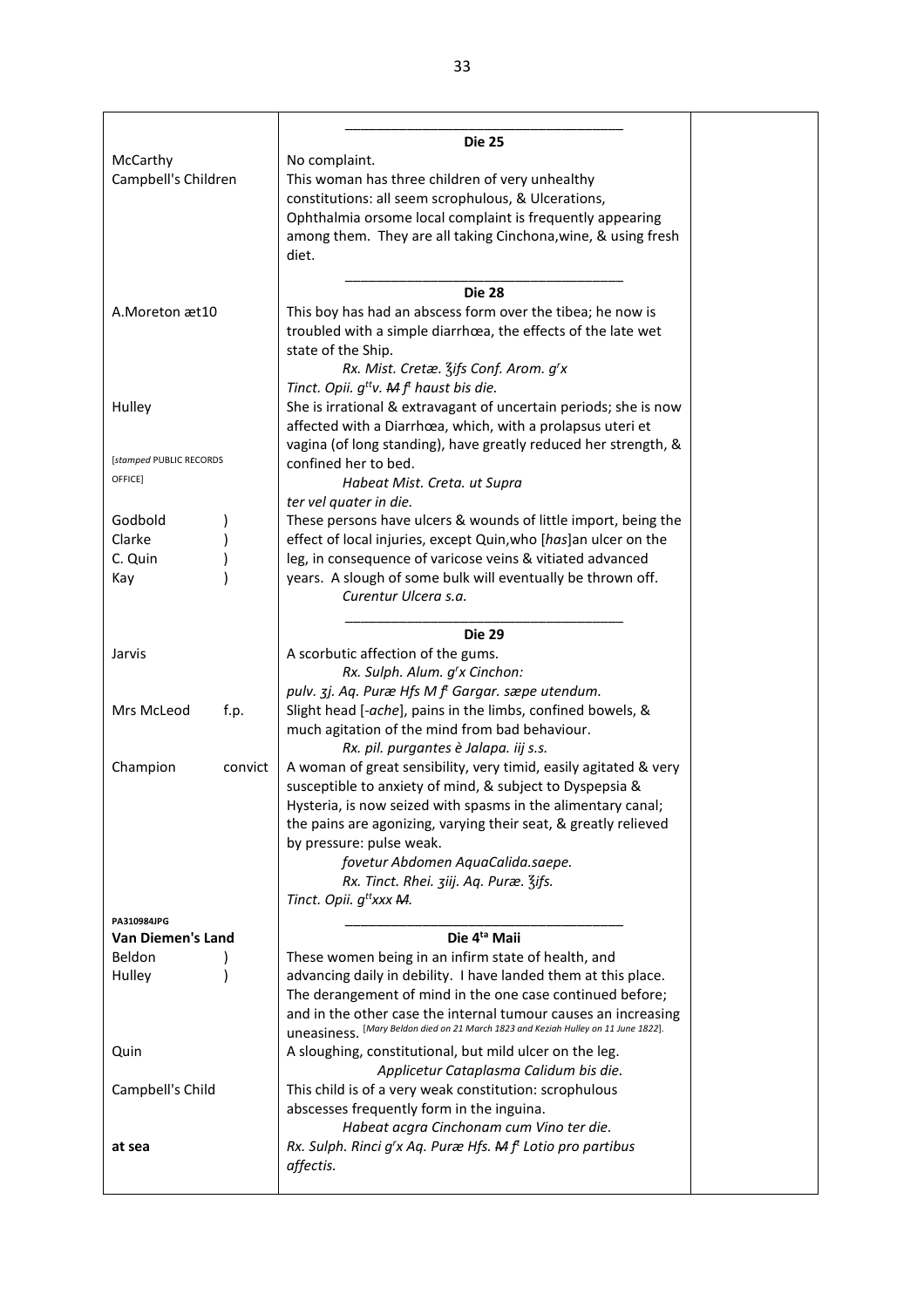| Thermom <sup>r</sup> 50° |                                                                |  |  |  |  |
|--------------------------|----------------------------------------------------------------|--|--|--|--|
|                          | Die $13^{mo}$                                                  |  |  |  |  |
| E. Edyvean æt 20         | Complains of universal pains in the body; with thirst, &       |  |  |  |  |
|                          | chillingness: tongue dry: bowels confined till this morning;   |  |  |  |  |
|                          | since the operation of a Saline Cathartic which she took last  |  |  |  |  |
|                          | night, they have been thrice moved: the enticular secretion is |  |  |  |  |
|                          | suppressed: pulse soft.                                        |  |  |  |  |
|                          | Rx. Mist. Salin. 3vj. Sulph. magnes. 3j                        |  |  |  |  |
|                          | pulv. Ipecac. Comp. g'xv. M fiat Mistura cujus Sumat partem    |  |  |  |  |
|                          | tertiam 4 in die.                                              |  |  |  |  |
| Edyvean                  | Rep. Mistura.                                                  |  |  |  |  |
| Note:                    | Several of the women are slightly indisposed with Catarrhal    |  |  |  |  |
|                          | complaints, affecting the mucuses membranes of the             |  |  |  |  |
|                          | respiratory or alimentary canals.                              |  |  |  |  |
|                          | <b>Die 15</b>                                                  |  |  |  |  |
| Edyvean                  | Better.                                                        |  |  |  |  |
|                          | Rep. Mistura.                                                  |  |  |  |  |
|                          | <b>Die 16</b>                                                  |  |  |  |  |
| Edyvean<br>8 P.M.        | The pulse is now for the first time above 100, & there is a    |  |  |  |  |
|                          | cerebral congestion & uneasiness: skin dry.                    |  |  |  |  |
|                          | Mittatur Sanguis è brachis ad Zxvj.                            |  |  |  |  |
|                          | <b>Die 17</b>                                                  |  |  |  |  |
| Edyvean                  | Better: skin moist; bowels regular.                            |  |  |  |  |
|                          | Rep. Mistura.                                                  |  |  |  |  |
|                          | <b>Die 18</b>                                                  |  |  |  |  |
| Edyvean                  | Rep. Mistura.<br>Better.                                       |  |  |  |  |
|                          | <b>Die 20</b>                                                  |  |  |  |  |
| Edyvean                  | No complaint.                                                  |  |  |  |  |
|                          | Thursday May 23                                                |  |  |  |  |
|                          | All prisoners were disembarked today, in good health; and this |  |  |  |  |
|                          | Note closed the Journal.                                       |  |  |  |  |
|                          | James Hall (2)                                                 |  |  |  |  |
|                          | Surgeon-Superint <sup>t</sup>                                  |  |  |  |  |
|                          |                                                                |  |  |  |  |

PA310986JPG & PA310987JPG

## ABSTRACT of the preceding JOURNAL, being a Summary of all the Cases contained therein

| Nature of the Disease        | Put on the | Discharged | Sent to the | Died on |
|------------------------------|------------|------------|-------------|---------|
| or Hurt                      | Sick List  | to Duty    | Hospital    | Board   |
| <b>Continued Fevers</b>      |            |            |             |         |
| <b>Fluxes</b>                | 6          | 6          |             |         |
| Scurvy                       |            |            |             |         |
| <b>Ulcers</b>                | 3          | 3          |             |         |
| Wounds & Accidents           | 6          | 6          |             |         |
| Rheumatism                   |            | ำ          |             |         |
| <b>Pulmonic Inflammation</b> | 3          | 3          |             |         |
| <b>Intermittent Fevers</b>   |            |            |             |         |
| Cynanche                     |            |            |             |         |
| <b>Osseous Tumortis</b>      |            |            |             |         |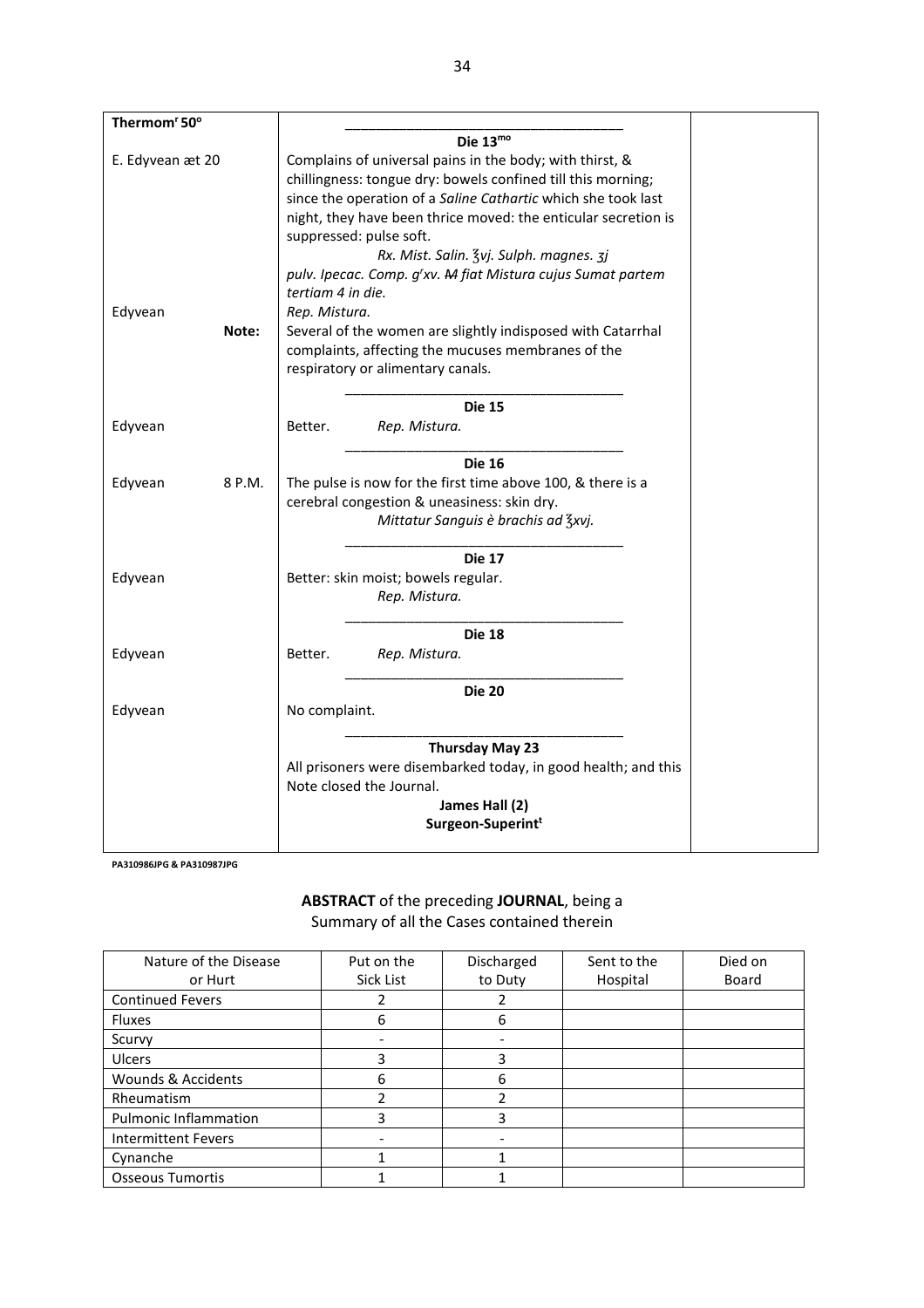| Aneurysm                     | 1              |                | 1            |   |
|------------------------------|----------------|----------------|--------------|---|
| Mammae <sup>m</sup> Tumortis | $\overline{2}$ | 2              |              |   |
| Cephalalgia                  | 41             | 41             |              |   |
| Catarrhus                    | 4              | 4              |              |   |
| Ophthalmia                   | 5              | 5              |              |   |
| Insanity                     | 1              |                | $\mathbf{1}$ |   |
| Nausea et debilitas          | $\overline{2}$ | 2              |              |   |
| Haematemesis                 | 1              |                |              |   |
| Enteritis                    | $\overline{2}$ | 2              |              |   |
| Obstipatio                   | $\overline{2}$ | $\overline{2}$ |              |   |
| Epitaxis                     | 1              | $\mathbf 1$    |              |   |
| Ferricula                    | 1              | 1              |              |   |
| Colica                       | 1              | 1              |              |   |
| Spasmus                      | $\mathbf{1}$   | 1              |              |   |
| Scrophula                    | 1              | 1              |              |   |
| Splenitis                    | $\mathbf{1}$   | $\mathbf{1}$   |              |   |
| Vomitio                      | 1              | $\mathbf 1$    |              |   |
| <b>Debilitas</b>             | 1              | $\mathbf 1$    |              |   |
| Dyspepsia                    | 1              | 1              |              |   |
| Hepatitis                    | $\overline{2}$ | 1              |              |   |
| Attempt to poison            | 1              | 1              |              |   |
| Haemorrhage Uteri            | 1              | $\mathbf{1}$   |              |   |
| Tumores interni              | 1              |                | $\mathbf{1}$ |   |
| Carcinoma Ventriculi         | $\mathbf{1}$   |                |              | 1 |
| Other complaints             |                |                |              |   |
| <b>Total</b>                 | 98             | 94             | 3            | 1 |

## **GENERAL REMARKS**

 The summary above shows, that few acute diseases occurred, and that nearly half of the whole number of patients who were put on the List, consisted of cases of Cephalalgia, under which term I included all those cases of disturbed economy of the Cerebral [Cranial: appears above] organs, arising from plethora of the blood vessels and their increased action by the stimulus of head. The stomach participated in the affection of the brain, and hence many symptoms necessarily arose, indicating the deranged state of the circle of living actions. But as the course of their aberrations consisted only of a simple vis-a-tergo on the fluids circulating for the use of the various organs of the body, harmony was easily restored by depletion of the vessels.

 I observed many complicated ailments arising among the women and was often perplexed in endeavouring to give them a name, and more so, in devising a rational principle of cure. Oftentimes I have been alarmed by symptoms which seemed to denote sudden danger to life: and they were not simple fits of Hysteria, but commotions in the nervous system originating in a reciprocal action, as it seemed, of the Uterine system and mind, from ideal or mechanical causes. I found very few females menstruate regularly; and learned that the uterine secretion generally ceases whilst the female convicts be in Newgate, and in other jails, hence from the suppression of this periodical secretion arise many disturbances in the female system. Another cause of disturbances is obstipatio, on some occasions I have had between one and two dozen women in one day complaining of this ailment; and, on investigating the case, I have been surprised by discovery that no evacuations, per rectum, had been made for the space of two weeks! In all such cases, reason dictated the use of excellent enematæ, but the genuine delicacy of the English female forbad their use, and only in two instances could I persuade, those degraded women to submit to their employment.

 Here I found myself frequently disappointed in my attempts to remove the local congestions, owing to the want of a larger quantity of medicines which act principally on the Rectum, such as aloes, Conf. Sennæ, Gambogia, & Scammonial pulvis; the latter would be very beneficial to such children as might be ill è verminous.

I need hardly remark that all such patients as I have just spoken of, were not put on the Sick List; the applicants for purgative pills were frequently so numerous as to interfere sometimes with important duties. But the exhibition of the remedy was always followed by demands for water gruel.